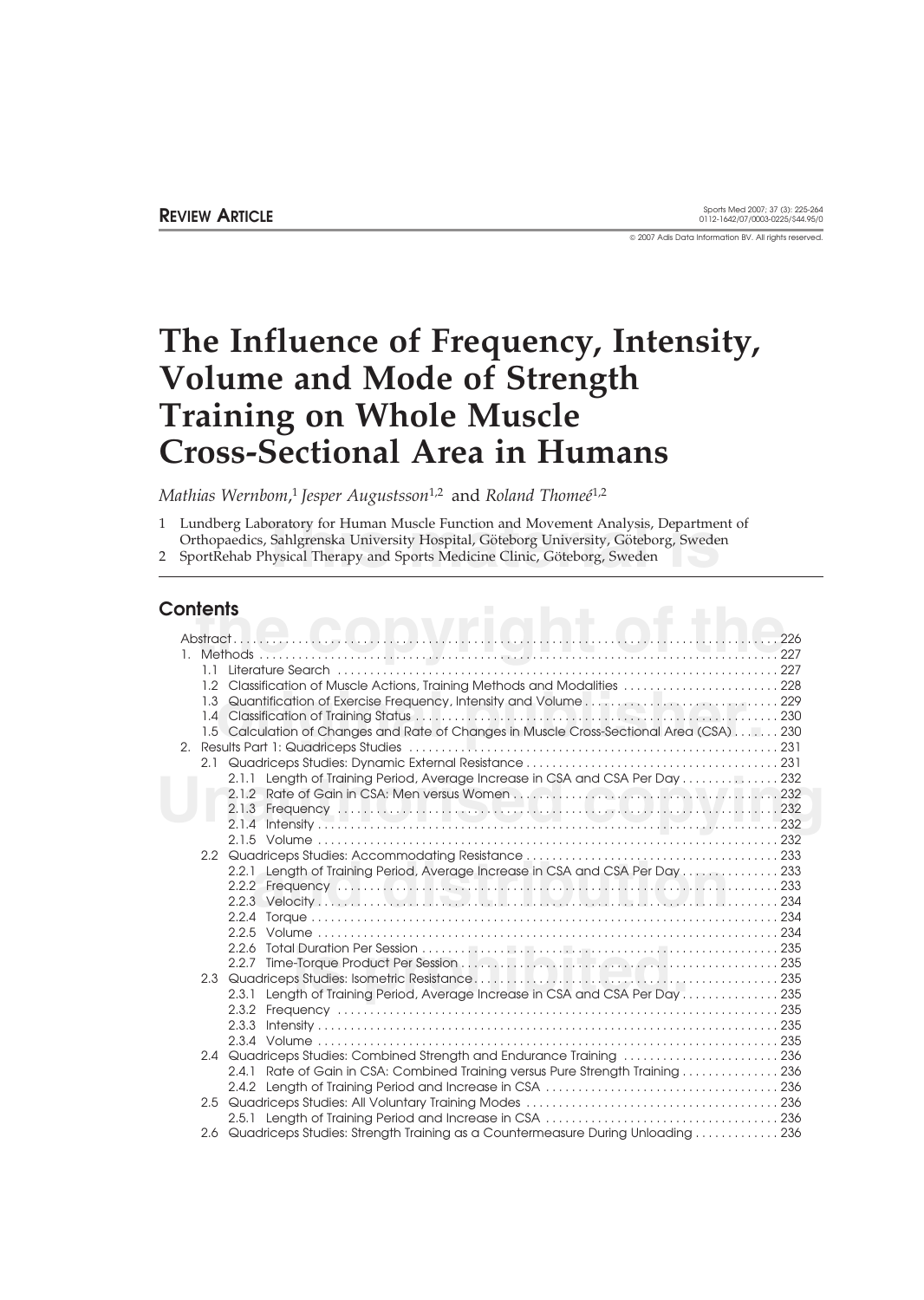|               | 2.6.1 Unloading versus Unloading and Exercise Countermeasure  236                                              |  |
|---------------|----------------------------------------------------------------------------------------------------------------|--|
|               | 2.7                                                                                                            |  |
| $\mathcal{E}$ |                                                                                                                |  |
|               |                                                                                                                |  |
|               | 3.1.1 Length of Training Period, Average Increase in CSA and CSA Per Day  238                                  |  |
|               |                                                                                                                |  |
|               | 3.1.3                                                                                                          |  |
|               |                                                                                                                |  |
|               | $3.2^{\circ}$                                                                                                  |  |
|               | $3.3 -$                                                                                                        |  |
| $\Delta$ .    |                                                                                                                |  |
|               |                                                                                                                |  |
|               | 4.2                                                                                                            |  |
|               |                                                                                                                |  |
|               | 4.4                                                                                                            |  |
|               |                                                                                                                |  |
|               | 4.5                                                                                                            |  |
|               | 4.6                                                                                                            |  |
|               | Time Course of Muscle Hypertrophy [1, 1, 2, 3, 1] . Henry H. H. Henry H. Henry H. Henry H. Henry H. 251<br>4.7 |  |
|               | 4.8                                                                                                            |  |
|               | 4.9                                                                                                            |  |
|               |                                                                                                                |  |
|               |                                                                                                                |  |
|               |                                                                                                                |  |
| $5 -$         |                                                                                                                |  |
|               |                                                                                                                |  |
|               |                                                                                                                |  |

**original Strength training is an important component in sports training and rehabilities. Quantification of the dose-response relationships between training variable and the outcome is fundamental for the proper preceptit** Figure 3 and the development of muscle hypertrophy by calculating the magnitudes and rates of increases in muscle cross-sectional area induced by varying levels of frequency, intensity and volume, as well as by different m Abstract Strength training is an important component in sports training and rehabilitation. Quantification of the dose-response relationships between training variables and the outcome is fundamental for the proper prescription of resistance training. The purpose of this comprehensive review was to identify dose-response relationships for the development of muscle hypertrophy by calculating the magnitudes and rates of increases in muscle cross-sectional area induced by varying levels of training.

> Computer searches in the databases MEDLINE, SportDiscus® and<br>were performed as well as hand searches of relevant journals, books at<br>lists. The analysis was limited to the quadriceps femoris and the ell<br>since these were the external resistance (including free weights and weight machine<br>resistance (e.g. isokinetic and semi-isokinetic devices) and is<br>The subcategories related to the types of muscle actions<br>demonstrate that given sufficient freq Computer searches in the databases MEDLINE, SportDiscus® and CINAHL® were performed as well as hand searches of relevant journals, books and reference lists. The analysis was limited to the quadriceps femoris and the elbow flexors, since these were the only muscle groups that allowed for evaluations of doseresponse trends. The modes of strength training were classified as dynamic external resistance (including free weights and weight machines), accommodating resistance (e.g. isokinetic and semi-isokinetic devices) and isometric resistance. The subcategories related to the types of muscle actions used. The results demonstrate that given sufficient frequency, intensity and volume of work, all three types of muscle actions can induce significant hypertrophy at an impressive rate and that, at present, there is insufficient evidence for the superiority of any mode and/or type of muscle action over other modes and types of training. Tentative dose-response relationships for each variable are outlined, based on the available evidence, and interactions between variables are discussed. In addition, recommendations for training and suggestions for further research are given.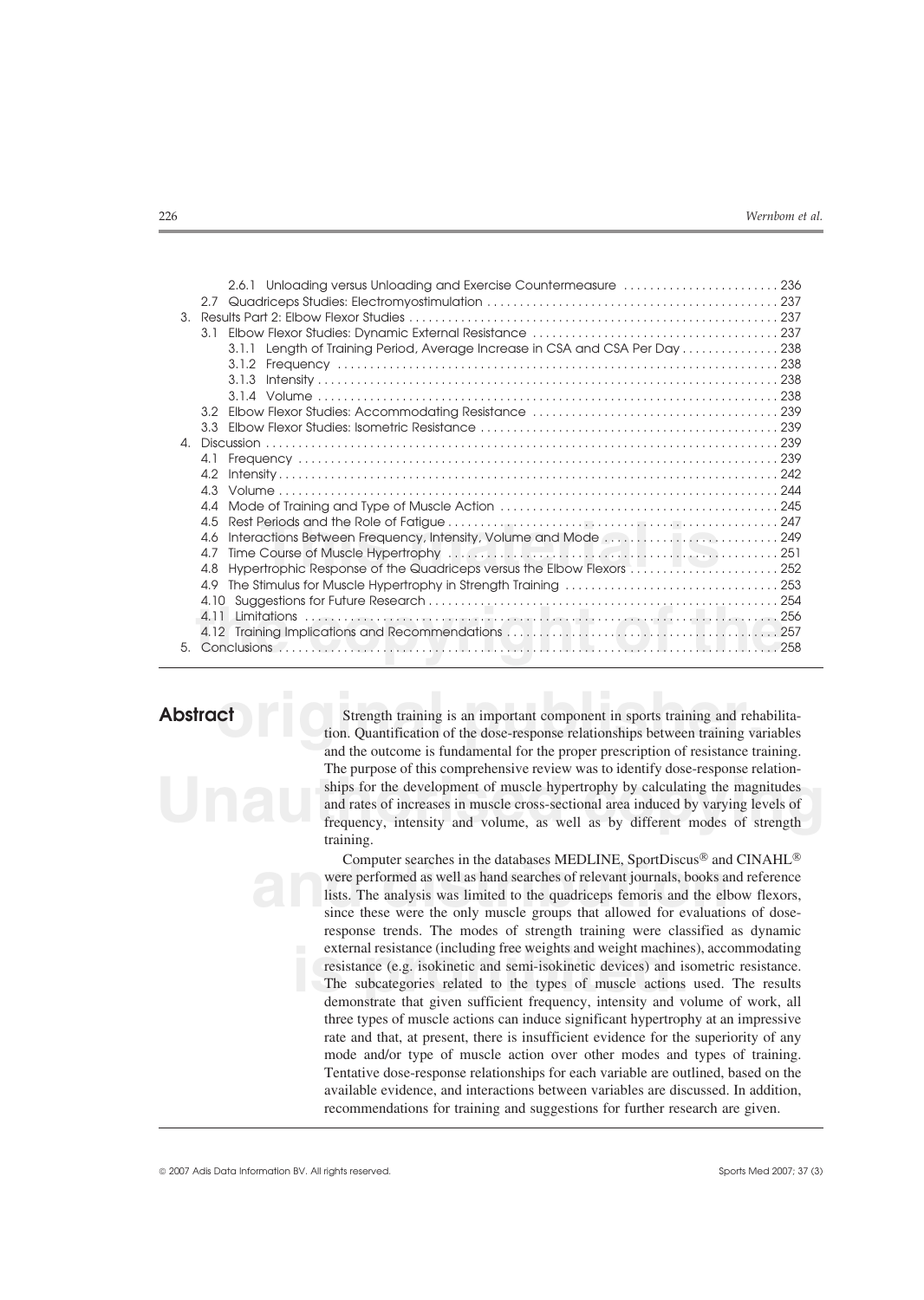lar in recent decades. Whereas previously strength lating maximum hypertrophy by high volume and training had been used by a few selected athletes to moderate loads are followed by periods or sessions improve their strength and size, it is now an impor- aimed at increasing maximum strength by moderate tant component in training for most sports as well as volume and heavy loads. The latter type of workout for injury prevention and rehabilitation.  $[1-3]$  Quanti- presumably acts by optimising neural adaptafication of the dose-response relationships between tions,<sup>[11]</sup> although marked hypertrophy can also oc-<br>the training variables (e.g. intensity, frequency and cur if the volume is sufficient.<sup>[12,15,18]</sup> the training variables (e.g. intensity, frequency and volume) and the outcome (e.g. strength, power and Scanning methods such as MRI and CT are rehypertrophy) is fundamental for the proper prescrip-<br>tion of resistance training.<sup>[4]</sup> Several meta-analy-<br>muscle size.<sup>[19,20]</sup> To our knowledge, no systematic tion of resistance training.<sup>[4]</sup> Several meta-analy-<br>sexestion of resistance sexesters and numerous reviews<sup>[1,3,9-11]</sup> have dealt with review has been published that has analysed the  $ses^{[4-8]}$  and numerous reviews<sup>[1,3,9-11]</sup> have dealt with various aspects of optimising strength; however, with the exception of a paper by  $Fry$ , <sup>[12]</sup> few systematic reviews have focused on the issue of how to train specifically for muscle hypertrophy. The review of Fry<sup>[12]</sup> discussed the role of training intensi-<br>ty on hypertrophy as measured by increases in muscolular training for increasing muscle mass. Establishing ty on hypertrophy as measured by increases in musefficient models of strength training for hypertrophy cle fibre area (MFA).

training for hypertrophy is essentially one and the<br>same thing; and (ii) the programme that yields the<br>largest increases in strength also results in the larg-<br>extend area (CSA) or muscle volume induced by<br>sectional area (C not necessarily true in all situations. For example,<br>studies by Choi et al.<sup>[13]</sup> and Masuda et al.<sup>[14]</sup> showed<br>smaller increases in one repetition maximum (1RM)<br>and isometric strength, but greater increases in **1.** Metho resonance imaging [MRI]) and MFA after a typical<br>
moderate-load bodybuilding regimen when com-<br>
pared with a high-intensity powerlifting pro-<br>
gramme. Schmidtbleicher and Buehrle<sup>[15]</sup> showed SportDiscus<sup>®</sup> and CINAHL<sup>®</sup> d Implicit in many articles in the literature are the<br>following assumptions: (i) training for strength and<br>training for hypertrophy is essentially one and the<br>dentify dose-response relationships for the devel-<br>same thing; a and isometric strength, but greater increases in quadriceps muscle area (as measured by magnetic resonance imaging [MRI]) and MFA after a typical moderate-load bodybuilding regimen when com-<br>
1.1 Literature Search pared with a high-intensity powerlifting pro- Computer searches in the MEDLINE/PubMed, greater increases for triceps brachii muscle area (as formed for articles from 1970, when the first trainmeasured by CT scanning) for a group that trained ing study using scanning techniques to evaluate with 3 sets of 12 repetitions at 70% of 1RM when changes in anatomical muscle CSA was pubstrength increases for the groups were similar. Thus, articles already obtained were performed. The data it is apparent from these and other studies that the reviewed in this article was accumulated as a result training prescription for hypertrophy may differ of literature searches conducted for this and other somewhat from the prescription for maximum projects over a period of several years. The last strength. This observation has been taken into ac-<br>count in various models of periodisation,  $[16,17]$  where search progressed, it quickly became apparent that

Strength training has become increasingly popu- training periods or training sessions aimed at stimu-

impact of several important training variables<br>such as frequency, intensity and volume on changes<br>in muscle area or volume as measured by scanning<br>methods. Such a review could provide evidence-<br>based guidelines for the pre hypertrophy as measured by increases in mus-<br>
ore area (MFA).<br>
plicit in many articles in the literature are the<br>
plicit in many articles in the literature are the<br>
plicit in many articles in the literature are the<br>
physio

measured by CT scanning) for a group that trained ing study using scanning techniques to evaluate with 3 sets of 12 repetitions at 70% of 1RM when compared with a group that trained with 7 sets of lished.<sup>[21]</sup> In addition 1–3 repetitions at 90–100% of 1RM, while the journals and books as well as the reference lists of search progressed, it quickly became apparent that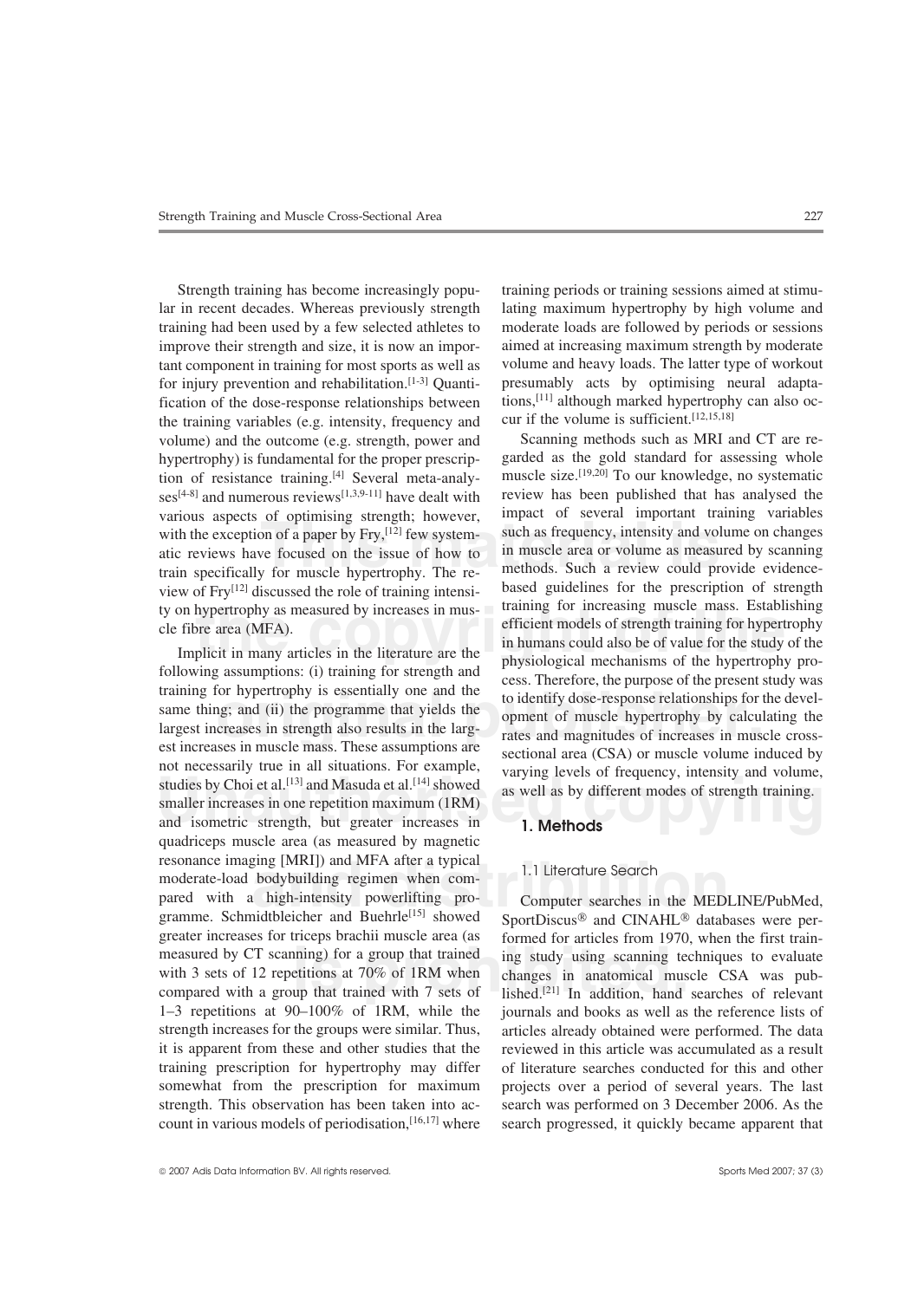the quadriceps was by far the most studied muscle 1.2 Classification of Muscle Actions, Training group in humans undergoing strength training and Methods and Modalities that the elbow flexors (biceps brachii and brachialis) were the second most studied muscle group. Cur-<br>
For the purposes of this review, the terminology<br>
rently these are probably the only muscle groups<br>
of Knuttgen and Komi<sup>[22]</sup> was adopted for the classi-

cle volume by a scanning method (i.e. MRI, CT or concentric action, the muscle produces force while

4. Sufficient information regarding the training variables (in particular: frequency, intensity and vol- ries: (i) isotonic; (ii) isokinetic; and (iii) isometric. ume) and the type and mode of exercise employed Isometric training obviously involves isometric acmust have been reported to allow for replication of tions. Isotonic training refers to dynamic exercise in

tially have influenced the neuromuscular adapta-<br>tions to strength training. Such study groups (but not the lengths of the lever arms of the muscle and of the necessarily other groups from the same study) were resistance, and also the accelerations and decelera-

ultrasound [UL]).<br>
2. Studies must have been conducted on healthy and<br>
2. Studies must have been conducted on healthy and<br>
<sup>30</sup> situation where the muscle produces force while<br>
uninjured participants between 18 and 59 year rently, these are probably the only muscle groups of Knuttgen and Komi<sup>[22]</sup> was adopted for the classi-<br>that allow for meaningful evaluation of dose-re-<br>fication of muscle actions. Accordingly, exercise that allow for meaningful evaluation of dose-re-<br>space trends. Therefore the present review is formulated as either static (involving isometric sponse trends. Therefore, the present review is fo-<br>cused on the human quadricens and elbow flexors muscle actions) or dynamic (involving concentric cused on the human quadriceps and elbow flexors. muscle actions) or dynamic (involving concentric<br>Criteria for inclusion were as follows:<br>Criteria for inclusion were as follows:<br>inclusion were as follows: 1. Studies must have examined the effects of external movement occurs and the length of the strength training on anatomical muscle area or mus-<br>muscle-tendon complex does not change. During a muscle-tendon complex does not change. During a shortening. An eccentric muscle action refers to a

3. Sufficient data to calculate changes in muscle area diluties are often classified according to the type of<br>or volume must have been reported.<br>4. Sufficient information regarding the training vari-<br>4. Sufficient informat In the type and mode of exercise employed<br>
which the muscle(s) exerts a constant tension.<sup>[22]</sup> In<br>
the study.<br>
Which the muscle(s) exerts a constant tension.<sup>[22]</sup> In The subjects received supplements (e.g. creatine<br>
I. The subjects received supplements (e.g. creatine<br>
monohydrate, amino acids, proteins) or anabolic<br>
hormones and/or growth factors that could poten-<br>
tially have influenc tions to strength training. Such study groups (but not<br>necessarily other groups from the same study) were<br>excluded from the current review.<br>A Thus, the current review.<br>A Thus, even into the current review.<br>A Thus, even int on a weight-loss diet).<br>
3. The data from the study have been published<br>
before. However, sometimes it was necessary to<br>
collect data from several different papers from the<br>
collect data from several different papers from 2. Studies must have been conducted on healthy and<br>uninjured participants between 18 and 59 years of<br>the resistance exercise, training methods or mo-<br>age.<br>In resistance exercise, training methods or mo-<br>dalities are often Exclusion criteria were as follows: various textbooks of physiology, an isotonic muscle thus developing a constant force. This is not true in the lengths of the lever arms of the muscle and of the 2. The subjects were in negative energy balance (i.e. if the external resistance remains constant, the muscle will not develop a constant level of force.<sup>[22,23]</sup> 3. The data from the study have been published<br>before. However, sometimes it was necessary to<br>collect data from several different papers from the<br>same study.<br>dumbell. Further examples of DCER would be sim-<br>dumbell. Furthe 4. Only part of the muscle group (e.g. vastus lateral- ple cable pulley systems with no lever arms and is) was scanned. Alternatively, only data for the total machines with circle shaped cams. The term 'variamuscle CSA of the limb (e.g. total thigh muscle ble resistance' is used when the resistance througharea) was reported without specifying CSAs for the out the range of motion is varied, for example by an individual muscles (e.g. quadriceps). integularly shaped camwheel or a lever arm.<sup>[23]</sup> The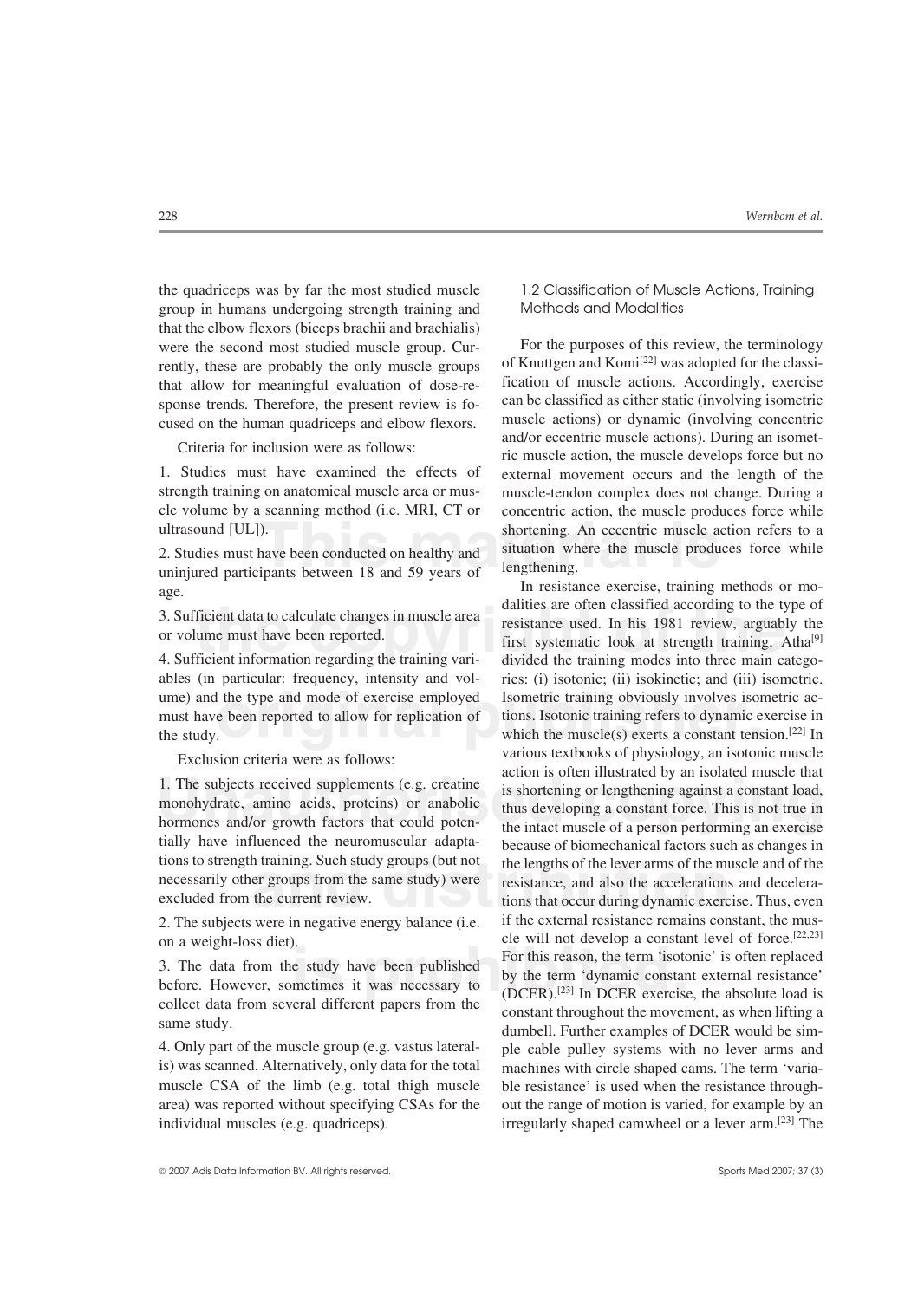idea with variable resistance is to closely match the type of training, but Murphy and Wilson<sup>[29]</sup> have resistance with the strength of the subject through- used the exact same term to describe DCER training. out the range of motion.<sup>[24]</sup> However, because many With isoinertial flywheel ergometers, as with dynamic training studies did not specify if the resis- isokinetic training, the resistance is effort dependent tance was constant or variable, no distinction be- for each type of action. Therefore, this mode of tween these subcategories was made in the present exercise will be included in the 'accommodating review. The overall category for both these subcat- resistance' category. egories is termed dynamic external resistance (DER). 1.3 Quantification of Exercise Frequency,

resistance training, there is no set resistance to over-<br>come; however, since the velocity is controlled, any<br>force applied against the equipment results in an<br>force applied against the equipment results in an<br>equal and o ject can freely vary the level of effort in the entire<br>movement to accommodate for pain or weakness in<br>errasing the composition of how many repetitions<br>certain regions of the range of motion, the isokinetic<br>mode is very us modating resistance'.<sup>[25]</sup> Also included in this cate-<br>gory are devices in which the resistance is provided<br>by hydraulic cylinders, which function by limiting<br>the squat, we used the RM tables of<br>the squat, we used the RM **UNAUGE COPY THESE COPYSTS AND COPYSTS ARE CONSIDERED ASSESS**, we used data from Hoeger et al.<sup>[30]</sup> The intensity for to limit the velocity within relatively narrow ranges.<sup>[25]</sup> These devices are sometimes also re-<br>maxim e term 'accommodating resistance' While the quantification of exercitive main category. Another form of conventional resistance training and is uses the inertia of a flywheel for ing is relatively straightforward, how is t wound around the axle of a fixed flywheel.<sup>[27]</sup> A velocity relationship of skeletal muscle dictates that concentric muscle action innovercomes the inertia of the flywheel, setting it creases, the maximum possible force de In isokinetic training, muscle actions are per-<br>Intensity and Volume formed at a constant angular velocity, which is<br>controlled by the machine. Unlike dynamic external<br>resistance training, we chose to express intensity as<br>resistance training, there is no set resistance to over-<br>come; howev the flow through an adjustable aperture. Although for the squat in previously untrained subjects.<sup>[33]</sup> For not providing a strictly isokinetic movement, the the leg press knee extension and arm curl exercises not providing a strictly isokinetic movement, the the leg press, knee extension and arm curl exercises, resistance setting on these machines can be adjusted we used data from Hoeger et al. [30] The intensity for resistance setting on these machines can be adjusted we used data from Hoeger et al.<sup>[30]</sup> The intensity for to limit the velocity within relatively narrow isometric training was quantified as a function of the ranges.<sup>[25]</sup> These devices are sometimes also re-<br>ferred to as semi-isokinetic.<sup>[26]</sup> For the purposes of ry isometric action (MVIA).<br>this review, the term 'accommodating resistance' while the quantification of exercise was chosen for the main category. Another form of conventional resistance training and isometric trainstrength training uses the inertia of a flywheel for ing is relatively straightforward, how to express the resistance. In this type of ergometer, the force exert-<br>intensity or load for isokinetic and other accommoed by the subject is transferred to a strap being dating training modes is less obvious. The forcewound around the axle of a fixed flywheel.<sup>[27]</sup> A velocity relationship of skeletal muscle dictates that concentric muscle action unwinds the strap and as the velocity of the concentric muscle action inspinning on low friction bearings. The rotating fly-<br>Depending on the training status, the maximum wheel soon causes the strap to start winding up torque developed by the quadriceps during eccentric again; therefore, the machine returns the stored en- muscle actions is slightly higher (trained subjects) or ergy of the spinning flywheel via the strap and the not significantly higher (sedentary subjects) than the subject tries to resist the returning movement by maximum isometric torque.<sup>[35]</sup> In cases where the performing an eccentric muscle action. Caruso et peak torque during eccentric muscle actions exceeds

cises.<sup>[2,30-33]</sup> For the squat, we used the RM tables of isometric training was quantified as a function of the

While the quantification of exercise intensity in al.<sup>[28]</sup> have used the term 'isoinertial' to describe this that of isometric muscle actions, the peak torque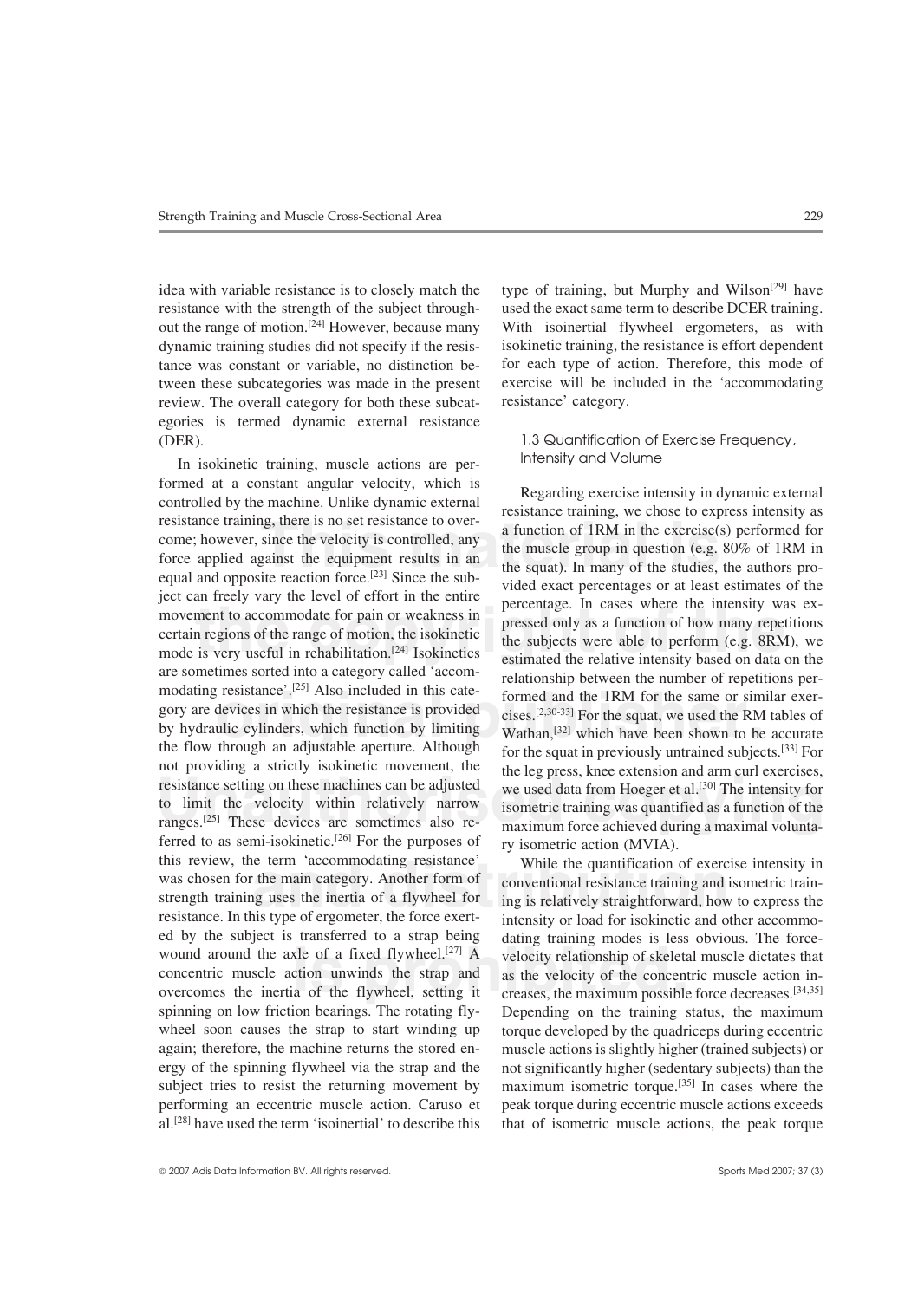dating training studies, an estimate of the torque day three times per week. developed in relation to the isometric maximum<br>could provide some insight into the level of force<br> $1.4$  Classification of Training Status necessary to produce hypertrophy as a consequence<br>of accommodating resistance training. Therefore, in<br>addition to listing the training velocity, level of<br>effort and type(s) of muscle action(s), we estimated<br>the relative le

original publisher. This review, training volume refers to a trained, trained, advanced and elite. They suggested<br>
single session. In a less strict sense, volume can be that the window of adaptation for strength becomes<br>
e the number of sets may seem a crude measure of<br>volume, several meta-analyses<sup>[4-6,8]</sup> have shown sig-<br>ificant differences in strength gains between train-<br>the strength training status of the unbiasts where<br>the strength tra when the studies of the exercise volume can be distributed in<br>ways and as a consequence result in<br>ations. Therefore, several estimates and resistance-trained subject tions, total duration of work and total work) were<br>used in this review. However, instead of expressing<br>the total amount of work performed in joules, work<br>was calculated in arbitrary units (sets  $\times$  repetitions  $\times$ <br>Peca ( of work (joules) performed in a given time peri- ence to resistance training: untrained, moderately single session. In a less strict sense, volume can be that the window of adaptation for strength becomes estimated by the sum of repetitions<sup>[23]</sup> or even by the progressively smaller as the subject progresses. estimated by the sum of repetitions<sup>[23]</sup> or even by the progressively smaller as the subject progresses. number of sets performed  $[4]$  While simply stating However, because of the lack of studies involving number of sets performed.<sup>[4]</sup> While simply stating However, because of the lack of studies involving<br>the number of sets may seem a crude measure of athletes of different training status, data from studies the number of sets may seem a crude measure of athletes of different training status, data from studies volume several meta-analyses<sup>[4-6,8]</sup> have shown signtum with trained, advanced and elite athletes are disvolume, several meta-analyses<sup>[4-6,8]</sup> have shown sig-<br>with trained, advanced and elite athletes are disnificant differences in strength gains between train-<br>in the present review. In cases where<br>ing with single and multiple sets in favour of multiple the strength training status of the subjects was uning with single and multiple sets in favour of multi-<br>the strength training status of the subjects was un-<br>ne sets particularly for trained subjects. Theoreti-<br>certain, information was sought regarding the CSA ple sets, particularly for trained subjects. Theoretically, a given exercise volume can be distributed in  $\sigma$  of the exercised muscles and comparisons were many different ways and as a consequence result in made with data from previously untrained individudifferent adaptations. Therefore, several estimates  $als^{[41-45]}$  and resistance-trained subjects and strength of volume (number of sets total number of repeti-<br>athletes.<sup>[41,45-47]</sup> of volume (number of sets, total number of repetiintensity).<sup>[25]</sup> If several exercises were performed for In most of the studies reviewed here, the authors

increases only marginally with increasing velocity sessions per muscle group per week, as opposed to and appears to reach a plateau at relatively low training days per week. For example, a training velocities.<sup>[35]</sup> The amount of force developed by the group may have trained the quadriceps twice a day, muscle is generally regarded as an important stimuli three days a week. The frequency then is reported as for muscle hypertrophy.<sup>[36]</sup> Since maximum effort six times per week. We are aware of the possibility (and therefore, recruitment of the greatest number of that the physiological responses may differ between motor units possible) was used in most accommo- training once a day six times per week and twice a

addition to listing the training velocity, level of cally active. Physically active subjects generally effort and type(s) of muscle action(s), we estimated performed some form of endurance training, but not the relative le Amiridis et al.<sup>[35]</sup> For the elbow flexors, data from if any muscle hypertrophy,<sup>[39]</sup> the categories 'un-<br>Hortobagyi and Katch<sup>[37]</sup> and Paddon-Jones et al.<sup>[38]</sup> trained' and 'physically active' were combined for analys mum isometric torque based on the peak torque data reported varying levels of activity among the partici-<br>for the quadriceps in untrained subjects from pants and because endurance training induces little for the quadriceps in untrained subjects from pants and because endurance training induces little<br>Amiridis et al.<sup>[35]</sup> For the elbow flexors, data from  $\epsilon$  if any muscle hypertrophy <sup>[39]</sup> the categories 'un-Hortobagyi and Katch<sup>[37]</sup> and Paddon-Jones et al.<sup>[38]</sup> trained' and 'physically active' were combined for were used. analyses. Deschenes and Kraemer<sup>[40]</sup> made the fol-Training volume is a measure of the total amount lowing classification of training status with refer-

the muscle group (e.g. leg presses and knee exten- reported the changes in CSA or at least the pre- and sions for the quadriceps), the volumes for each of post-training values. Sometimes, figures were used these were summed to yield the total volume for the instead of numerical data; in such cases the graphs muscle group. Regarding the training frequency, we were measured if possible. The relative changes have chosen to report frequency as the number of were calculated by simply dividing the post- with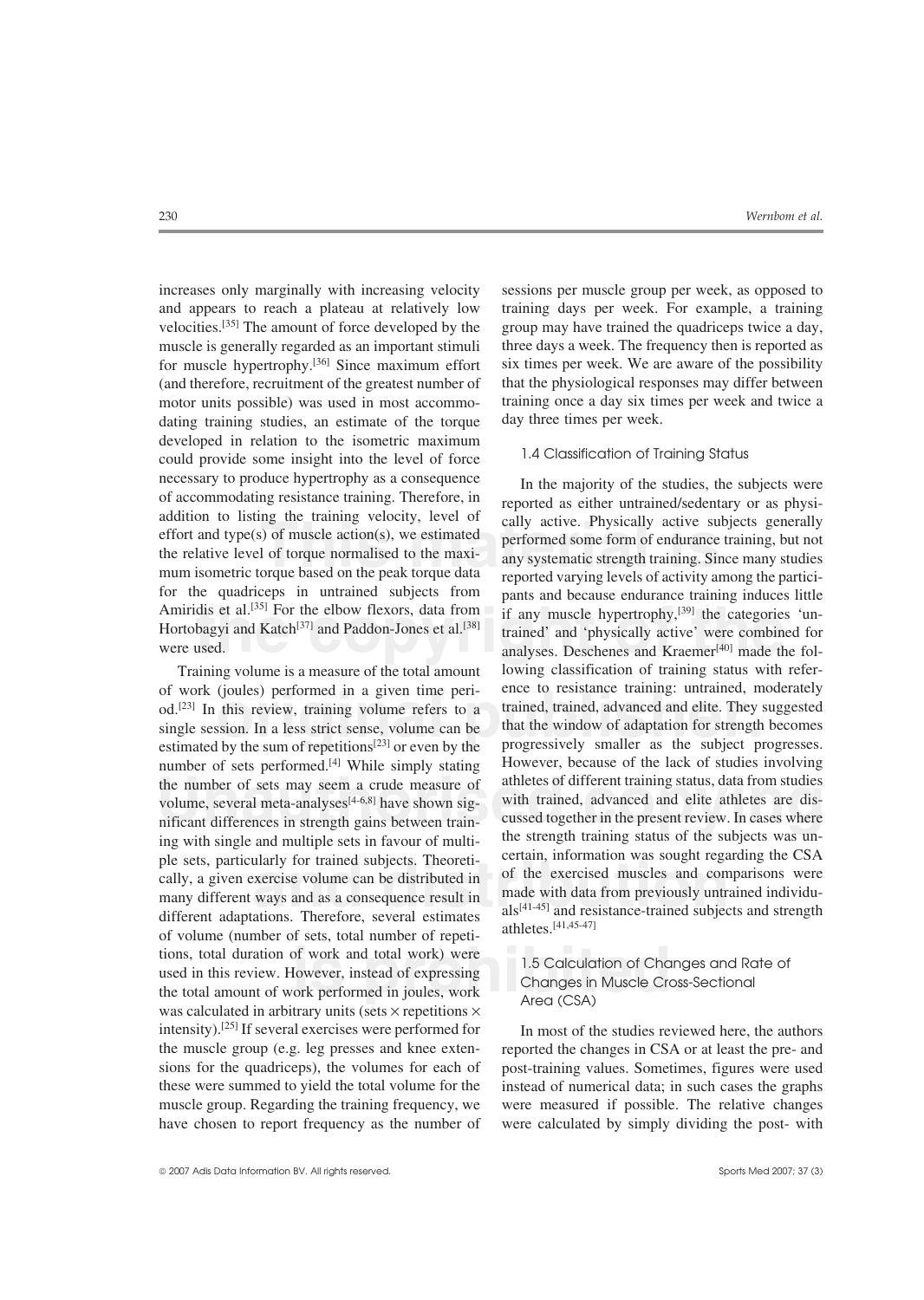Tracy et al.<sup>[51]</sup> have confirmed that quadriceps mus-<br>cle volume can be accurately predicted from a single<br>scan at the middle level. Therefore, no distinction<br>was made in this review between muscle volume<br>whole muscle lev and CSA as indexes of muscle size. A further dis-<br>cussion on the subject is provided by Tracy and<br>colleagues.<sup>[52]</sup><br>There are several reasons for focusing mainly on<br>**2. Results Part 1: Quadriceps Studies** between studies of different length, percent changes phy. per day were calculated by dividing the change in This is of course not to say that changes in fibre area with the length of the training period in days. area are irrelevant as an index of muscle mass. Although some studies  $[43,48]$  have shown preferential Ideally, a training study would include measure-<br>hypertrophy of individual muscles in a muscle group ments at both the cellular level and at the whole hypertrophy of individual muscles in a muscle group ments at both the cellular level and at the whole<br>and of different levels in the same muscle no con-<br>muscle level. Also, it should be noted that the relaand of different levels in the same muscle, no con-<br>sistent and of different levels in the same muscle, no con-<br>sistent pattern has vet emerged. Furthermore, data sistent pattern has yet emerged. Furthermore, data structure changes in mean fibre area are usually of a sigm other studies of the changes in muscular structure in muscular structure of the changes in anatomical from other studies<sup>[44,49]</sup> suggest that changes in mus-<br>cle CSA at the middle level and muscle volume after muscle area.<sup>[44]</sup> However, we feel that the focus on contribution of consistent changes in whole muscle CSA and a training period are of a similar magnitude. In sured by scanning techniques, is justified since these addition, studies by Aagaard and co-workers<sup>[50]</sup> and Tracy et al.<sup>[51]</sup> have confirmed that quadriceps mus-<br>cle volume can be accurately predicted from a single<br>scan at the middle level. Therefore, no distinction<br>was made in this review between muscle volume<br>and CSA as inde

argued by Narici and colleagues<sup>[43]</sup> and D'Antona et <br>al.,<sup>[47]</sup> care should be taken when drawing conclu-<br>sions concerning the whole muscle mass from study of Narici et al.,<sup>[43]</sup> the changes in mean fibre criteria, the literature search resulted in 44 original<br>area (2% increase in MFA) were not representative articles<sup>[13,43-46,54-92]</sup> investigating quadriceps muscle<br> or of the quadriceps as a whole  $(\approx 16\%$  increase in<br>muscle CSA). Apart from the obvious risk of not<br>detecting hypertrophy because of sampling muscle<br>distribution of the articles yielded 65 datapoints for CSA. Five<br>detec architecturially complex muscle group such as the<br>quadriceps, the lower limit for the increase in fibre<br>size that can be detected is 10%. Furthermore, the<br>coefficient of variation between repeated biopsies is<br>coefficient There are several reasons for focusing mainly on changes in whole muscle CSA and not MFA. As al.,<sup>[47]</sup> care should be taken when drawing conclu-<br>External Resistance sions concerning the whole muscle mass from changes occurring at a single biopsy site. In the After application of the inclusion and exclusion changes in the changes in mean fibre criteria, the literature search resulted in 44 original biopsy site (7.5% increase in muscle CSA by MRI), Because there were often more than one training<br>or of the quadriceps as a whole ( $\approx$ 16% increase in<br>muscle CSA). Apart from the obvious risk of not<br>detecting hypertrophy quite large, ≈15–20% (see Narici et al.<sup>[43]</sup> for discussion). Thus, hypertrophic changes that are detectasion). Thus, hypertrophic changes that are detecta-<br>ble at the whole muscle level may go unnoticed if Since stopping well short of muscular failure has ble at the whole muscle level may go unnoticed if Since stopping well short of muscular failure has only fibre areas are measured. Finally, as discussed been shown to vield modest hypertrophy in comparonly fibre areas are measured. Finally, as discussed been shown to yield modest hypertrophy in compar-<br>by McCall and colleagues,<sup>[53]</sup> one should be cau-<br>ison with performing each set to muscular failure,<sup>[85]</sup> tious in ruling out hyperplasia (an increase in the even when the total volume is similar, these study number of muscle fibres in a muscle) as a possible groups were excluded. As a result, except where

the pre-training values. To allow for comparisons contributing mechanism for whole muscle hypertro-

eccentric training. Four datapoints from four differison with performing each set to muscular failure,<sup>[85]</sup>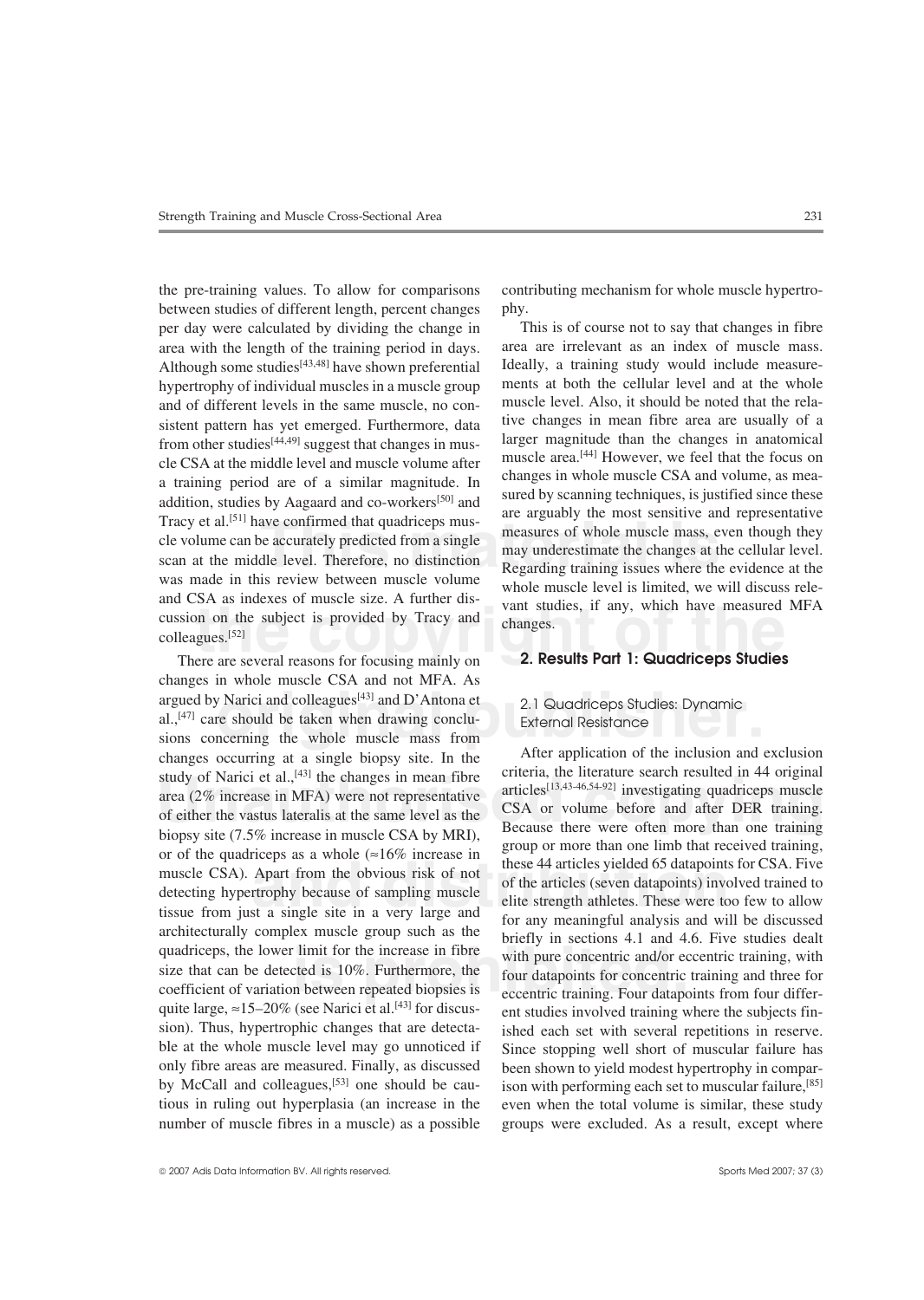training using combined concentric-eccentric mus- (range: 0.04-0.26%). cle actions (47 datapoints), with previously un-<br>trained subjects.<br>The mean peak intensity (the highest value

gain, the average increase was  $0.11\%$  per day intensity in this study was 20% of 1RM. (range: 0.04–0.26%). For pure concentric training, *2.1.5 Volume*

In six studies, groups of men and groups of<br>women followed exactly the same training program-<br>mes. The average increases in CSA per day in these<br>studies were 0.13% for men and 0.14% for women.<br>Because these differences wer gible and because several studies contained groups tions, 11 datapoints in the 66–90 repetition range consisting of both men and women, data from all and finally 6 datapoints in the range  $\geq$ 100 repetitions studies were women followed exactly the same training programmes. The average increases in CSA per day in these studies were 0.13% for men and 0.14% for women.

**and distribution**  $\frac{66-90}{20}$  repetitions = 0.08% per day; at training frequency was 2.8 times a tions = 0.12% per day. No studies v<br>t common frequency was three times above these (2.3–4 times per week) were noted in a<br>
few cases. No studies were found that involved<br>
training at frequencies of more than two times per The mean training frequency was 2.8 times a tions  $= 0.12\%$  per day. No studies were found that week. The most common frequency was three times a week (22 of 47 datapoints), followed by two times a week (17 datapoints). Frequencies between and few cases. No studies were found that involved training at frequencies of more than two times per week. A plot of frequency versus percentage increase in quadriceps CSA per day is shown in figure 1. The highest rate of increase (0.55% per day) was reported for the training study $[84]$  with the highest frequency (12 times per week). For the frequency of two sessions per week, the average increase was 0.11% per day (range: 0.03–0.21%); for three ses-

otherwise indicated, the analysis for DER deals with sions per week, the increase was  $0.11\%$  per day

ay (range:  $0.04-0.55\%$ ). If the study<br>sexcluded as an 'outlier' because of the unusually high training frequency<br>igh training frequency and rate of week) and very high rate of increase was  $0.11\%$  per day intensity in 2.1.1 Length of Training Period, Average Increase reached during a session, averaged over the entire *in CSA and CSA Per Day* period) was 73% of 1RM. The average intensity (the The average length of the training period was 79 mean of all training sets) was 66% of 1RM. Inspecdays. The shortest study was 14 days and the longest tion of figure 2 reveals a tendency for greater rates lasted 6 months. The average increase in quadriceps of increase for intensities  $>60\%$  of 1RM when com-CSA was 8.5% (range: 1.1–17.3%). The average pared with intensities below this level; however, it increase per day in CSA for training with combined should be noted that only six datapoints involved concentric-eccentric muscle actions (47 datapoints) training with mean peak intensities <60% of 1RM. was 0.12% per day (range:  $0.04-0.55%$ ). If the study The study of Abe et al.<sup>[84]</sup> is not shown because of of Abe et al.<sup>[84]</sup> is excluded as an 'outlier' because of the unusually high training frequency (12 times per the unusually high training frequency and rate of week) and very high rate of increase. The peak

the increase was 0.06% per day and for pure eccen-<br>tric training 0.03% per day.<br>**The mean number of sets was 6.1 and the mean**<br>number of total repetitions was 60. The results are<br>shown in figure 3. The study of Abe et al.<sup></sup> 2.1.2 Rate of Gain in CSA: Men versus Women shown in figure 3. The study of Abe et al.<sup>[84]</sup> was not included in the following analysis of volume. In-Because these differences were considered as negli-<br>gible and because several studies contained groups<br>consisting of both men and women, data from all<br>studies were pooled in the analysis for DER training<br>(section 2.1).<br> $\$ **2.1.3 Frequency** 66–90 repetitions =  $0.08\%$  per day; and  $\geq 100$  repeti-



Fig. 1. Frequency of training vs percentage increase in cross-sectional area (CSA) per day of the quadriceps during dynamic external resistance training (number of study groups = 47).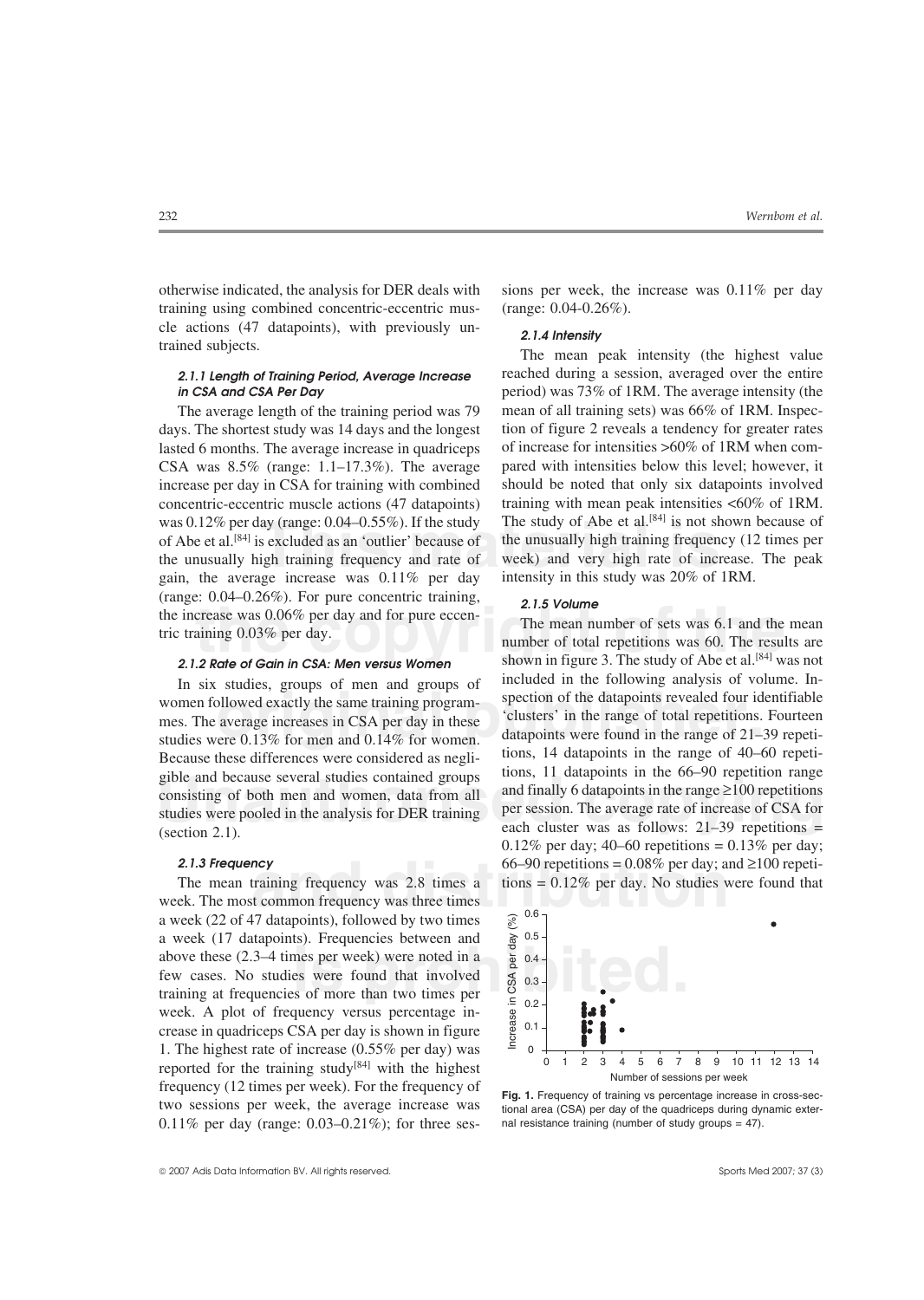

Fig. 2. Peak intensity of training vs percentage increase in crosssectional area (CSA) per day of the quadriceps during dynamic external resistance training (number of study groups = 46). **RM** =

day); 4 sets (0.13% per day); 3–6 sets (0.13% per decommodaling resistance modes combined<br>day); 7–9 sets (0.09% per day); and ≥10 sets (0.14% 0.13% per day).<br>per day). No studies were found which involved <3<br>acts. What tr day); 4 sets (0.13% per day); 5–6 sets (0.13% per day); 7.0 sets (0.00% per day); 5–6 sets (0.13% per day); 6.13% per day); per day). No studies were found which involved <3<br>sets. When training volume was expressed in arbi-<br>trary units [sets × repetitions × intensity], no appar-<br>ent relation was found between the volume and<br>increases in CSA per

Extending programme. These 17 articles<br>atanoints for CSA of these  $\frac{14}{2}$  and  $\frac{14}{2}$  articles involved pure eccentric training and four involved<br>
training with combined concentric-eccentric muscle<br>
actions. Some of the studies<sup>[93,95-98]</sup> included subresistance-training programme. These 17 articles yielded 21 datapoints for CSA. Of these, 14 datapoints involved pure concentric training, three training with combined concentric-eccentric muscle actions. Some of the studies<sup>[93,95-98]</sup> included subjects with strength training experience. Based on anthropometric and quadriceps muscle CSA data, they were considered as 'moderately trained' and are included in the analysis in sections 2.2.1–2.2.7, together with previously untrained and physically active individuals.

### *2.2.1 Length of Training Period, Average Increase in CSA and CSA Per Day*

**The material is no off the concentric train-**<br> **The material is the following groupings were** exercise training 0.16% (range:<br> **COLOGED** (range: 0.04–0.09%) and for combined<br>
concentric-eccentric training 0.16% (range:<br> The average length of the training period was 52 days. The shortest study was 13 days and the longest lasted 84 days. The mean total increase in CSA was 5.8% (range: 2.5–18.4%) for all types muscle action combined. For pure concentric training, the mean total CSA increase was 6.1% (range: 2.5–18.4%), for pure eccentric training the mean increase was 4.2% (range: 2.5–6.2%) and for combined concentric-eccentric training, the corresponding figures were 6.0% (range: 4.1–7.4%). The mean CSA inrepetition maximum. The crease per day for pure concentric training was involved <21 repetitions per session on average. For ing 0.06% (range: 0.04–0.09%) and for combined the number of sets, the following groupings were concentric-eccentric training 0.16% (range: made: 3 sets (average CSA increase =  $0.09\%$  per 0.06–0.21%). The average CSA increase for all the day): 4 sets (0.13% per day): 5–6 sets (0.13% per  $\sim$  accommodating resistance modes combined was

trary units [sets × repetitions × intensity], no appar-<br>ent relation was found between the volume and<br>increases in CSA per day (data not shown).<br> $\begin{array}{c} 3.4 \text{ times a week.} \text{ Three sessions (nine datapoints)} \\ \text{per week yielded an average increase in CSA of} \\ 0.13\% \text{ per day and } 3.5-4 \text{ sessions per week (four)} \end{$ ELZ Quadriceps studies:<br>
Accommodating Resistance week yielded an average increase in CSA of 0.22%<br>
per day. The largest rate of CSA increase (0.44% per<br>
The literature search resulted in 17 crisinal article (a) was noted datapoints) yielded an average increase in CSA of 2.2 Quadriceps Studies: 0.12% per day. Five sessions (one datapoint) per per day. The largest rate of CSA increase (0.44% per The literature search resulted in 17 original arti-<br>cles<sup>[27,42,48,87,93-105]</sup> investigating quadriceps muscle<br>CSA or volume before and after an accommodating<br>clear week or above five sessions per week. The frequen-<br>clear



Fig. 3. Total number of repetitions vs percentage increase in crosssectional area (CSA) per day of the quadriceps during dynamic external resistance training (number of study groups  $= 45$ ).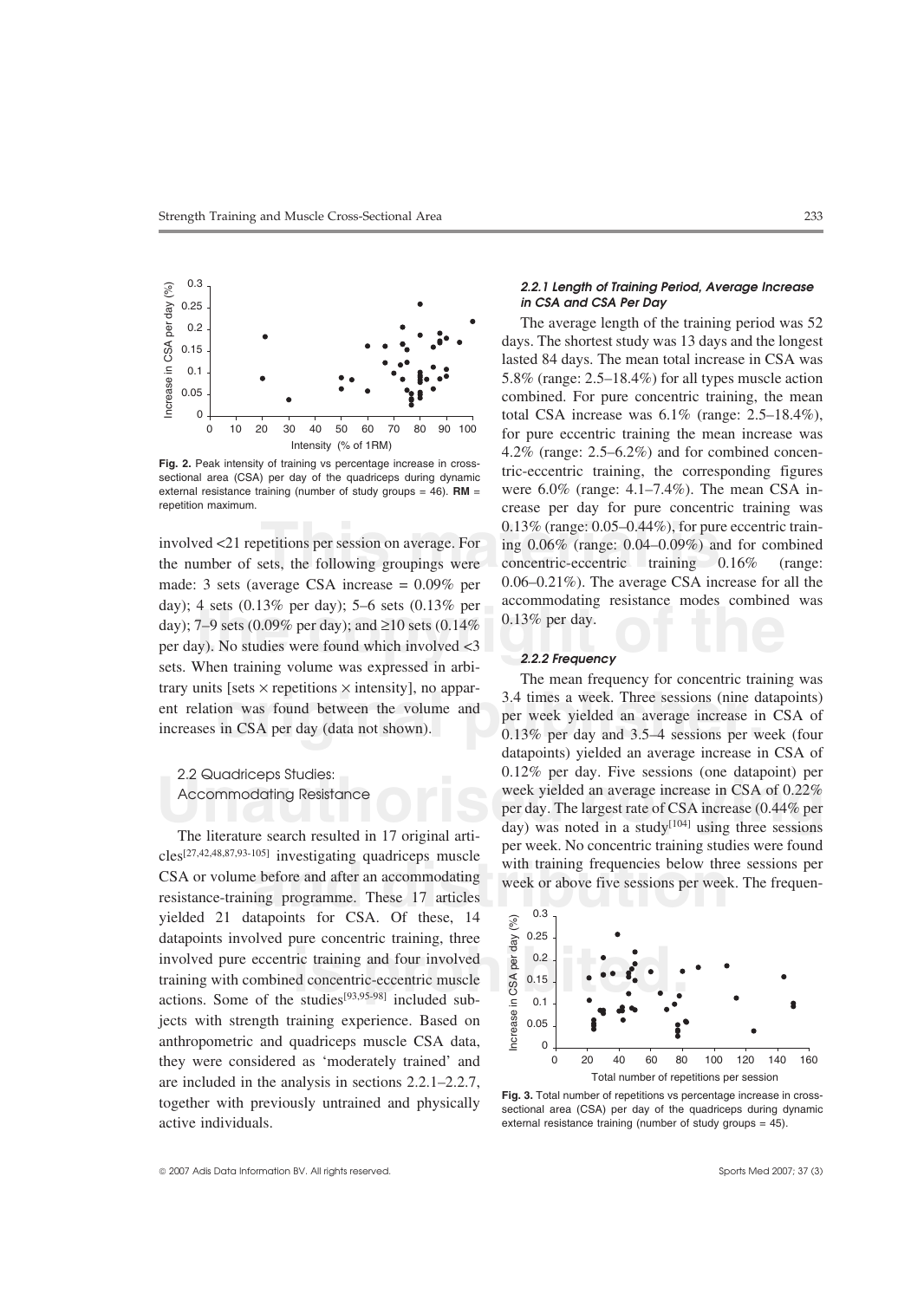

**Fig. 4.** Frequency of training vs percentage increase in cross-sectional area (CSA) per day of the quadriceps during accommodating

datapoints) and three (one datapoint) times per pure eccentric and combined concentric-eccentric<br>week. The frequency plot for all categories com-<br>bined is shown in figure 4. No relationship between<br>the increases still tend

0.16% increase in CSA per day). Two studies used  $\geq 10$  sets. The highest increase occurred at 5–6 sets 180°/s (0.14% increase in CSA per day) and one (0.19% increase in CSA per day [0.13% increase in study used 90°/s ( velocities were 60°/s (seven datapoints, 0.13% in-<br>training, one datapoint was found for 3 sets, one for crease in CSA per day) and 120°/s (four datapoints, 4 sets, six for 5–6 sets, none for 7–9 sets and six for  $0.16\%$  increase in CSA per day). Two studies used 180 $\degree$ /s (0.14% increase in CSA per day) and one study used  $90^{\circ}/s$  (0.05% increase in CSA per day). concentric-eccentric training were in the range be-  $0.10\%$  per day and the increase for 3–4 sets was

### *2.2.4 Torque*

of the quadriceps expressed as a percentage of maxi-<br>
mum isometric torque is  $\approx$ 59%, 69%, 77% and 88%<br>
at the velocities of 180°/s, 120°/s, 90°/s and 60°/s, Data from Amiridis et al.<sup>[35]</sup> on untrained subjects suggests that the isokinetic concentric peak torque of the quadriceps expressed as a percentage of maximum isometric torque is  $\approx$ 59%, 69%, 77% and 88% respectively. When these percentage values were applied to the concentric training studies, no relation was found between the level of torque developed and the rate of increase in CSA. The eccentric peak torque of the quadriceps in relation to the maximum isometric torque is ≈104%, 106% and 104% at the velocities of 30°/s, 60°/s and 90°/s, respectively.

When the percentage values for eccentric torque were applied and all accommodating modes and types of muscle actions were combined, no relation was found between the maximum torque developed during training and the rate of increase in quadriceps CSA (see figure 5).

### *2.2.5 Volume*

cy for pure eccentric training was three times per<br>week in all studies (three datapoints). For the com-<br>bined concentric-eccentric training regimens, the<br>frequencies were two (one datapoint), 2.3 (two  $\frac{100}{\pi}$  increas For pure concentric training, the largest increases occurred when the total number was between 50 and 60 muscle actions (six datapoints, 0.19% increase in concentric and/or eccentric training (number of study groups = 21). CSA per day  $[0.13\%$  increase in CSA per day without the studies of Akima et al.<sup>[103]</sup> and Rafeei<sup>[104]</sup>]). cy for pure eccentric training was three times per<br>week in all studies (three datapoints). For the com-<br>bined concentric-eccentric training regimens, the<br>frequencies were two (one datapoint), 2.3 (two<br>datapoints between 12 ent from figure 4. (ten datapoints, 0.18% increase in CSA per day). **2.2.3 Velocity 19.2.4 Velocity 19.2.4 See figure 6.** 

**See figure 6.**<br> **See figure 6.**<br> **original publisher.**<br> **original publisher.**<br> **original publisher.**<br> **original publisher.**<br> **original publisher.**<br> **original publisher.**<br> **original publisher.**<br> **original publisher.**<br> **ori** For pure concentric training, the most common Regarding the number of sets for pure concentric Rafeei<sup>[104]</sup>]). The increase in CSA for ≥10 sets was



**Fig. 5.** Torque vs percentage increase in cross-sectional area (CSA) per day of the quadriceps during accommodating concentric and/or eccentric training (number of study groups = 21). **MVIA** = maximal voluntary isometric action.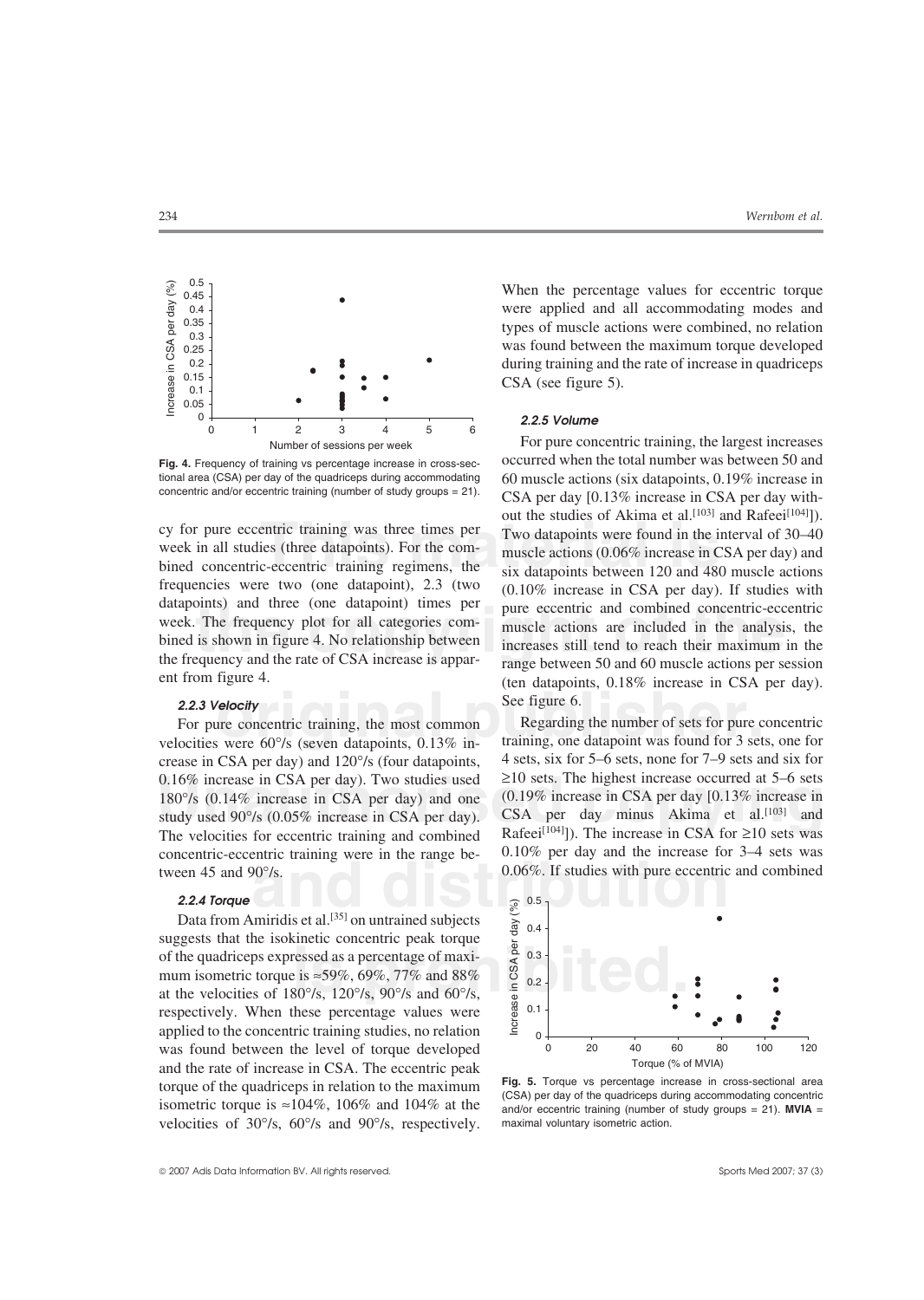

**Fig. 6.** Number of muscle actions vs percentage increase in crosssectional area (CSA) per day of the quadriceps during accommodating concentric and/or eccentric training (number of study groups  $= 21$ ).

(six datapoints) = 0.12% increase in CSA, 5–0 sets<br>
(seven datapoints) = 0.17% increase in CSA (0.11% and the average rate of CSA increase was 0.11<br>
without the studies of Akima et al.<sup>[103]</sup> and day (0.06–0.26%).<br>
Rafee concentric-eccentric muscle actions are included in the analysis, the results are as follows: 3 sets (two datapoints) =  $0.08\%$  increase in CSA per day; 4 sets lasted 98 days. The mean increase in total CSA after<br>(six datapoints) =  $0.12\%$  increase in CSA: 5–6 sets the training period was 8.9% (range: 4.8–14.6%)  $t$  (six datapoints) = 0.12% increase in CSA; 5–6 sets the training period was 8.9% (range: 4.8–14.6%) (seven datapoints) = 0.17% increase in CSA (0.11% and the average rate of CSA increase was 0.11% per (seven datapoints) =  $0.17\%$  increase in CSA ( $0.11\%$  and the average rate without the studies of Akima et al.<sup>[103]</sup> and day (0.06–0.26%). without the studies of Akima et al. $[103]$  and increase in CSA per day. Three sessions per week (four datapoints) result-

in CSA for these datapoints was 0.16% per day. The equal a study of using three sessions per week.<br>
other six datapoints were distributed between 170 **2.3.3 Intensity**<br>
and 300 seconds. The average increase in CSA for The were distributed between 37.5 and 75 seconds of increase in CSA of 0.11% per day. The largest rate<br>total duration of muscle work. The average increase of gain  $(0.26\%$  increase in CSA per day) was reporttotal duration of muscle work. The average increase of gain  $(0.26\%$  increase in CSA per day) was rep<br>in CSA for these datapoints was 0.16% per day. The ed in a study<sup>[106]</sup> using three sessions per week. other six datapoints were distributed between 170 *2.3.3 Intensity* these datapoints was 0.09% per day. For the pure (seven datapoints), the intensity in the other two eccentric and combined concentric-eccentric train- cases was 80% and 100%, respectively. The largest ing groups taken together, the seven datapoints (av-<br>
rate of CSA increase (0.26% per day) was found in<br>
erage of 0.12% increase in CSA per day) were the study<sup>[106]</sup> that used the highest training intensity erage of  $0.12\%$  increase in CSA per day) were the study<sup>[106]</sup> that used the highest training intensity distributed between 40 and 84 seconds. (100% of MVIA).

### *2.2.7 Time-Torque Product Per Session 2.3.4 Volume*

tween 25 and 50 units (0.14% increase in CSA per day), six between 50 and 100 units (0.14% increase in CSA per day) and five in the interval between 100 and 265 units (0.10% increase in CSA per day).

2.3 Quadriceps Studies: Isometric Resistance

The literature search resulted in six original articles[55,106-110] investigating quadriceps muscle CSA or volume before and after an isometric resistance training programme, yielding nine datapoints for CSA.

### *2.3.1 Length of Training Period, Average Increase in CSA and CSA Per Day*

The average length of the training period was 84 days. The shortest study was 56 days and the longest lasted 98 days. The mean increase in total CSA after

**2.2.6 Total Duration Per Session**<br>
For pure concentric training, eight datapoints<br>
re distributed between 37.5 and 75 seconds of *2.2.6 Total publicance* in CSA of 0.11% per day. The largest rate<br>
re distributed between 3 2.2.6 Total Duration Per Session<br>For pure concentric training, eight datapoints<br>for pure concentric training, eight datapoints<br>increase in CSA of 0.11% per day. The largest rate<br>increase in CSA of 0.11% per day. The larges

**and the seven datapoints (average of CSA increase (0.26% per day)**<br> **b** increase in CSA per day) were the study<sup>[106]</sup> that used the highest travelen 40 and 84 seconds. (100% of MVIA).

From The total number of repetitive total duration with the esti-<br>the total duration with the esti-<br>the maximum isometric torque between 1 and 30 seconds, where the two seconds of the two seconds of the two seconds. The time-torque product per session was calcu- The total number of repetitions ranged between 4 lated by multiplying the total duration with the esti- and 150. The time each repetition was held ranged mated peak torque (with maximum isometric torque between 1 and 30 seconds, while the total duration assigned a value of 1) and is reported here in arbitra- of muscle work per session was between 80 and 150 ry units. No relation was found between the time- seconds. No relation was found between the number torque product and the rate of gain in CSA, regard- of repetitions and the increase per day in CSA. less of whether eccentric and combined concentric- Similarly, when volume was expressed as the total eccentric training was included in the analysis or not duration per session and as the product of intensity (data not shown). For all types of muscle actions and total duration, no apparent relation between combined, ten datapoints were in the interval be- volume and rate of increase in CSA was observed,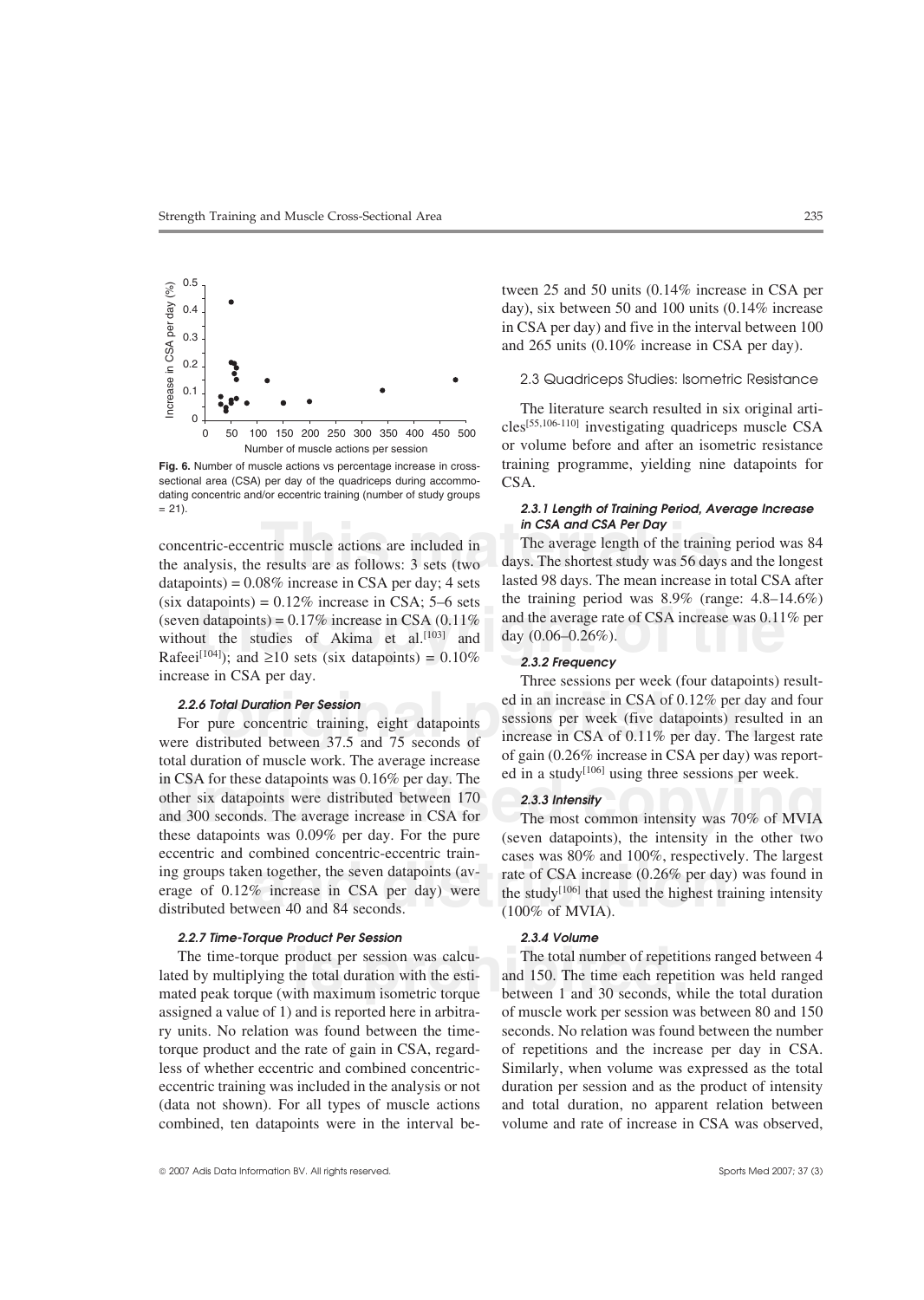the largest product of intensity and duration. (see figure 7). There was also an apparent tendency

muscle CSA or volume before and after a combined<br>training programme, yielding ten datapoints. Some<br>of the studies included groups that performed only<br>of the studies included groups that performed only strength training, these have been included in sec- The literature search resulted in eight original tions 2.1 and 2.2. Because of the limited data and articles<sup>[114-121]</sup> investigating quadriceps muscle CSA ning and cycling), as well as the different modes of programme as a countermeasure during otherwise strength training, no analysis was performed regard- unloaded conditions (bed rest or limb suspension).

bined training regarding increases in quadriceps<br>CSA. If these are summarised, the resulting average<br>increases are as follows: pure strength training =<br>0.09% increase in CSA per day; and combined tions and two studies (two training  $= 0.10\%$  increase in CSA per day. If the<br>commodating resistance with coupled<br>combined training groups of the other three stud-<br>ies<sup>[86,112,113]</sup> are included, the average rate of CSA<br>increase for combined train ies<sup>[86,112,113]</sup> are included, the average rate of CSA increase for combined training becomes  $0.12\%$  per day. The average length of the training and unloading

increase in CSA was  $34\%$  (0.24% per day) and the  $\frac{3}{8}$  and  $\frac{33}{8}$  and increase in CSA was  $3.9\%$  (0.05% per day). The shortest study was 70 days and the longest lasted 168 days. The mean total increase in CSA after the training period was 15.1%. The largest smallest was 3.9% (0.05% per day).

2.5 Quadriceps Studies: All Voluntary Training Modes

### *2.5.1 Length of Training Period and Increase in CSA*

Longer training periods generally tended to result in larger increases in CSA. Accordingly, the greatest

although the highest rate of increase in CSA (0.26% increase in quadriceps CSA (34%) was noted in one per day) was observed for the training study<sup>[106]</sup> with of the longer studies,<sup>[112]</sup> after 20 weeks of training for the rate of increase in CSA to decrease with 2.4 Quadriceps Studies: Combined Strength increasing lengths of the training period (figure 8). If and Endurance Training one regards the studies of Abe et al.<sup>[84]</sup> and The literature search resulted in seven original Rafeei<sup>[104]</sup> as outliers because of their unusually high rates of increase, the slope becomes less steep.

2. Because of the limited data and articles<sup>[114-121</sup>] investigating quadric of endurance training (rowing, run-<br>  $\sigma$  or  $\sigma$  volume before and after a res<br>  $\sigma$ ), as well as the different modes of programme as a counter ing frequency, intensity and volume.<br> **the control in CSA:** Combined Training<br> **the control state of Gain in CSA:** Combined Training<br> **the** control groups and nine datapoints for the<br> **the control groups** and nine datapoin different modes of endurance training (rowing, run- or volume before and after a resistance training These eight papers yielded nine datapoints for CSA control groups, which performed no training. One In four of seven studies,  $(77,78,96,111)$  comparisons study (one datapoint) used isometric training as a<br>were made between pure strength training and com-<br>bined training regarding increases in quadriceps<br>CSA. If these ar

**and 2.4.2 Length of Training Period and Increase** decrease decrease in quadriceps CSA for unloading was **in CSA** The shortest study was 70 days and the longest  $\begin{bmatrix} 40 \\ 1 \end{bmatrix}$ 



**Fig. 7.** Traning period vs total percentage increase in cross-sectional area (CSA) of the quadriceps during all types of voluntary strength training (number of study groups = 91).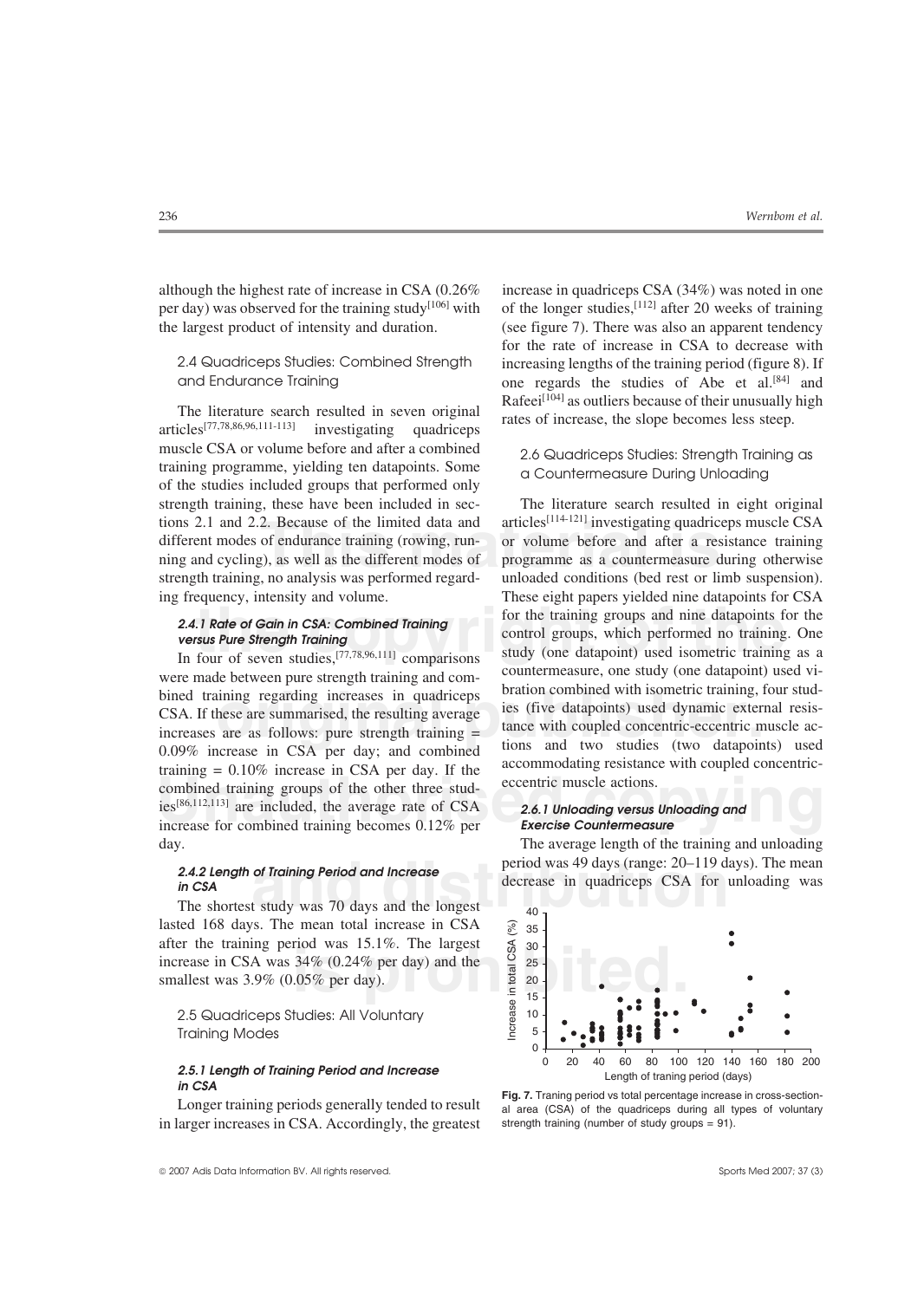

**Fig. 8.** Training period vs percentage change in cross-sectional area (CSA) per day of the quadriceps during all types of voluntary

reason in CSA seemed to decrease with the length of<br> **the copyright of the copyright of the copyright of the copyright of the copyright of the copyright of the copyright of the copyright of the copyright of the copyright o** reased by an average of  $1.3\%$  (0.03% per slight increase (5%) in quadriceps CSA. In the isometric training and the vibration study,<sup>[123]</sup> electromyostimulation was used groups are excluded, the increase in CSA 40 isome USIN Increase was 1.1 to (0.22 to per day) and the  $0$ to (0.11 to per day).<br>
Iargest rate of gain was 0.30% per day (6.0% in total<br>
CSA). The greatest total CSA decrement was -3.8%<br>
(-0.19% per day) for the isometric count groups was -1.9% (-0.02% per day). Because of the<br>
limited data and differences in both training modes<br>
and unloading models, no analysis was performed<br>
The literature search resulted in 16 original arti-<br>
regarding freque per day. The degree of loss appeared to be related to control limb that performed only regular resistance the length of the unloading period, as the largest exercise showed no increase in quadriceps CSA. decrements in CSA were found in the studies with Another group performed exactly the same prothe longest unloading period. However, the rate of  $\overline{g}$  gramme but also received creatine supplementation. loss in CSA seemed to decrease with the length of This group increased the CSA with 12.1% (0.22%) the unloading period, so that the longer studies per day) but this was not significantly greater than showed lower average rates of change. For the un-<br>the other (placebo) group. The control limb that loading plus strength training countermeasure, the performed regular resistance exercise only showed a CSA increased by an average of  $1.3\%$  (0.03% per slight increase (5%) in quadriceps CSA. In the third day). If the isometric training and the vibration study,<sup>[123]</sup> electromyostimulation was used to evoke training groups are excluded, the increase in CSA 40 isometric muscle actions per session, four sesbecomes 2.7% (0.09% per day). The largest total sions a week for 8 weeks. The increase in CSA was CSA increase was  $7.7\%$  (0.22% per day) and the 6% (0.11% per day). largest rate of gain was 0.30% per day (6.0% in total CSA). The greatest total CSA decrement was –3.8% **3. Results Part 2: Elbow Flexor Studies** The greatest total CSA decrease for the dynamic 3.1 Elbow Flexor Studies: Dynamic groups was –1.9% (–0.02% per day). Because of the External Resistance limited data and differences in both training modes regarding frequency, intensity and volume. The cles<sup>[25,53,124-137]</sup> investigating elbow flexor (biceps lowest training frequency was every third day (2.3 and brachialis) muscle CSA or volume before and

articles[99,122,123] investigating quadriceps muscle on strength and CSA data, the latter group was CSA in healthy uninjured subjects before and after a regarded as 'moderately trained' and included in the resistance training programme using electromyos- analysis of 'untrained' and 'physically active' sub-

–11.1% and the mean rate of decrease was −0.30% crease in CSA was 9.8% (0.18% per day). The per day. The degree of loss appeared to be related to control limb that performed only regular resistance the length of the unloa timulation to evoke muscle actions. In the first of these,[99] previously untrained subjects performed 3–5 sets of 10 unilateral combined concentric and eccentric actions in an isokinetic dynamometer at a velocity of 75°/s, for two sessions per week for 9 weeks. The increase in quadriceps CSA was 10.1%  $(0.16\%$  per day). In the second study,  $[122]$  from the same research group, recreationally resistancetrained subjects performed an identical protocol to that in the first study, for two sessions per week for 8 weeks. These subjects continued their normal resisstrength training (number of study groups = 91). tance-training regimens during the study, including exercises for the quadriceps of both sides. The in-

times per week) and the highest was twice a day (14 after a DER training programme with specific exer-<br>cises for the elbow flexors. These papers yielded 36<br>datapoints for CSA. Three of the papers (seven times per week). cises for the elbow flexors. These papers yielded 36 datapoints for CSA. Three of the papers (seven 2.7 Quadriceps datapoints) included highly-trained subjects, while Studies: Electromyostimulation one paper included recreationally-trained subjects (one datapoint), who had previously trained without The literature search resulted in three original any structured programmes or specific goals. Based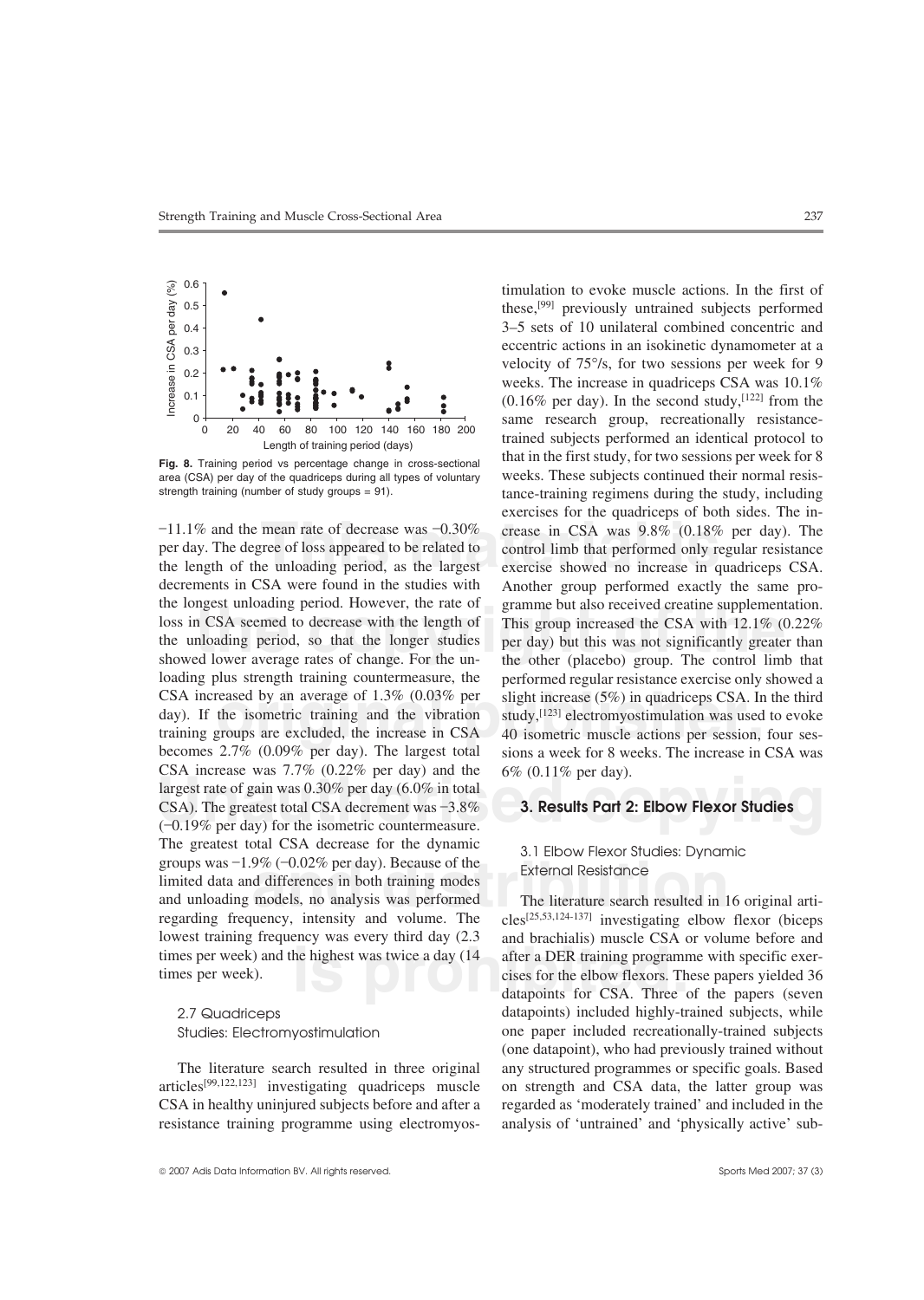of frequency, intensity and volume is based on 24 study was 10%. When the intensity was plotted datapoints for training with previously untrained to against the rate of increase, a tendency was found moderately trained sub s, but in one study the eccentric phase was of the coefficient of the copyright of the copyright of the copyright of the copyright of the copyright of the copyright of the copyright of the copyright of the copyright of th jects in sections 3.1.1–3.1.4. Four groups (four *3.1.3 Intensity* datapoints) from three other studies were excluded The mean peak intensity (the highest value because they either performed only non-specific reached during a session, averaged over the entire exercises for the biceps and brachialis muscles (e.g. period) was  $72\%$ , which was the same as the average latissimus pulldown, dumbell row) or they did not intensity (the mean of all training sets), since no perform their elbow flexor exercises with near maxi- study reported using different loads during one and mal effort or near muscular failure in any set. One the same session. The highest mean intensity reportgroup from another study was excluded because the ed was 180% of 1RM, in a study<sup>[126]</sup> that used eccentric phase was performed in a plyometric man- eccentric overload, in addition to performing the before the subject started to resist it, making it very also the only study that used such overload; the datapoints for training with previously untrained to against the rate of increase, a tendency was found training with combined concentric-eccentric muscle highest rates of increase tended to occur around 75% actions, but in one study the eccentric phase was  $-$  of 1RM (see figure 10). overloaded with ≈180% of 1RM.

months of training,  $[130]$  although an almost equal

datapoints), followed by two times a week (six  $\frac{6}{8}$  0.5 datapoints). The highest frequency was four times per week. No studies were found that involved train-The results are shown in figure 9. The mean training frequency was 2.9 times a week. The most common frequency was three times a week (17 of 24 datapoints). The highest frequency was four times per week. No studies were found that involved training at frequencies of less than two times per week. The highest rate of CSA increase (0.59% per day) was noted for a training study<sup>[128]</sup> with a frequency of four times per week. For the frequency of three sessions per week, the average CSA increase was 0.18% per day and for two sessions per week, the CSA increase was 0.18% per day.

ner with the resistance building up momentum concentric phase with a lower resistance. This was difficult to estimate the actual intensity. As a result, others used the same resistance in both types of the analysis in sections 3.1.1–3.1.4 for the variables muscle actions. The lowest resistance reported in a of frequency, intensity and volume is based on 24 study was 10%. When the intensity was plotted

### *3.1.4 Volume*

verage length of the training period was 91 number of sets was 5.4 and the mean number shortest study was 30 days and the longest prepetitions was 47. Three clusters of dataponenths. The average increase in flexor CSA ide was 0.20%. The highest increase in elbow flexor (iii) and 74–120 repetitions (five datapoints). The CSA (33%) was noted in the longest study, after 6 maximum rate of CSA increase was found in the months of training,<sup>[130]</sup> was  $0.18\%$  per day. For total sets, the rate of CSA<br>
are shown in figure 9. The mean<br>
nov was 2.9 times a week. The most  $\sqrt{20.7}$ **3.1.1 Length of Training Period, Average Increase** The results for the number of repetitions versus in CSA and CSA Per Day *in CSA and CSA Per Day*<br> *CSA per day are shown in figure 11. The mean*<br> *CSA per day are shown in figure 11. The mean*<br> *CSA per day are shown in figure 11. The mean*<br> *CSA per day are shown in figure 11.* The mean numbe The average length of the training period was 91 number of sets was 5.4 and the mean number of total days. The shortest study was 30 days and the longest repetitions was 47 Three clusters of datapoints were days. The shortest study was 30 days and the longest repetitions was 47. Three clusters of datapoints were lasted 6 months. The average increase in flexor CSA identified as follows: (i) 7–38 repetitions (ten was 15.8% and the average increase per day in CSA datapoints): (ii) 42–66 repetitions (nine datapoints): datapoints); (ii)  $42-66$  repetitions (nine datapoints); (iii) and  $74-120$  repetitions (five datapoints). The maximum rate of CSA increase was found in the day). For 7–38 repetitions, the CSA increase was  $0.15\%$  per day, and for 74–120 repetitions, the rate **3.1.2 Frequency increase appeared to peak between 4 and 6 sets (nine** 



Fig. 9. Frequency of training vs percentage increase in cross-sectional area (CSA) per day of the elbow flexors during dynamic external resistance training (number of study groups = 24).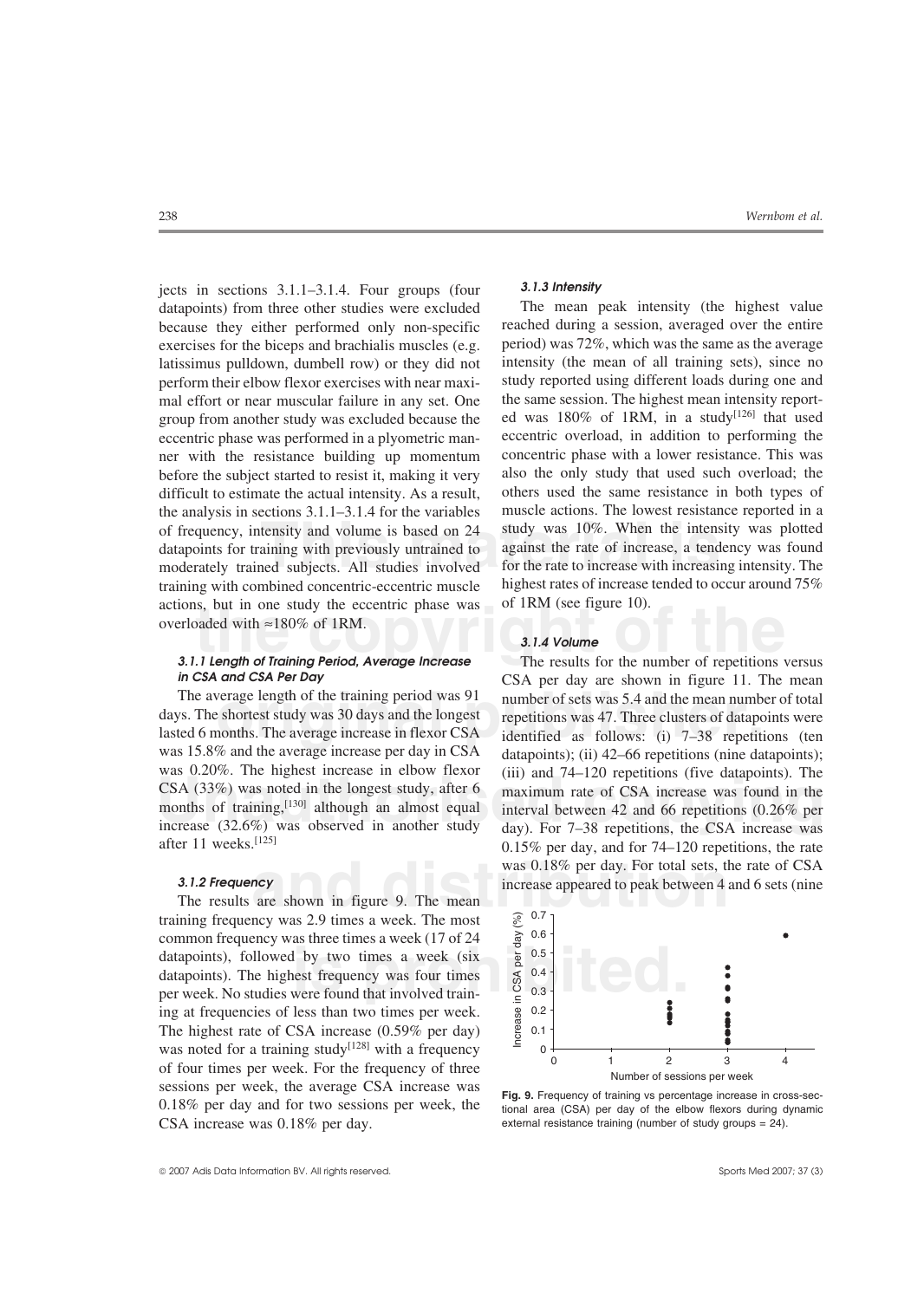

Fig. 10. Peak intensity of training vs percentage increase in crosssectional area (CSA) per day of the elbow flexors during dynamic external resistance training (number of study groups = 24). **RM** = repetition maximum.

datapoints,  $0.24\%$  increase in CSA per day). For  $3-3.5$  sets (ten datapoints), the CSA increase was 0.17% per day and for  $\geq$ 9 sets (five datapoints) the CSA increase was 0.18% per day.

The copyright of the copyright of the copyright of the copyright of the copyright of the copyright of the copyright of the copyright of the copyright of the copyright of the copyright of the copyright of the copyright of t 3.2 Elbow Flexor Studies: Accommodating Resistance 4.1 Frequency

The literature search resulted in three original<br>articles<sup>[25,48,138]</sup> investigating elbow flexor muscle resistance, the largest rate of gain in CSA (0.55%)<br>CSA before and after an accommodating resistance nor dui) we note day were 0.16% and 0.12% for concentric and ec-<br>centric training, respectively. Both the largest in-<br>crease in total CSA (16.3%, 0.12% per day) and the<br> $\frac{1}{\sqrt{6}}$  0.7 total increase in CSA) was noted for concentric  $\frac{6}{6}$  0.5<br>
training, Because of the lack of data involving pure<br>
concentric training, combined concentric-eccentric<br>
and nure accentric training, no formal analysis con CSA before and after an accommodating resistance per day) was noted in the study<sup>[84]</sup> with the greatest training programme, yielding four datapoints for CSA. Of these, two datapoints involved pure concentric training and two involved pure eccentric training. The longest study was 140 days and the and (iii) the training was performed in combination<br>shortest was 56 days. The mean CSA increases per with partial vascular occlusion. Therefore, the reshortest was 56 days. The mean CSA increases per with partial vascular occlusion. Therefore, the re-<br>shortest was 0.16% and 0.12% for concentrio and so sults from this study should be viewed with caution day were 0.16% and 0.12% for concentric and ec-<br>centric study should be viewed with caution<br>centric training, respectively. Both the largest in-<br> $\frac{1}{2}$  when considering the application of extremely high highest rate of CSA increase (0.20% per day, 11%) total increase in CSA) was noted for concentric training. Because of the lack of data involving pure and pure eccentric training, no formal analysis concerning the effects of frequency, intensity and volume was performed. The frequency was three times a week for all studies. The number of sets and repetitions per set was 4.6 and 10, respectively. The average total duration of contractile activity was 84.8 seconds (range: 13.9–146.2 seconds).

### 3.3 Elbow Flexor Studies: Isometric Resistance

of MVIA, respectively. The number of total repetitions was  $3-24$ . The total duration of contractile activity was 30 seconds in two studies<sup>[21,124]</sup> and 96 The literature search resulted in three original articles[21,124,139] investigating elbow flexor muscle CSA before and after an isometric resistance training programme, with a total of three datapoints for CSA. The mean CSA increase per day was 0.14%. The largest total increase in CSA (23.0%) was noted for the longest study,[21] which lasted 100 days. The frequency was six times a week for two studies<sup>[21,124]</sup> (0.23% average CSA increase per day and 0.06% per day, respectively) and three times per week for the third study<sup>[139]</sup> (0.13% per day). The intensity in the three studies<sup>[21,124,139]</sup> was 100%, 67% and 80% seconds in the third study.<sup>[139]</sup>

### **4. Discussion**

training frequency (12 sessions per week). However, it should be noted that (i) this study lasted for only 2 weeks; (ii) the intensity was 20% of 1RM; and (iii) the training was performed in combination The literature search resulted in three original For quadriceps training with dynamic external



Fig. 11. Total number of repetitions vs percentage increase in cross-sectional area (CSA) per day of the elbow flexors during dynamic external resistance training (number of study groups = 24).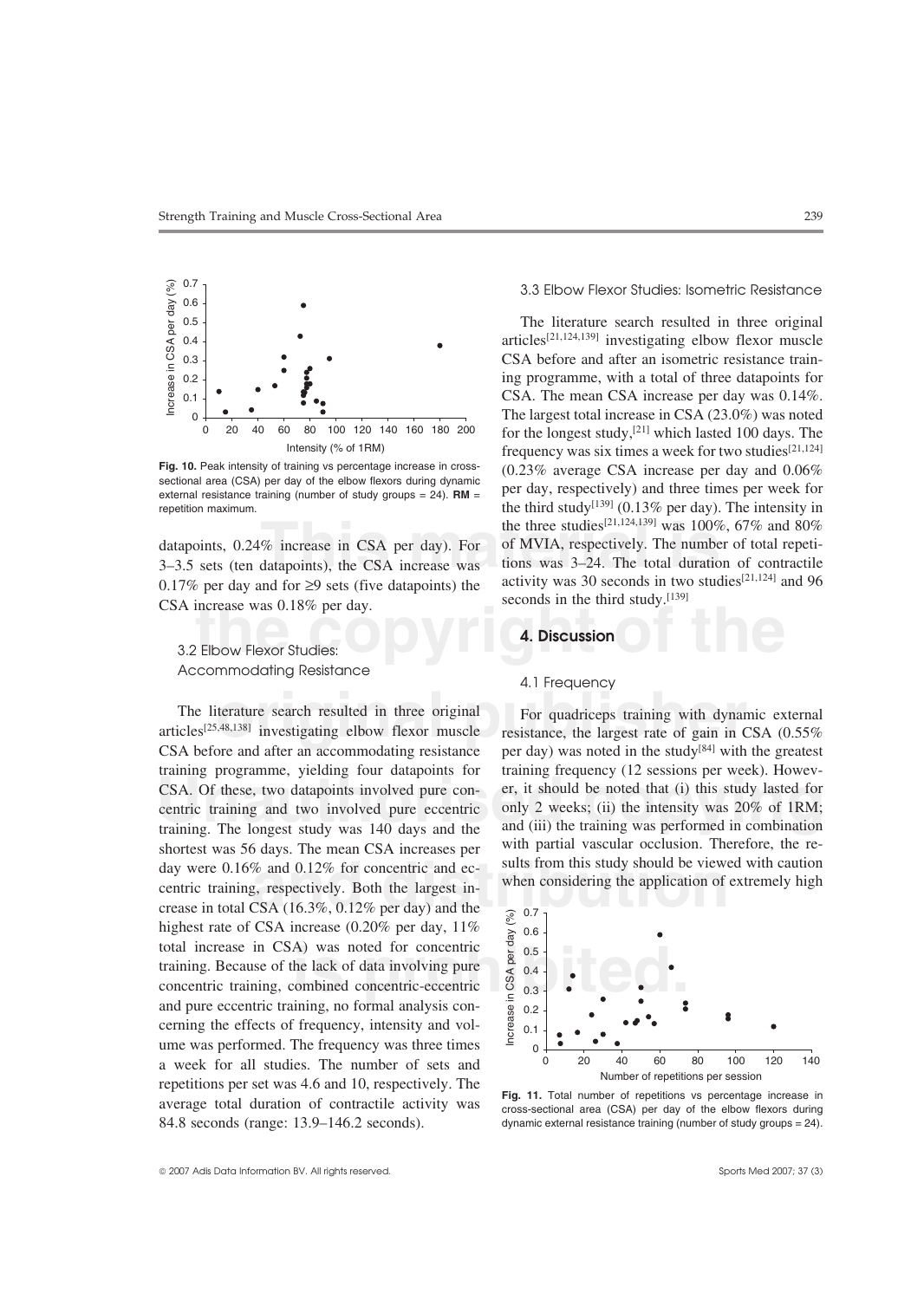however, this was also the study with the highest resistance, the greatest rate of increase in CSA training intensity (100% of MVIA) and the highest (0.59% per day; 17.7% total increase in CSA) was product of intensity and that used a frequency of three sessions per week, 0.32% per day, respectively. These three stud-<br>followed by a study<sup>[103]</sup> that used a frequency of five<br>times per week (0.22% increase in CSA per day).<br>High rates of CSA in frequencies in more conventional training. Further- training at 100% of MVIA as a countermeasure, more, it is interesting to note that there was no training once a day was insufficient to prevent all the difference in the mean rates of increase in CSA atrophy. In yet another bedrest study, $[117]$  training between two and three sessions per week for DER once a day using a leg press, with coupled concenquadriceps training  $(0.11\% \text{ vs } 0.11\% \text{ per day}, \text{ re-}$  tric-eccentric actions at 90% of 1RM, preserved the spectively). For accommodating resistance training muscle volume but failed to induce significant hyand isometric quadriceps training, it is difficult to pertrophy. Further research is obviously needed to evaluate any trend because of the limited number of address the effects of different exercise modes and studies and the smaller range of frequencies. The regimens (e.g. different frequencies and distribuhighest rate of CSA gain in the isometric category tions of the total training volume), as well as the  $(0.26\%$  per day) was achieved in a study  $[106]$  in impact of the unloading model employed. which the subjects trained three times per week;<br>however, this was also the study with the highest<br>training intensity (100% of MVIA) and the highest<br>product of intensity and total duration. The highest<br>product of intensit followed by a study<sup>[103]</sup> that used a frequency of five ies<sup>[125,126,132]</sup> used a frequency of three times per times per times per  $(0.22\%$  increase in CSA per day). week However with the exception of these three times per week  $(0.22\%$  increase in CSA per day). week. However, with the exception of these three  $\frac{1}{2}$  High rates of CSA increase  $(0.17-0.21\%$  per day) studies the average values suggest that there is High rates of CSA increase  $(0.17-0.21\%$  per day) studies, the average values suggest that there is were also observed in three studies<sup>[27,87,105]</sup> in which relatively little difference between training the elwere also observed in three studies<sup>[27,87,105]</sup> in which relatively little difference between training the el-<br>training was performed two to three times per week. bow flexors two or three times per week, in terms of

greatest training frequency (14 sessions per week), per day, compared with 0.42% per day for three<br>although a high rate of CSA increase (0.22% per times per week. As noted in section 3.2, all accom-<br>day) was also noted in when comparing the results of these studies because<br>of possible differences in the effects of the different<br>of the different<br>models of unloading and/or the exercise regimens.  $(0.23\% \text{ per day})$  was noted for a study<sup>[21]</sup> wi untermeasure and showed a<br>response in the quadriceps of<br>recise limb. In a different study<br>maximal isometric activity ex-<br>maximal isometric activity extermeasure studies, the highest rate of CSA gain frequencies). However, the highest increase in CSA  $(0.30\% \text{ per day})$  was noted for the study<sup>[115]</sup> with the that was noted for two times per week was 0.24%  $(0.30\%$  per day) was noted for the study<sup>[115]</sup> with the greatest training frequency (14 sessions per week), per day, compared with 0.42% per day for three<br>although a high rate of CSA increase (0.22% per day, compared with 0.42% per day for three<br>day) was also noted in a study<sup></sup> marked hypertrophic response in the quadriceps of three isometric actions per day, each lasting 10<br>the unloading plus exercise limb. In a different study<br>by Alkner and Tesch,<sup>[119]</sup> when using bedrest for maximal isometric unloading and horizontal squats, but with the exact While a higher than normal training frequency is that in one bedrest study,<sup>[114]</sup> which used isometric training at these high frequencies would continue to

Training was performed two to three times per week.<br>
For the unloading plus resistance exercise counter the rate of increase in CSA (0.18% per day for both<br>
termeasure studies the bishest rate of CSA gain<br>
frequencies). Ho For the unloading plus resistance exercise coun-<br>the rate of increase in CSA (0.18% per day for both<br>measure studies the highest rate of CSA gain<br>frequencies). However, the highest increase in CSA

same dosage of training as in their other study,<sup>[118]</sup> (four or more times per week) can result in rapid the exercise resulted in no hypertrophy but still hypertrophy in the initial stage, it should also be managed to completely counteract the atrophy that noted that several of these studies<sup>[84,115,128]</sup> lasted was evident in the pure bedrest group. Also notable only between 2 and 4 weeks. It is uncertain if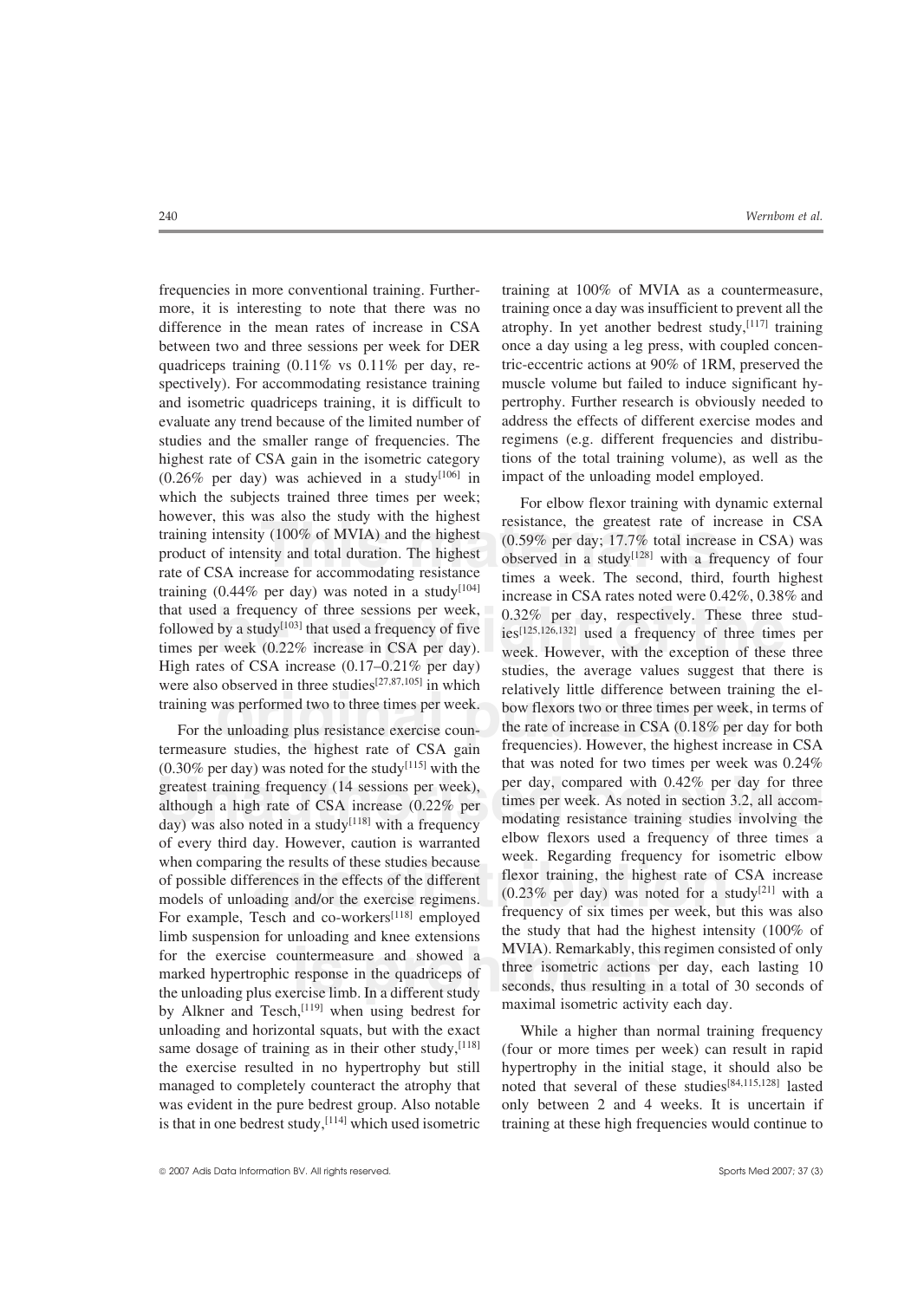The results of Vikne et al.<sup>[79]</sup> and the first two weeks; because of this<br>the first two weeks; because of this with high frequencies, it is not possible to say which<br>frequency is more optimal in the long run. Neverthe-<br>less, a high frequency (four or more times per week),<br>in a combination with no apparent further advantage for thre Figures in muscle protein<br>
'kick-start' the hypertrophy process. For longer-<br>
term training, the studies included in this review<br>
show that frequencies between two and four times a<br>
hours, and with elevated rates sometimes yield very high rates of increases in CSA or perhaps per week gained significantly more in 1RM strength result in diminishing returns or even overtraining and quadriceps CSA (5.99% and 6.75%, respectiveafter a longer period. Inspection of the data from the ly) than the group that trained once a week  $(3.1\%$ study of Abe et al.<sup>[84]</sup> suggests that the rate of increase in CSA). There was no difference between increase in CSA was considerably slower during the training two and three times per week. Wirth and second week compared with the first week, drop- colleagues<sup>[134]</sup> investigated the effects of frequency ping from a maximum of  $\approx 1\%$  per day to  $\approx 0.25\%$  on elbow flexor CSA in subjects that trained once, per day. Using a frequency of three times a week and twice and three times a week for 8 weeks. All groups a protocol of 4 sets of 7 maximal effort concentric- performed several types of arm curls for a total of 5 eccentric actions, Seynnes et al.<sup>[105]</sup> showed a rate of sets of  $8-12$  repetitions in each session. The groups increase of only ≈0.12% per day during the first 10 that trained two and three times per week gained days, but ≈0.25% per day during the last 25 days of a significantly more in elbow flexor CSA (6.6% and training period that lasted 35 days. Thus, there is a 7.4%, respectively) than the group that trained once possibility that training with a frequency of two to a week  $(3.9\%)$ . three times per week may start to produce a high rate The results of Vikne et al.<sup>[79]</sup> and Wirth et al.<sup>[134]</sup> of increase after the first two weeks; because of this are remarkably similar despite using different mus-<br>and the paucity of data regarding long-term training<br>with high frequencies, it is not possible to say which<br>frequen frequency is more optimal in the long run. Neverthe-<br>less, a high frequency (four or more times per week), session with no apparent further advantage for three in combination with relatively non-damaging low-<br>to-moderate volume training, may be a good way to<br>the typical pattern of changes in muscle protein to-moderate volume training, may be a good way to the typical pattern of changes in muscle protein<br>'kick-start' the hypertrophy process. For longer-<br>synthesis after a resistance training session, with term training, the studies included in this review peak synthesis rates observed between 3 and 24 show that frequencies between two and four times a hours, and with elevated rates sometimes lasting week can result in CSA gains for periods of up to  $6$  hetween 48 and 72 hours after exercise.<sup>[140-143]</sup> Howwas found with a training frequency of less than two or different modes of training would yield different

more advanced trainers, we found nine stud-<br>ies<sup>[45,46,56,61,76,79,133,134,137]</sup> using scanning methods to<br>monitor changes in CSA in the quadriceps and/or<br>elbow flexors as a result of training in strength-<br>id a time span o preliminary reports,<sup>[79,134]</sup> different frequencies of strength athletes only train each muscle group spe-<br>training were directly compared. Vikne and co-<br>workers<sup>[79]</sup> investigated the effects of squat training sometimes ies<sup>[45,46,56,61,76,79,133,134,137]</sup> using scanning methods to trained subjects and strength/power athletes. In two Anecdotally, many bodybuilders and other preliminary reports,<sup>[79,134]</sup> different frequencies of strength athletes only train each muscle group spetraining were directly compared. Vikne and co- cifically between one and two times per week, with an eccentric overload on quadriceps CSA in weightlifters are known to perform exercises involvsubjects that trained one, two and three times a week ing their quadriceps for several sessions per training for 12 weeks. All groups performed 5 sets of 4 day.<sup>[144]</sup> Tesch<sup>[145]</sup> has remarked that it is not known repetitions in each session using a squat machine, if bodybuilding regimens are superior to the training which was loaded to 50% of 1RM in the concentric regimens performed by powerlifters and olympic phase and to 110–135% of 1RM in the eccentric lifters. Training each muscle group once a week has phase. The groups that trained two and three times been shown to result in increases in muscle

months. For previously untrained subjects, no study<br>was found with a training frequency of less than two<br>ever, it cannot be excluded that larger volumes and/<br>or different modes of training would yield different<br>sessions pe between 48 and 72 hours after exercise.<sup>[140-143]</sup> Howsessions per week. **The contract of the total weekly volumes were** results. Furthermore, the total weekly volumes were Regarding the impact of training frequency in not matched between the groups in the studies of Wikne et al.<sup>[79]</sup> and Wirth et al.<sup>[134]</sup> Also, it should be once advanced trainers, we found nine stud-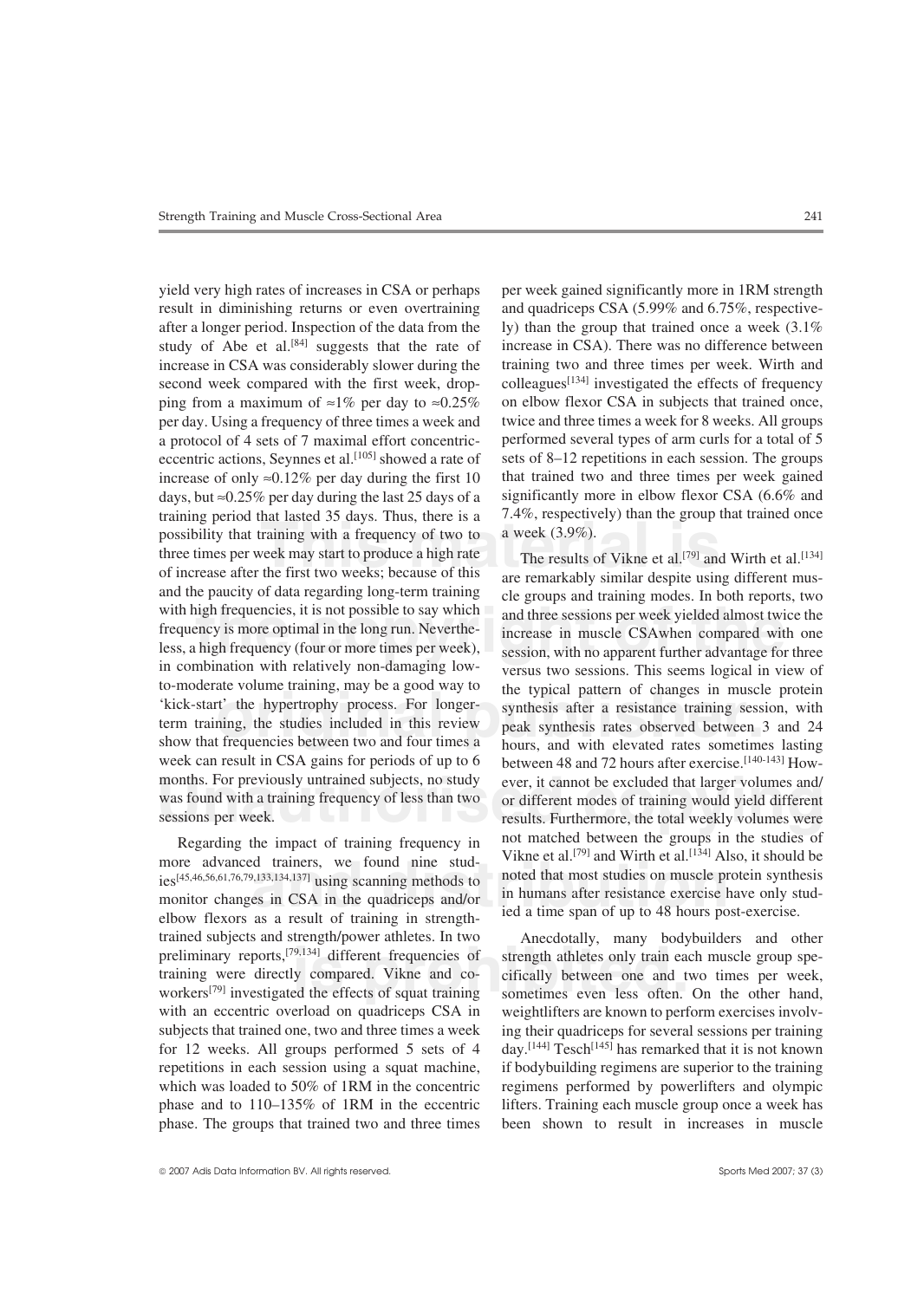CSA[79,134,146] and lean body mass.[146,147] However, mal from the first repetition, there was no relation the results of Wirth et al.<sup>[134]</sup> and Vikne et al.<sup>[79]</sup> are between the torque developed and the rate of gain in supported by data from McLester et al.,<sup>[147]</sup> who CSA, regardless of whether eccentric muscle actions using experienced subjects showed superior in- were included in the analysis or not. This was true creases in lean body mass for three training sessions for both the quadriceps (figure 5) and the elbow per week versus only one per week per muscle flexors (data not shown). This is contradictory to group, even when the total weekly volume remained some of the studies in the literature, [148-151] but conthe same for the two groups. sistent with other reports.<sup>[55,62,68,69]</sup> It should be not-

These subjects underwent two three-week periods of<br>strength training for the quadriceps, with 3 training<br>days per week. During one period, the subjects<br>days per week. During one period, the subjects<br>trained their elbow fle daily volume but separated into two sessions. Dur-<br>ing the first training period, the subjects did not gain<br>in either strength or quadriceps CSA, but during the<br>in either strength or quadriceps CSA, but during the<br>second p 0.19% per day, respectively). Although some interesting trends can be discerned from the data discussed in this section, there is clearly a need for  $\frac{13\%}{13\%}$  at the middle level) was found in the fast cussed in thi effects of different distributions of the same total in which the level of torque was <60% of MVIA.

there is a remarkably wide range of intensities that<br>
may produce hypertrophy. Still, there seems to be<br>
some relationship between the load (or torque) and<br>
the rate of increase in CSA, at least for dynamic integral and in external resistance training, but this relationship is thermore, it is possible that a local overtraining not a straightforward one. In figure 2 and figure 10, response was developing in the slow eccentric it can be seen there is a remarkably wide range of intensities that<br>may produce hypertrophy. Still, there seems to be This interpretation may be premature since the may produce hypertrophy. Still, there seems to be the rate of increase in CSA, at least for dynamic integral and in the volume of work performed. Furexternal resistance training, but this relationship is not a straightforward one. In figure 2 and figure 10, it can be seen that the rates of increase are generally. cause of the few datapoints  $<60\%$  of 1RM. Howev- those in the study of Farthing and Chilibeck.<sup>[151]</sup> er, it appears that intensities of ≈70–85% of 1RM Their results generally showed increases in elbow are sufficient to induce high rates of increase and flexor torque for both fast and slow eccentric trainthat even heavier loads do not necessarily result in ing after 5 weeks of training, but at 10 weeks the greater CSA gains. In the categories of accommo- torque values of the slow group were either halted or

Häkkinen and Kallinen $[61]$  also investigated the ed that no accommodating training study was found

Iy-trained and less-trained subjects.<br>
group ( $\approx$ 7%), the slow concentric group ( $\approx$ 5%) and<br>
4.2 Intensity<br>
4.2 Intensity<br>
Example 1988 and the fast concentric group ( $\approx$ 2%). The authors inter-<br>
preted their results as volume, in a group of trained female subjects of<br>
which some were competitive strength athletes.<br>
Which some were competitive strength athletes.<br>
These subjects underwent two three-week periods of<br>
strength training for t the fast concentric group ( $\approx$ 2%). The authors inter-The studies reviewed in this article show that that greater force production leads to greater hyper-

earlier study by Paddon-Jones and colleagues,<sup>[38]</sup> who used very similar eccentric training regimens to dating resistance, where the effort is usually maxi- even back to the baseline values while the fast group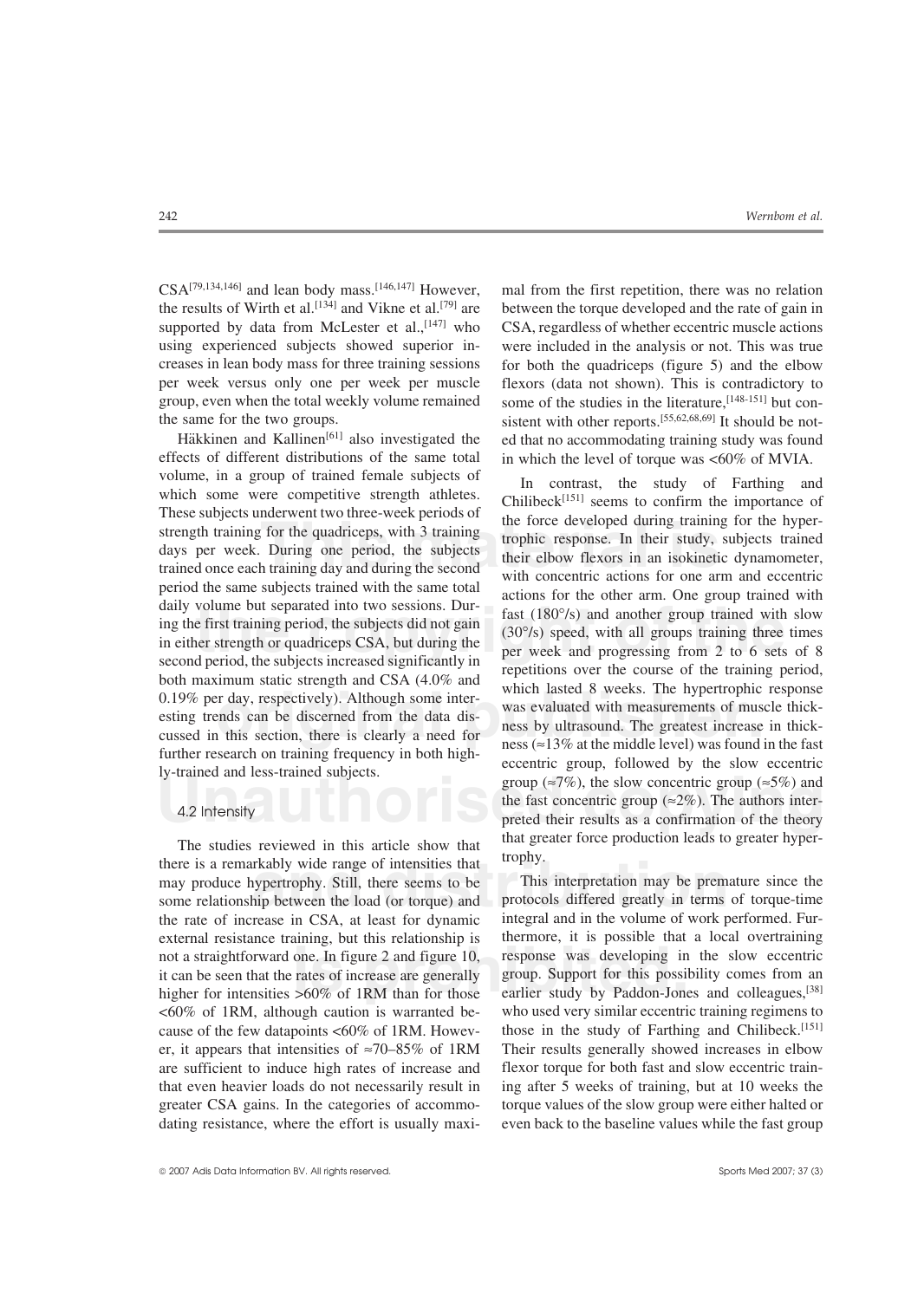ences observed in the hypertrophy of the elbow<br>flexors. Recruitment differences between fast and<br>the fast group from 3 sets of 15 repetitions<br>flexors. Recruitment differences between fast and<br>the copyright of 15 repetition between fast eccentric and both fast and slow considerable to problems with the scanner, thus making it impos-<br>
chilibeck<sup>[151]</sup> lends support to the hypothesis that Frobose and colleagues<sup>[156]</sup> also supports the use of continued to gain. The authors suggested that the low the reported maximum velocity of unloadgreat cumulative stress of the slow protocol had ed knee extensions, which may reach values of caused an overtraining-like response. The results of  $\approx 700^{\circ}/s$ .<sup>[154]</sup><br>Shepstone et al.<sup>[138]</sup> confirmed the findings of Farfast versus slow eccentric training for the hyper-<br>trophic response of the elbow flexors. However, this<br>study is open to the same interpretation regarding<br>the possibility of a local overtraining response in the<br>study is o enough evidence to support that this occurs. Never-<br>the unfortunately too few scans were available due<br>theless, the considerable difference in hypertrophy<br>to problems with the scanner, thus making it impostheless, the considerable difference in hypertrophy to problems with the scanner, thus making it impos-<br>between fast eccentric and both fast and slow con-<br>sible to confirm or reject the trend of the fibre CSA centric training in the study of Farthing and data at the whole muscle level. However, a study by Chilibeck<sup>[151]</sup> lends support to the hypothesis that Froböse and colleagues<sup>[156]</sup> also supports the use of the force developed by the muscle during training is moderately fast concentric training for the quadri-

levels of torque development during eccentric mus-<br>cle actions on the CSA of the human quadriceps as<br>measured by scanning methods. There is also a lack<br>of the slow protocol (60°/s). Thus, it appears<br>of direct comparisons u centric training at different velocities and/or differ-<br>ent levels of torque development. The studies re-<br>ent levels of torque development. The studies re-<br>viewed in this article suggest that hypertrophy can<br>be induced wi tance training studies that have investigated the im-<br>pact of different eccentric velocities and/or different<br>levels of torque development during eccentric mus-<br>cle actions on the CSA of the human quadriceps as<br>measured b upper limit of concentric velocity that is still capable of inducing hypertrophy is not known, but type 1 increase in quadriceps CSA (0.44% per day) for fibre hypertrophy has been observed after training at accommodating training, was noted in the study by 240°/s<sup>[152]</sup> and type 2 fibre hypertrophy after training Rafeei,<sup>[104]</sup> who trained subjects with 5 sets of 10 at velocities as high as 300°/s.[153] While being quite concentric muscle actions at 90% of the maximum high compared with the cadence of conventional torque at 60°/s, three times per week for 6 weeks. An

ies. Moreover, the slight differences in peak torque<br>between the fast and the slow eccentric velocities in<br>training was carried out three times per week for 8<br>the studies mentioned here argues against the level<br>of torque an important factor for hypertrophy.<br>
At present, there are no accommodating resis-<br>
At present, there are no accommodating resis-<br>
tance training studies that have investigated the im-<br>
pact of different eccentric velocit Shepstone et al.<sup>[138]</sup> commined the findings of Far-<br>thing and Chilibeck<sup>[151]</sup> regarding the superiority of tric training, an early study by Thomeé et al.<sup>[155]</sup><br>fast versus slow eccentric training for the hyper-<br>chouse quadriceps and vastus lateralis at mid-thigh level, sible to confirm or reject the trend of the fibre CSA ceps, at least in the rehabilitation setting. These authors investigated the effects of isokinetic concen-

However, the largest increase (≈18% at midresistance training, these velocities are still well be- interesting feature of the study of Rafeei<sup>[104]</sup> was that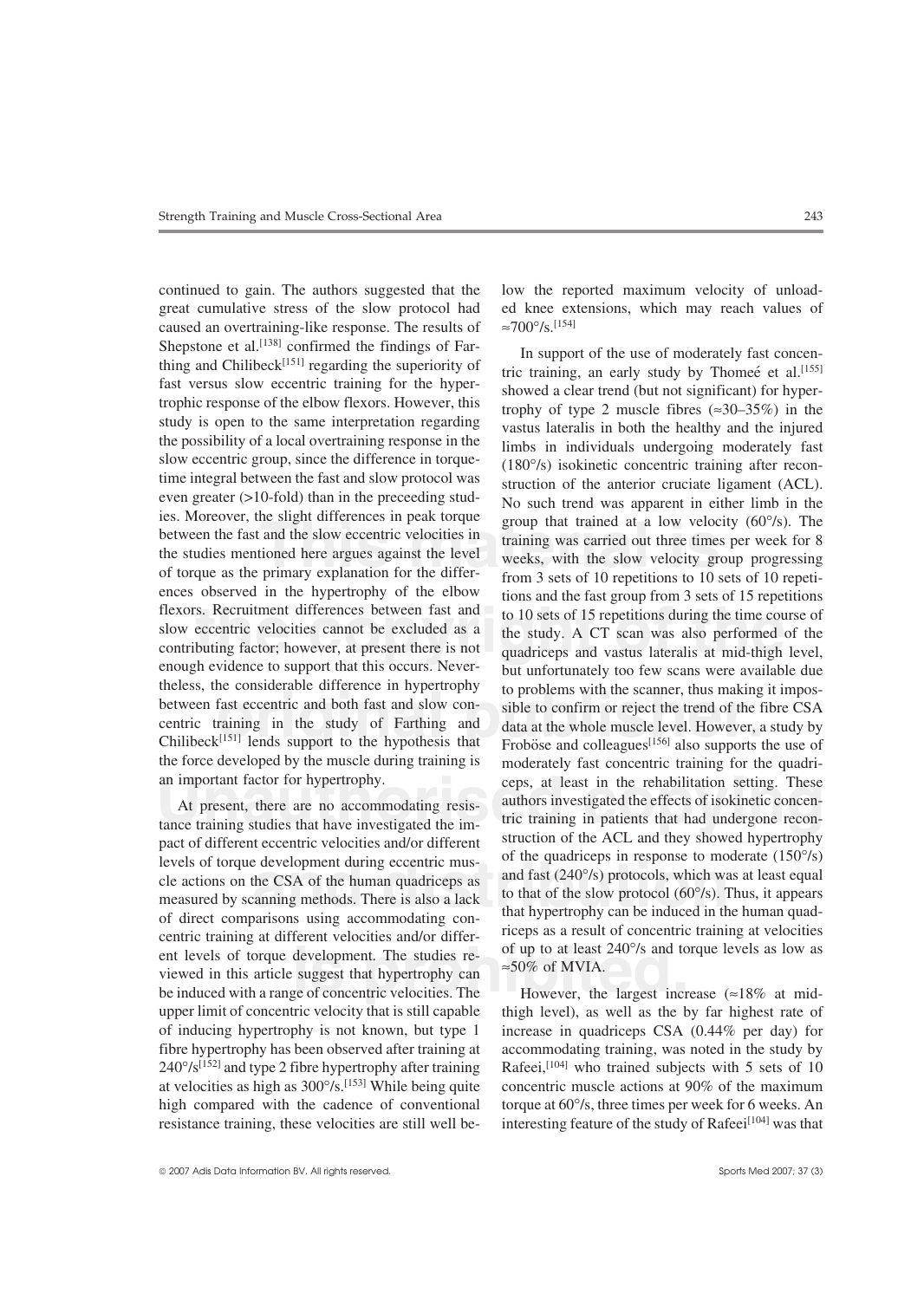the subjects trained at the same absolute torque relatively high tensions. It is also possible that some throughout the study. Another notable feature was fast fibres are preferentially recruited during eccenthe generous rest periods, with 5 seconds between tric actions and that this may occur at loads as low as each concentric action and 120 seconds between  $25\%$  of MVIA.<sup>[158]</sup> Thus, it may be too simplistic to each set. The level of effort was probably high estimate the stress imposed on each muscle fibre enough to recruit most of the motor units, while the merely by the magnitude of the external load.

The range of intensities that can produce hypertrophy<br>is even more remarkable than in the case of accom-<br>modating resistance. Studies<sup>[83,84]</sup> have shown and the providing intensities in CSA in response to loads as low<br>mar  $t = 20%$  of Hert when the excelse has been complement of the blood flow by<br>bined with partial restriction of the blood flow by<br>means of this partial restriction of the sets. Thus, the results of this review support<br>means studies of Takarada et al.<sup>[83]</sup> and Abe et al.<sup>[84]</sup> do not<br>necessarily disprove the theory that tension is a<br>major determinant of the hypertrophic response. A<br>major determinant of the hypertrophic response. A<br>study by Gr greatly increased rate of glycogenolysis in type 1<br>
fibres and a marked decline in force and near total<br>
depletion of phosphocreatine in both fibre types<br>
during intermittent electrical stimulation of the<br>
quadriceps with e in force during the same protocol of<br> **a** is viewer with intact circulation was ascribed<br> **a** 3 Volume<br> **a** 4.3 Volume<br> **a** 4.3 Volume<br> **a** 4.3 Volume<br> **a** 4.3 Volume<br> **a** 4.3 Volume relevance for the development of fatigue under cir-<br>
cocurrence of a plateau in the hypertrophic adapta-<br>
cumstances where the blood supply to the working<br>
muscle is limited, for example by a tourniquet and/<br>
work had been Regarding dynamic external resistance training<br>
units in the target muscle(s) and making these more<br>
the range of intensities that can produce hypertrophy<br>
units fire at high ratse and for sufficient lengths of<br>
ine case stimulation but with intact circulation was ascribed  $4.3$  Volume almost solely to fatigue in type 2 fibres. Although Greenhaff et al.<sup>[157]</sup> used electrical stimulation in-<br>A notable trend in the several types and modes of stead of voluntary activation, their findings are of strength training reviewed in this article was the cumstances where the blood supply to the working tions after a certain point of volume or duration of muscle is limited, for example by a tourniquet and/ work had been reached. In some of the results, there or by the raised intramuscular pressure during the is even a suggestion of a decline when the volume or continuously performed coupled concentric-eccen- duration is extended beyond the point of the plateau. tric muscle actions that conventional resistance Again, it must be noted that no studies were found training usually consists of. With a decline in force that investigated the effects of 1 or 2 sets on muscle in type 1 fibres, more type 2 fibres would have to be CSA or muscle volume of the quadriceps or elbow recruited and towards the end of each set, the re- flexors. That said, figure 11, for the total repetitions maining force-producing fibres could be exposed to for DER training of the elbow flexors, suggests a

high but not maximal force level and the generous In summary, although there may well exist a rest periods may have minimised muscle damage level of tension below which no hypertrophy occurs, and fatigue of fast fibres, thus allowing the muscle the relationship between the training load and the to hypertrophy already in the initial stages of train- hypertrophic response is complex. Achieving reing.<br>
eruitment of the greatest possible number of motor<br>
units in the target muscle(s) and making these motor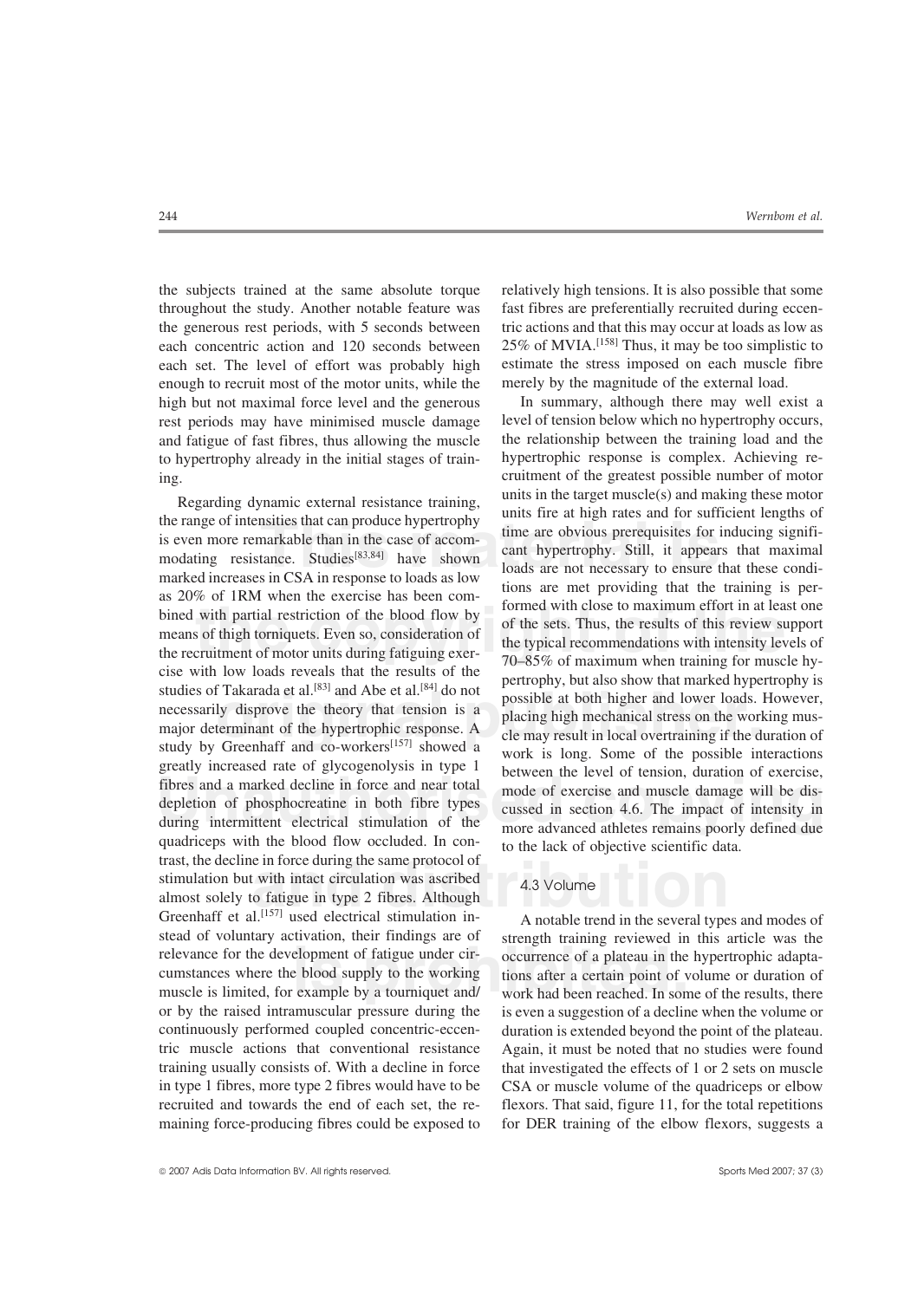both the concentric and the eccentric phases and in<br>the other study,<sup>[126]</sup> extremely high loads (progress-<br>ing from 130 to 230% of 1RM) were used for the<br>eccentric phase. As can be seen in figure 10, the<br>material and the three times per week for 11 weeks. It deserves to be<br>between 60 and 90% of 1RM. A further example<br>demonstrating that significant hypertrophy can be<br>induced that the subjects in this study received a prote-<br>in supplement pr untrained subjects, can be found in a study by Haw-<br>kins et al.,<sup>[148]</sup> who showed that a total of 9 maximal<br>eccessarily apply to strength training that is per-<br>eccentric muscle actions was sufficient to induce<br>significant tionship between volume and the hypertrophic re-<br>sponse may differ between different levels of torque<br>and/or types and modes of strength training. The<br>and/or types and modes of strength training. The<br>discussion of resistan volume needed to induce hypertrophy may, in part,<br>be related to differences in the total duration of<br>muscle activity per session. In many studies, neither<br>the velocity nor the duration of each repetition were<br>duration of w However, two notable exceptions<sup>[125,126]</sup> also approach of training volume on whole muscle CSA.<br>pear in figure 11, which demonstrate that high rates<br>of growth can be achieved with a relatively small<br>number ( $\approx$ 12–14) of number ( $\overline{12}$ –14) of repetitions per session under  $\overline{125}$  provide further support to the notion of a dose-<br>some circumstances. In the first of these studies, response relationship between the training volume very high loads (=90-100% of IRM) were used for<br>the concentric and the eccentric phases and in<br>the other study,<sup>[126]</sup> extremely high loads (progress-<br>the other study,<sup>[126]</sup> extremely high loads (progress-<br>the other study significant increases in thigh lean mass, while 12<br>maximal concentric actions was not. Thus, the rela-<br>tionship between volume and the hypertrophic re-<br>Muscle Action sponse may differ between different levels of torque<br>and/or types and modes of strength training. The<br>discrepancy between different studies in terms of the<br>volume needed to induce hypertrophy may, in part,<br>be related to di

methodology. These few studies<sup>[146,159-161]</sup> used less accurate measures of muscle mass rather than mus- conclude that, if anything, pure eccentric training is cle CSA or volume, or scanned only parts of the actually inferior to both concentric and concentricmuscle groups, and it is therefore difficult to com- eccentric training, as judged by the degree and rate pare these with studies in which whole muscle scans of hypertrophy observed in the studies included in were performed with MRI, CT or UL. However, in this review. If one instead considers concentric and two of these studies,<sup>[159,160]</sup> significant increases in eccentric training with accommodating resistance,

dose-response curve where greater gains in muscle muscle thickness were demonstrated after as little as mass are noted initially with increasing volume (or 1 set of 8-12 repetitions of specific exercise per duration) of work, but with diminishing returns as muscle group. Because of this and given the relative the volume increases further. Overall, moderate paucity of data, especially regarding the early part of volumes ( $\approx$ 30–60 repetitions per session for DER the volume continuum (i.e. 1–20 total repetitions), training) appear to yield the largest responses. there is clearly a need for further research on the

rates and that at present, there is insufficient evi-<br>To date, relatively few studies have directly com-<br>pared the effects of different volumes of work on the<br>hypertrophic response as measured by scanning ing in this regar dence for the superiority of any mode and/or type of muscle action over other modes and types of training in this regard. Using dynamic external resistance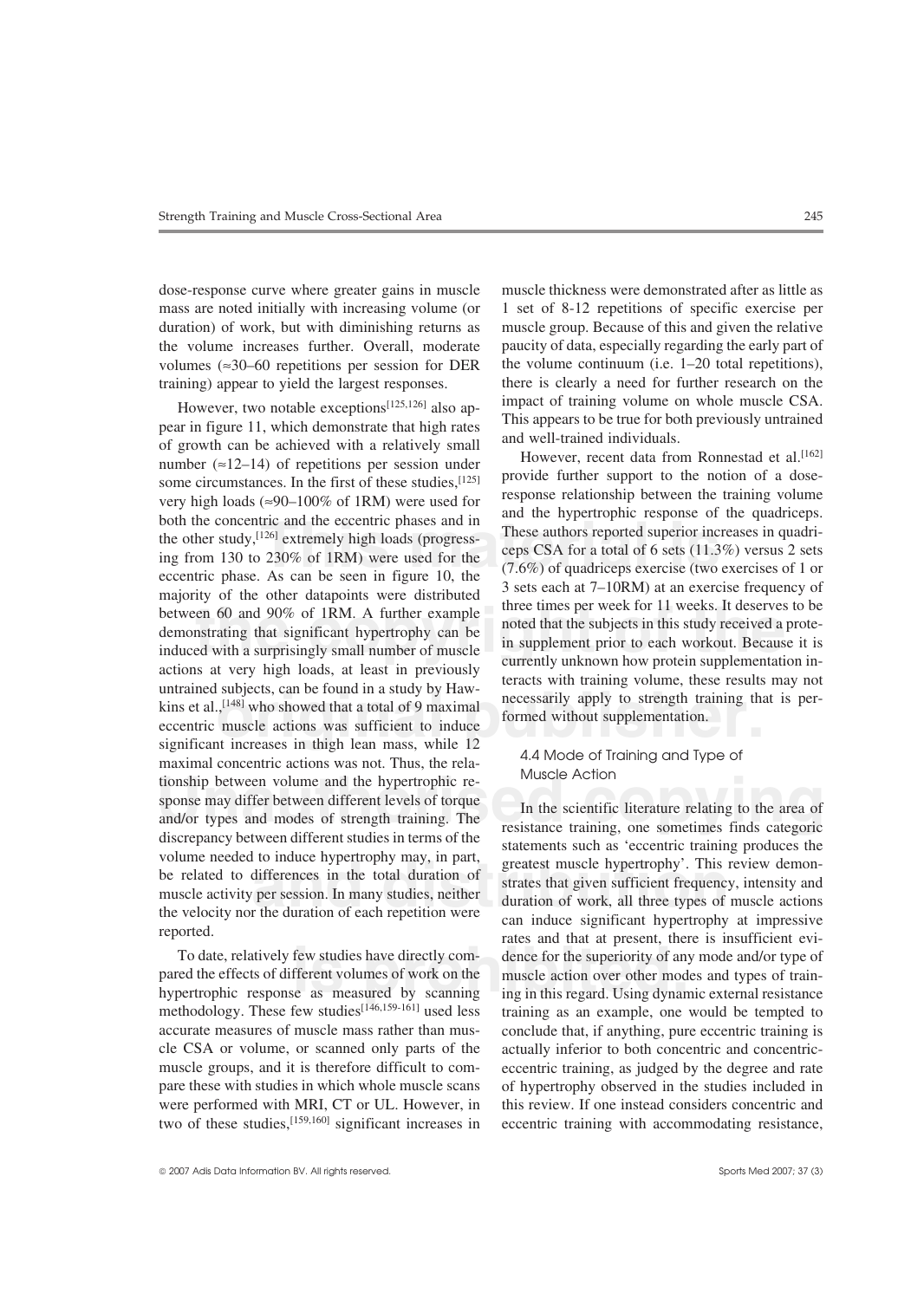quadriceps for the category of accommodating train-<br>quadriceps for the category of accommodating train-<br>group.<sup>[104]</sup> This was also the second highest rate of<br>tions of high activity contributed to the finding of no passed only by the shorter study of Abe et al.<sup>[84]</sup> The training, and to the modest hypertrophy for both<br>findings of Rafeei,<sup>[104]</sup> of greater hypertophy at the protocols in their study. The eccentric and concen-<br>whole mu by from the same research group,<sup>[163]</sup> in the term in the term of the same research group,<sup>[163]</sup> in the same research group,<sup>[163]</sup> in the same research group,<sup>[163]</sup> in the same of the same research group,<sup>[163]</sup> and ex maximal eccentric training has been slightly more If force is an important stimuli in resistance traineffective than maximal concentric training in the ing, it follows that a certain level of torque must be few studies that have directly compared these two reached for some minimum duration for significant types of training. However, the hypertrophic re- hypertrophy to occur. In the pioneering study of sponse has been modest in many of the studies Jones and Rutherford,<sup>[55]</sup> who compared pure concomparing the effects of pure concentric versus pure centric and eccentric regimens using a variable reeccentric training and this appears to be true both for sistance knee extension device, the authors noted accommodating resistance and dynamic external re- that the subjects activation of the quadriceps was sistance training studies. Thus, the protocols that high only near the position of full knee extension. have been compared may not have been the best of Further inspection of their electromyogram data each type. Again, it is noteworthy that both the suggests that the eccentric training was accompalargest total increase in CSA (18.4%) and the high- nied by slightly less activation than the concentric est rate of increase in CSA (0.44% per day) for the training and also that the duration of high activity quadriceps for the category of accommodating train- was shorter. Thus, it is possible that less than optiing was noted for a pure concentric training mal internal force production and short total duraincrease for any mode of quadriceps training, sur- difference between the eccentric and concentric passed only by the shorter study of Abe et al.<sup>[84]</sup> The training, and to the modest hypertrophy for both findings of Rafeei,<sup>[104]</sup> of greater hypertophy at the protocols in their study. The eccentric and concenlevel for near maximal concentric versus submax- al.<sup>[68,69]</sup> may have shared the same problem, as the imal eccentric training, expanded on an almost iden-<br>resistance in their device was greatest near full extical study from the same research group,[163] in tension. Nonetheless, the studies of Jones and Ruthwhich greater fibre hypertrophy was found for con- erford,<sup>[55]</sup> Smith and Rutherford<sup>[62]</sup> and Housh et centric training when compared with eccentric train- al.<sup>[68,69]</sup> show that at least for the mode of dynamic ing when both regimens were performed at the same external resistance training, the greater loads that are torque level. possible with eccentric training (compared with

accommodating resistance) may be due to differ- Among the accommodating modes, the isoiner-

2007 Adis Data Information BV. All rights reserved. Sports Med 2007; 37 (3)

The divergence in the results of concentric versus<br>
concentric training) do not necessarily translate into<br>
eccentric training between different modes (DER vs<br>
greater gains in muscle size. protocols in their study. The eccentric and concen-

and distribution is the resistance for each tial flywheel knee-extension model<br>issed in the introduction, when using colleagues<sup>[27,87,105,118]</sup> has so far consi<br>ince (e.g. free weights, weight ma-<br>prepare is not necessar al's strength curve. Herzog et al.<sup>[164]</sup> calculated that of the isokinetic regimens that have also used maxi-<br>the internal forces of the three vastus muscles of the mal eccentric actions. In the flywheel study of Tesch<br>qu ences in the characteristics of the resistance for each tial flywheel knee-extension model of Tesch and mode. As discussed in the introduction, when using colleagues<sup>[27,87,105,118]</sup> has so far consistently induced external resistance (e.g. free weights, weight ma- hypertrophy of the quadriceps CSA at high rates chines), the torque is not necessarily optimally (0.17–0.22% per day). It is not immediately obvious matched throughout the movement to the individu-<br>why this mode seems to be more effective than most the internal forces of the three vastus muscles of the mal eccentric actions. In the flywheel study of Tesch quadriceps are at their highest at knee angles of et al., $[27]$  the subjects were instructed to resist only ≈60–80° of flexion (full extension is defined here as gently during the first part of the eccentric action  $0^{\circ}$  of flexion), whereafter the forces drops to lower and then apply maximum force. The torque-angle levels with decreasing angles of flexion. At  $0-20^{\circ}$  of curves in the same study<sup>[27]</sup> show that high eccentric flexion, the forces are low, only  $\approx$  20–40% of maxi- forces were reached only during a rather short arc of mum. Similarly, Ichinose et al.<sup>[165]</sup> reported that the ≈20–25°, from ≈65–90° of flexion. In contrast, durforce of the vastus lateralis was maximal at 70° of ing isokinetic eccentric exercise, maximum effort is flexion. usually applied from the start and data<sup>[166,167]</sup> col-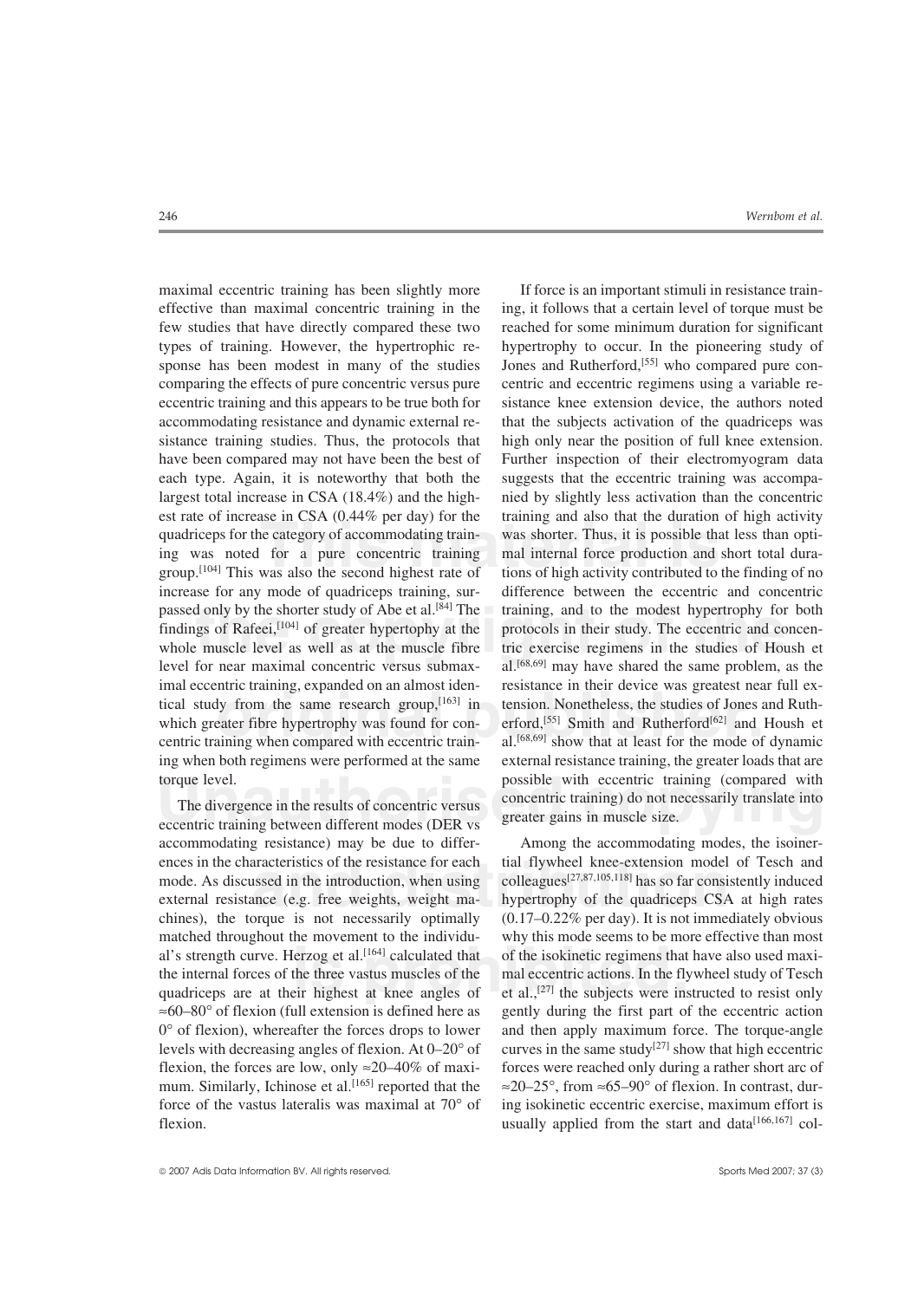In summary, all modes reviewed here seem capa-<br>torque was significantly higher when the range of the of inducing marked hypertrophy, at least in the<br>motion was 45–95°, compared with 15-95° of flex-<br>short term. This is not ranges of high-force eccentric exercise in the the long term. The ideal proportions betwee<br>eel studies worked in favour of producing different types of muscle actions are still a subj<br>trophy, whereas the isokinetic-eccentr lected at similar average velocities show that high ations can result in far greater peak loads than the eccentric forces can be achieved through an arc of at nominal load.<sup>[129]</sup> The significance, if any, of these least 40°. However, maximum eccentric efforts at very high but momentary forces for the hypertrophic extended knee angles are often perceived as uncom- response remains to be explored. We speculate that fortable.<sup>[168]</sup> In the isokinetic study of Seger et differences in torque profile, torque-time integral  $al.,$  [102] four of five subjects in the eccentric training and motor unit recruitment account for some of the group had frequent complaints of knee pain during differences in the hypertrophy observed between the training, which may have affected the hyper- studies where the training variables have been nomitrophic adaptations. Interestingly, Holder-Powell nally similar. Also, if strenuous eccentric training is and Rutherford<sup>[168]</sup> showed that much of the discom-<br>for associated with maximum isokinetic eccentric response may become compromised. These interacfort associated with maximum isokinetic eccentric response may become compromised. These interac-<br>exercise could be avoided if the subjects started to tions will be discussed in greater detail in section exercise could be avoided if the subjects started to tion<br>resist later in the arc of motion from  $\approx 45^\circ$  of flexion 4.6. resist later in the arc of motion, from ≈45° of flexion 4.6.<br>instead of 15° of flexion. Also, the eccentric neak In summary, all modes reviewed here seem capatorque was significantly higher when the range of ble of inducing marked hypertrophy, at least in the motion was  $45-95^{\circ}$  compared with  $15-95^{\circ}$  of flex-<br>short term. This is not to say that some method or motion was  $45-95^\circ$ , compared with  $15-95^\circ$  of flexion. It could be that the relatively low volumes and combination of modes will not emerge as superior in short ranges of high-force eccentric exercise in the short ranges of high-force eccentric exercise in the hypertrophy, whereas the isokinetic-eccentric proto-<br>debate rather than a scientific certainty. cols may have resulted in too much stress and strain on the tissues. 4.5 Rest Periods and the Role of Fatigue

Other factors to consider when comparing the<br>isokinetic and flywheel modes are the accelerations<br>and decelerations that occur in the latter mode but by<br>the truth sublate any trands. However, some alshe definition not in the former. It has been hypothesised<br>that accelerative and decelerative forces are impor-<br>tant components of the stimulus for muscle hyper-<br>trophy in resistance training.<sup>[169]</sup> To date, there is<br>terngth, is of both the dynamic, isokinetic and<br>
interval of the longer ones, whereas other s<br>
is in producing muscle hypertrophy<br>
interval of the difference I hon closer examination<br>
being particularly important for the difference Iar velocity in isokinetic training is controlled, the advantageous to use long periods of rest. This is fascicle velocity in the working quadriceps varies logical in light of the well known detrimental effects markedly th and decelerations that occur in the latter mode but by to try to evaluate any trends. However, some elabotant components of the stimulus for muscle hyperlittle evidence to support this hypothesis. Collective-<br>ly, the successes of both the dynamic, isokinetic and<br>rior to longer ones. whereas other studies<sup>[173]</sup> have isometric modes in producing muscle hypertrophy concluded that longer periods are superior to shorter does not appear to support accelerations and/or de- ones, while yet other studies<sup>[174]</sup> have reported no celerations as being particularly important for the difference. Upon closer examination, it appears that hypertrophic response. However, although the angu-<br>when maximal or near-maximal efforts are used, it is fascicle velocity in the working quadriceps varies logical in light of the well known detrimental effects markedly through the range of motion.<sup>[170]</sup> Further- of fatigue on force production and electrical activity more, isokinetics usually involve a brief build up of in the working muscle. If high levels of force and speed before the isovelocity phase is reached and a maximum recruitment of motor units are important short braking period after the isovelocity phase.  $[170]$  factors in stimulating muscle hypertrophy, it makes Thus, from a muscle point-of-view, accelerations sense to use generous rest periods between sets and and decelerations occur even during 'isokinetic' ex- repetitions of near-maximal to maximal efforts. ercise. It should also be noted that with weight- It is interesting that for the accommodating and

flywheel studies worked in favour of producing different types of muscle actions are still a subject of

ration regarding the potential impact of rest periods is possible. Closely associated with rest periods is strength, some studies<sup>[171,172]</sup> have shown that short rior to longer ones, whereas other studies<sup>[173]</sup> have

based resistance training, accelerations and deceler- isometric categories, the studies in which the highest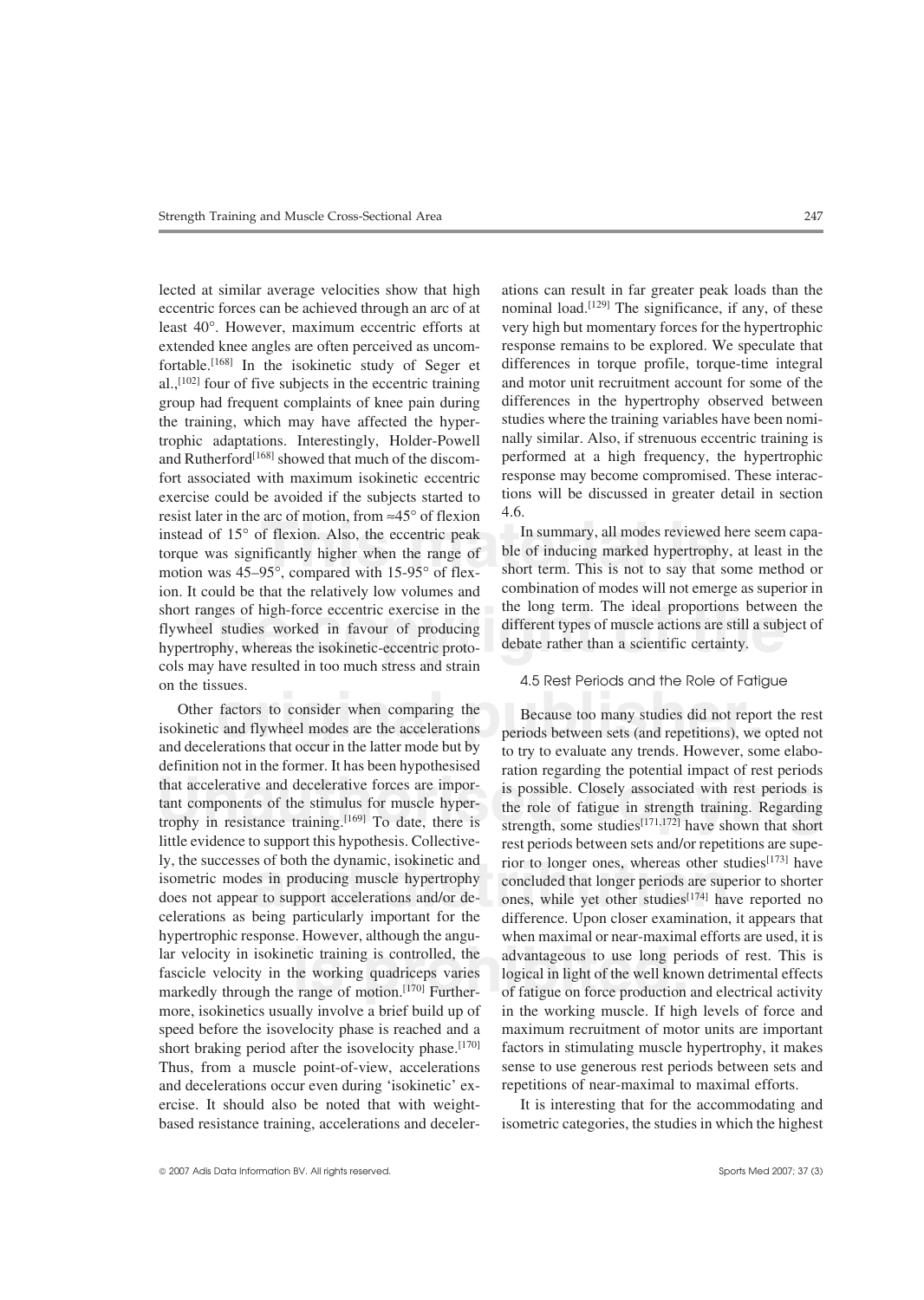al.<sup>[175]</sup> for a discussion). The difference in acute<br>fatigue development between concentric and eccen-<br>tric muscle actions and also between fast and slow<br>eccentric muscle actions have obvious implications Using a rat musc training effects. On the other hand, when using ed the effects of electrical stimulation against the submaximal resistance, the size principle dictates deleterious effects of denervation on muscle mass. That motor unit rec less fatigue than slower velocities (see Tesch et ranted. al.<sup>[175]</sup> for a discussion). The difference in acute eccentric muscle actions have obvious implications Using a rat muscle model, the research group of for comparisons between these modes in regard to Faulkner has, in a series of studies,  $[178-180]$  investigat-<br>training effects. On the other hand when using ed the effects of electrical stimulation against the training effects. On the other hand, when using submaximal resistance, the size principle dictates deleterious effects of denervation on muscle mass. ably far from maximal until the muscle is near both the total number of muscle actions and the fatigue or unless the repetitions are performed with distribution of loading. For example, 100 muscle

weeks. One group performed all 10 repetitions in was matched between the groups, the subjects of the hypertrophic signalling in this light.

exercise.<sup>[175-177]</sup> Hence, it can be hypothesised that if<br>the rest periods are too short during near-maximal<br>concentric exercise, the training effects will be com-<br>promised.<br>promised.<br>training effects will be com-<br>promise It the coute fatigue, it appears that it is dependent on onset muscle soreness during the first week of train-<br>the training velocity (and probably also the work-to-<br>rest ratio), with faster eccentric velocities producing<br>t rates of muscle growth were found<sup>[104,106]</sup> did in-<br>latter group trained with considerably less effort in clude long rest periods. Furthermore, in the DER comparison to the first group. The results showed a training study[92] that reported the highest rate of dramatic difference in the extent of hypertrophy in CSA increase (0.26% per day), very long rest peri- favour of the group that trained in a continuous ods (10 minutes) between working sets were used, manner (12.9% increase in quadriceps CSA), versus but in this study the volume was periodised, which the group that rested in the middle of each set (4.0%) but in this study the volume was periodised, which the group that rested in the middle of each set (4.0% may also have impacted on the results. It is also increase in quadricens CSA). The authors speculatmay also have impacted on the results. It is also increase in quadriceps CSA). The authors speculat-<br>worth noting that maximum isokinetic-concentric ed that both increased recruitment of motor units worth noting that maximum isokinetic-concentric ed that both increased recruitment of motor units exercise performed with little rest between each and a greater acute hormonal response could have exercise performed with little rest between each<br>muscle action is associated with a marked decline in<br>peak torque during each working set, whereas little<br>or no decline occurs during maximum eccentric<br>ortinuous protocol. Ho Although eccentric exercise generally produces periods (30 seconds) led to considerable delayed the training velocity (and probably also the work-to-<br>rest ratio), with faster eccentric velocities producing<br>training frequency and volume appears to be wartraining frequency and volume appears to be war-

the intention to execute the movement very quickly.<br>
The importance of exercising with near-maximal<br>
effort when using submaximal resistance in conven<br>
and toree, but the same number of muscle actions dis-<br>
differt when us **is trated by Goto and co-workers.**<sup>[85]</sup> In their study, 20 hours of rest in between) failed to maintain mass two groups of untrained subjects performed 5 sets of and force. Although these findings may not necessa-<br>10 rep The importance of exercising with near-maximal expansion and the same number of muscle mass and effort when using submaximal resistance in conventional strength training has been elegantly demontional strength training has of  $10RM \approx 75\%$  of  $1RM$ ), two times per week for 12 they show that skeletal muscle, at least under some vector of  $10R$  they show that skeletal muscle, at least under some vector of  $10R$  the step of  $10R$  the step of  $10$ each set in a continuous manner to muscular failure, of muscle actions and the distribution of them. Fuwhile the other group performed 5 repetitions and ture studies should examine the potential impact of then rested for 30 seconds before performing the both shorter (seconds) and longer (minutes, hours) remaining 5 repetitions. Thus, although the volume rest periods on skeletal muscle hypertrophy and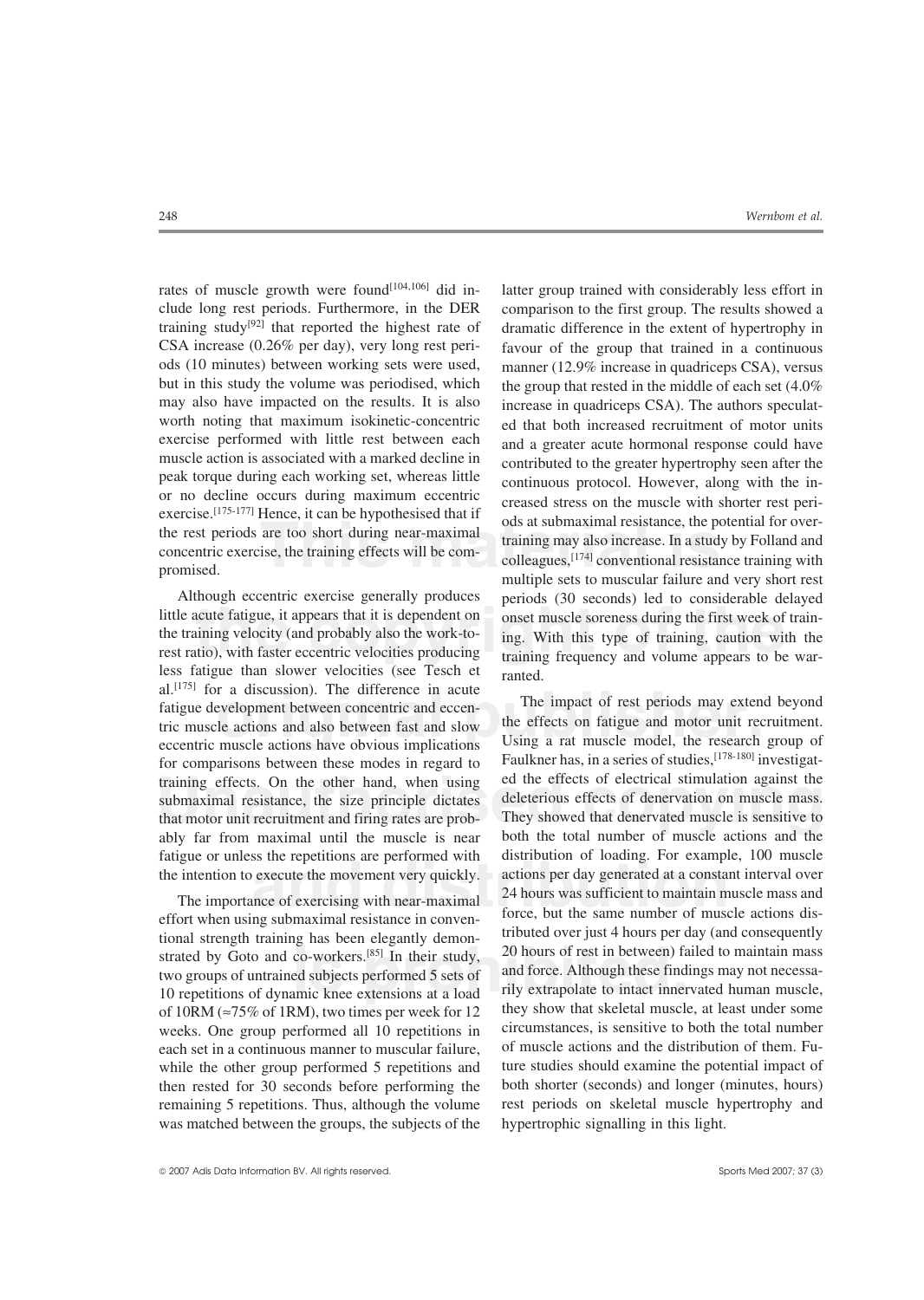seems to influence the hypertrophic response to a training group. certain extent, the question arises of what aspect of The training groups of Farthing and Chilibeck<sup>[151]</sup><br>volume is the most important determinant of this and are also aspected from 2 esta of 8 appointing to 6 esta of 8

The enow fiexor eccentric draming statues of<br>
Refsnes,<sup>[126]</sup> Paddon-Jones et al.,<sup>[38]</sup> Farthing and<br>
Chilibeck<sup>[151]</sup> and Shepstone et al.<sup>[138]</sup> provide in-<br>
sight into some of the complex interactions that<br>
takes place quency, intensity, volume and mode of resistance<br>training. If one considers the last two of these stud-<br>ies, one finds that the external work output (ex-<br>pressed as total number of repetitions  $\times$  the torque<br>velocity pro slow and fast eccentric groups because of the margi-<br>
and difference in maximum torque between the slow<br>
and the fast velocities. In contrast, the total duration<br>
and the torque-time integral between the groups<br>
and the to were vastly different,  $\approx$ 6-10-fold greater for the<br>slow groups compared with the fast groups. The<br>studies of Farthing and Chilibeck<sup>[151]</sup> and Shepstone<br>et al.<sup>[138]</sup> are difficult to compare with each other in<br>target a different measures of muscle mass were used (mus-<br>
cle thickness vs muscle CSA). Still, the hypertrophic<br>
response noted for the fast eccentric group appears<br>
to be larger in the Farthing and Chilibeck study<sup>[151]</sup> result Figure 1.1.138] eccentric phase was moderate,<br>corted by Shepstone et al.<sup>[138]</sup> eccentric phase was loaded with<br>asset in elbow flexor CSA was<br>hypottephie reports was loaded with  $\approx 13\%$  increase in muscle thickness) than the 8.5% of near-maximal eccentric work. The velocity in the eccentric phase was moderate, ≈80–90°/s. The continense in CSA reported by Shepstone et al.<sup>[138]</sup> Because thickness measures only one dimension of<br>the muscle, the increase in elbow flexor CSA was<br>likely to be greater than 13%. If the muscle grew<br>equally in width as it did in thickness, the result<br>would be an increase i would be an increase in CSA of 27.7%. This scena-<br>
rio seems unlikely, because a triceps training study<br>
by Kawakami et al.<sup>[181]</sup> showed that an increase of work. 31.7% in elbow extensor area was accompanied by The risk for overtraining with long durations of an increase in thickness of 27.0%. If the same ratio high-force eccentric exercise is supported by a study

4.6 Interactions Between Frequency, of ≈1.17 between the increase in CSA and thickness Intensity, Volume and Mode is applied to the elbow flexors in the study of Farthing and Chilibeck, $[151]$  one arrives at an estimated After acknowledging that the training volume increase in CSA of  $\approx$ 15% for the fast eccentric

volume is the most important determinant of this<br>mesonse? Is it the total mechanical work performed progressed from 2 sets of 8 repetitions to 6 sets of 8<br>response? Is it the time-tension integral of the activity? repetit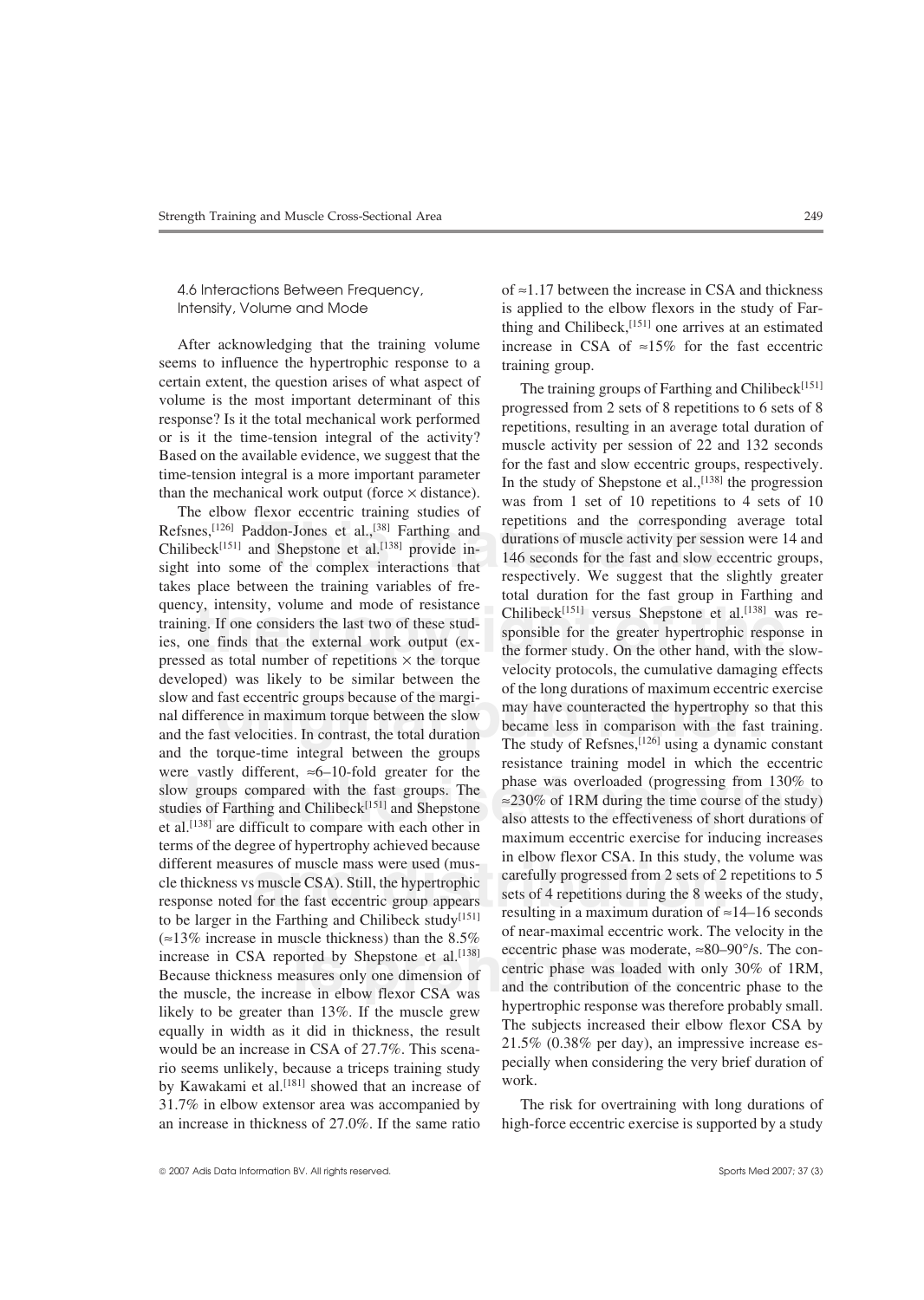eccentric repetitions at 10% of 1RM; and the third Overall, we feel that the trends observed in this group performed 8 sets of 8 eccentric repetitions at review are consistent with the model for training-<br>110% of 1RM. Comp To the best of our knowledge, no studies to date<br>
(15%) in comparison with the pre-training values.<br>
Although no morphological data was presented in<br>
this study, it is likely that some degree of overtrain-<br>
ing at the musc Exercise concentric group did. Thus, it<br>
oderate-force concentric train-<br>
explain the results of Häkki<br>
dthough the effects of taperi modes of training in a group of young elite female leagues<sup>[183,184]</sup> using eccentric cycling at submaxtraining for the knee extensors. During the first 12 have shown very rapid and large gains in MFA weeks all subjects performed 8 sets of 8 concentric  $(\approx 50-60\%)$ . Recently, a case report<sup>[185]</sup> was pubweeks, all subjects performed 8 sets of 8 concentric repetitions at 70% of 1RM and 8 sets of 8 eccentric lished that showed that marked hypertrophy is evisessions per week. At 12 weeks, the subjects had press and the countermovement jump, indicating<br>that they were overtrained. During the second 12<br>that they were overtrained. During the second 12<br>weeks of training, the subjects were divided into<br>three groups that performed group performed 8 sets of 8 eccentric repetitions at review are consistent with the model for training-110% of 1RM. Compared with values from the first overtraining continuum proposed by Fry,<sup>[186]</sup> where 12 weeks overtraining all groups increased their the optimal training volume and also the volume 12 weeks overtraining, all groups increased their performance in the leg press and the countermove-<br>
intensible for overtraining decreases with increasing<br>
significant increases in leg-press strength (39%),<br>
significant increases in leg-press strength (39%),<br>
intriguing i would appear that moderate-force concentric train- explain the results of Häkkinen and Kallinen, <sup>[61]</sup> ing was better tolerated than high-force eccentric although the effects of tapering down the volume training, at least for the moderately high volumes (and hence, the total stress per session imposed on support the common recommendation of using 4.5), mechanistic investigations concerning the efforce eccentric exercise than for conventional resis- periods on skeletal muscle mass and/or intracellular tance training. hypertrophic signalling are largely lacking. It is also

250 *Wernbom et al.*

three groups that performed different modes of re-<br>covery training, 4 sessions per week. The first group<br>trained with 8 sets of 8 concentric repetitions at 70%<br>of 1RM; the second group completed 4 sets of 8 by Amiridis et al.,<sup>[182]</sup> who compared different On the other hand, studies by LaStayo and colbasketball players after a period of very strenuous imal intensities for long durations ( $\approx$ 20–30 minutes) training for the knee extensors. During the first 12 have shown very rapid and large gains in MFA repetitions at 110% of 1RM in the leg press, 4 dent also at the whole muscle level after this type of residence and the subjects had training. In these regimens, up to  $\approx$  1000–2000 ecsignificantly reduced performances in both the leg centric muscle actions were performed during each significantly reduced performances in both the leg training session, three times per week. The absolute

performance in the leg press and the countermove-<br>ment jump, but only the pure concentric group noted<br>intensity. The study of Abe et al.<sup>[84]</sup> is especially<br>significant increases in leg-press strength (39%),<br>intriguing in performance at 12 weeks. It is also interesting to<br>note that despite reduced total volume in compari-<br>son with the first 12 weeks, neither the pure eccen-<br>tric or the combined concentric-eccentric groups<br>and if there is ro experienced any supercompensation in perform-<br>ance, whereas the pure concentric group did. Thus, it<br>would appear that moderate-force concentric train-<br>explain the results of Häkkinen and Kallinen [61] (and hence, the total stress per session imposed on and the rather high training frequency used in this the muscle) also remain a possibility. As pointed out study. Taken together, the results of these studies in the discussion concerning rest periods (section in the discussion concerning rest periods (section somewhat lower frequencies and volumes for high- fects of different distributions of loads and rest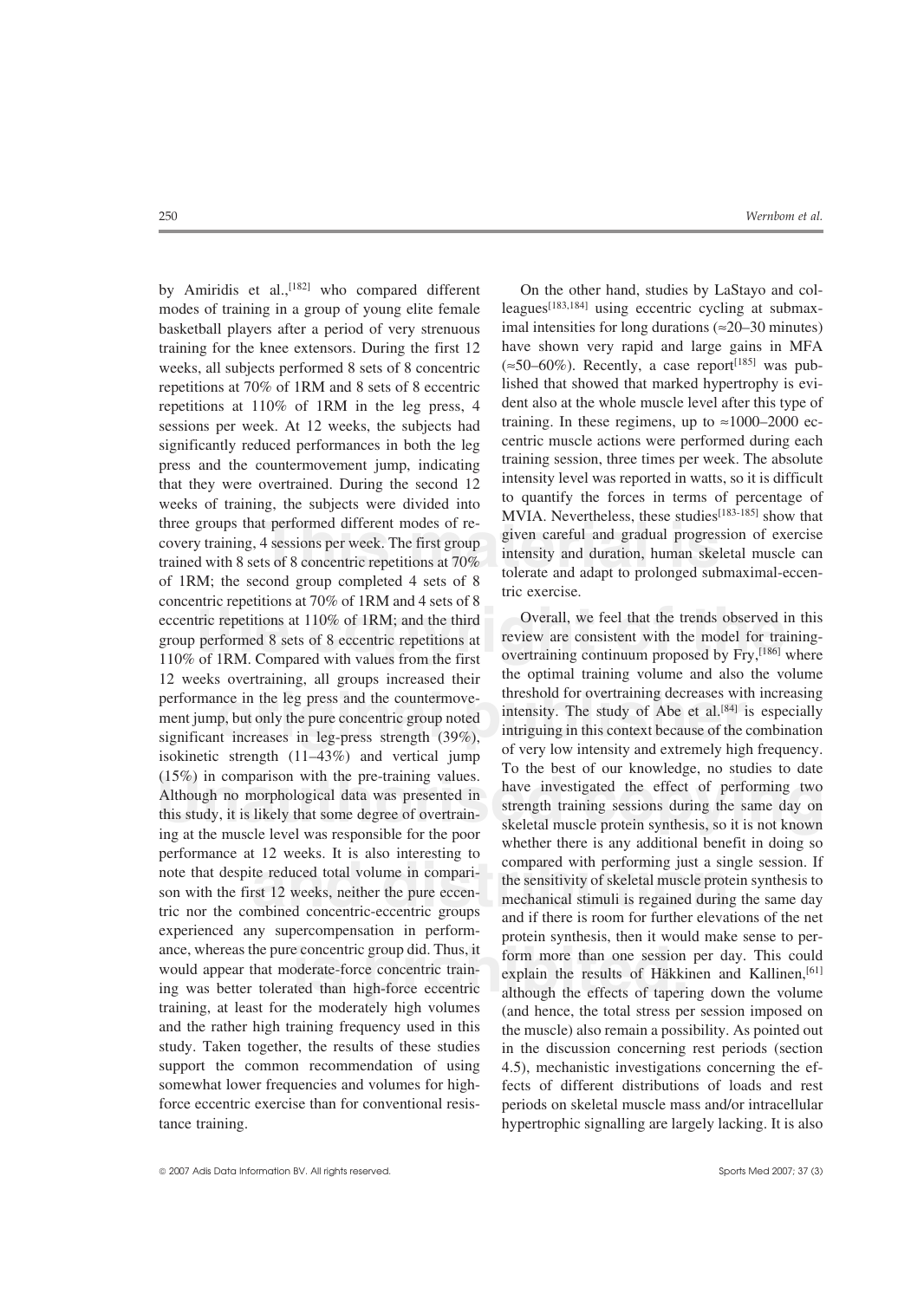uncertain whether the mechanosensitivity of skeletal was similar between the groups. Needless to say, muscle decreases with long periods of strength train- more research is needed regarding interactions being. Until these and other dose-response relation- tween variables in both trained and untrained subships become more fully characterised, it will re- jects. main difficult to prescribe a proper 'dosage' of Finally, a comment on the interactions between training for each mode of training and type of mus- strength and endurance training is warranted. It has cle action for the specific purpose of inducing hy- been recommended that both strength and endurpertrophy. ance training should be included in a well-rounded

Equives for the training variables. It has been suggested<br>ed by some authors<sup>[187]</sup> that the volume needed to<br>induce optimal gains in strength, increases with<br>training status, so that advanced trainers and elite<br>athletes per muscle group) than untrained and recreational<br>lifters ( $\approx$ 4–5 sets per muscle group). Other authors<br>emphasise the importance of load and the type of<br>muscle action. Refsnes<sup>[188]</sup> has reported preliminary<br>findings fro that very well-trained athletes respond to eccentric<br>overload training with greater hypertrophy than af-<br>boice for inducing increases in muscle mass.<br>Deakin<sup>[195]</sup> investigated the impact of the order of<br>ter conventional t Transfer increases in enow riexor area in wen-training<br>individuals after pure eccentric training (11% in-<br>crease) than after concentric training (3% increase).<br>It should be noted that the volume was not equalised<br>between t If work was markedly longer for the<br> **because the lack of studies investiga**<br> **because the lack of studies investiga**<br> **because the lack of studies investiga**<br> **of the order of exercise in concurre**<br> **distribution**<br> **becau** cise for inducing hypertrophy in well-trained sub-<br>jects, other variables cannot be ruled out as contrib-<br>uting factors. Seemingly at odds with the observa-<br>Strength gains as a result of a period of resi Findings from unpublished studies, which indicate<br>
that very well-trained athletes respond to eccentric<br>
that very well-trained athletes respond to eccentric<br>
that very well-trained athletes respond to eccentric<br>
overver, eccentric group, thus resulting in large differences in of the order of exercise in concurrent training on time-tension integral between the protocols. Hence, hypertrophy, no firm conclusions can be drawn on although the results suggest a clear superiority of this issue. pure eccentric exercise versus pure concentric exerjects, other variables cannot be ruled out as contributing factors. Seemingly at odds with the observa- Strength gains as a result of a period of resistance tions of Refsnes<sup>[188]</sup> and Vikne et al.,<sup>[137]</sup> training are usually attributed to two major factors:<br>Brandenburg and Docherty<sup>[133]</sup> showed no differ- (i) neural adaptations: and (ii) hypertrophy.<sup>[196]</sup> Until ence in muscle CSA after eccentric-overload train-<br>recently, the prevailing opinion has been that neural ing for the elbow flexors and the elbow extensors adaptations play the dominant role during the first compared with conventional training. In their 6–7 weeks of training, during which hypertrophy is study,<sup>[133]</sup> coupled concentric-eccentric repetitions usually minor. However, as noted by Staron and co-

Regarding training for hypertrophy in already<br>
in the distinguistic strength and endurance training on various parame-<br>
cient data to suggest any trends in the dose-response<br>
cient data to suggest any trends in the dose-r

 $\Phi$  (i) neural adaptations; and (ii) hypertrophy.<sup>[196]</sup> Until were performed in both groups and the total volume workers<sup>[196]</sup> and by Sale,<sup>[197]</sup> it appears that the hy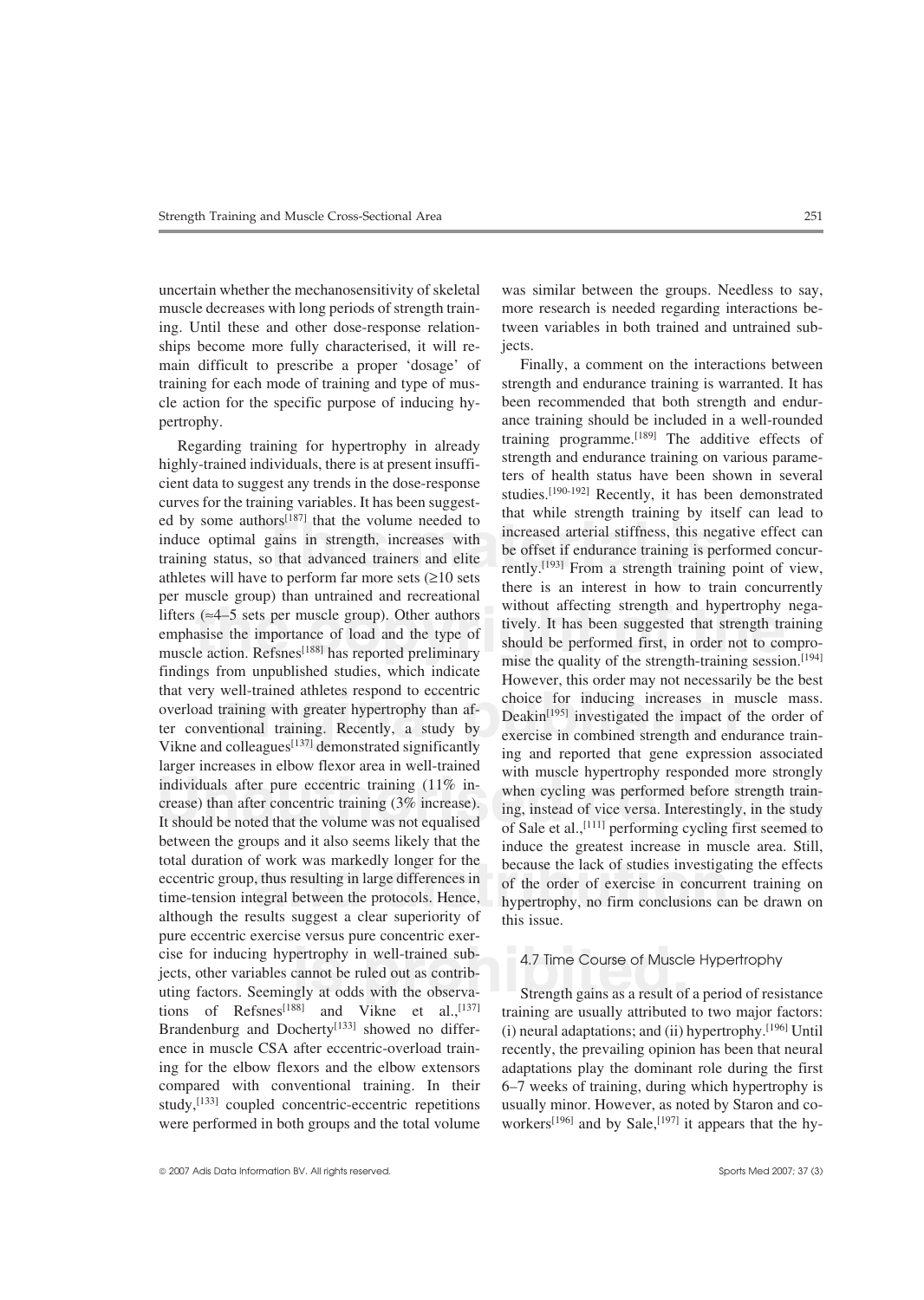for increased fibre CSAs can be observed at 2 weeks the first 10 weeks of training. into the training period. In the studies of Mayhew et Little is also known about how different training increases in muscle volume were noted after just 2 now plenty of evidence that significant hypertrophy can take place early on given proper frequency,

tance exercise, Phillips<sup>[198]</sup> has proposed that a gain<br>in active force-producing myofibrillar proteins<br>could occur after a single strength-training session<br>and that this increase may take place without a<br>bout effect for change in fibre CSA. In line with this idea, Wilstein, Wilstein and increase in my-<br>loughby and Taylor<sup>[199]</sup> reported an increase in my-<br>ofibrillar content in muscle biopsies obtained from<br>previously untrained young men a by 48 hours of rest. As argued by Phillips,<sup>[198]</sup> the<br>idea that early gains in strength are due exclusively<br>to neural adaptations seems doubtful. Judging from<br>the studies included in this review, the hypertrophy<br>the studi which the rate declines slowly.<br> **Clearly, more research into the effects** of studies have only investi-<br>
fup to 12 weeks, it is difficult<br>
erence to the effects of dif the studies included in this review, the hypertrophy peared to increase from the very first workout, process actually seems to be most rapid during the reaching significance after the second session process actually seems to be most rapid during the reaching significance after the second session.<br>First 6 weeks, after which the rate declines slowly. Clearly, more research into the time course of the first 6 weeks, after which the rate declines slowly. Clearly, more research into the time course of the Because the majority of studies have only investi-<br>hypertrophic process is needed, especially with ref-Because the majority of studies have only investi- hypertrophic process is needed, especially with refgated a time period of up to 12 weeks, it is difficult erence to the effects of different regimens and to assess how the rate of protein accretion is affected modes. by longer periods of training. A study by Sale et al.<sup>[112]</sup> suggests that relatively high rates of increase 4.8 Hypertrophic Response of the in muscle CSA (0.22–0.24% per day) may be possi- Quadriceps versus the Elbow Flexors ble to maintain for periods of up to 20 weeks, but unfortunately no mid-point data were available from It has long been recognised that some muscles are

pertrophy process begins earlier than this, as trends that the majority of the increase took place during

tions<sup>[13,27,54,87,105,118,128]</sup> have also demonstrated sig-<br>mificant hypertrophy at the whole muscle level after<br>short periods of training (3–5 weeks). Thus, there is<br>an acute session of high-force eccentric exercise, can take place early on given proper frequency,<br>intensity and volume of training.<br>Based on the observation of positive muscle-<br>protein content in muscle biopsies taken from the<br>sensitive straining.<br>Based on the observation al.<sup>[163]</sup> and Rafeei,<sup>[104]</sup> significant increases in fibre variables and modes interact with the length of the CSA (type  $1 = 12-14\%$ ; type  $2 = 26-28\%$ ) were training period. In some strength-training studies, observed for the concentric training groups as early the increase in muscle volume is delayed, while in as 4 weeks into the training. In the latter study,  $[104]$  others, the rate of growth is rapid. We speculate that further hypertrophy had occurred at 6 weeks, which less-damaging training modes may allow the hyperwas also manifested at the whole muscle level trophy response to start earlier. Regimens that in-  $\approx 18\%$  increase in quadriceps CSA at mid-thigh clude eccentric muscle actions, especially those in-<br>level). In the study of Abe et al.<sup>[84]</sup> significant volving maximal effort, appear to require a careful level). In the study of Abe et al.,<sup>[84]</sup> significant volving maximal effort, appear to require a careful increases in muscle volume were noted after just 2 initiation and progression of training to avoid musweeks and several other investiga- cle damage and muscle protein breakdown. In line tions<sup>[13,27,54,87,105,118,128]</sup> have also demonstrated sig- with the results of Foley et al.,<sup>[200]</sup> who noted a longnificant hypertrophy at the whole muscle level after lasting decrease in elbow flexor muscle volume after short periods of training  $(3-5$  weeks). Thus there is an acute session of high-force eccentric exercise. short periods of training  $(3-5$  weeks). Thus, there is  $\overline{\phantom{a}}$  an acute session of high-force eccentric exercise, now plenty of evidence that significant hypertrophy Willoughby et al.<sup>[201]</sup> found decreased myofibril intensity and volume of training. vastus lateralis after an acute session of 70 near-<br>Based on the observation of positive muscle-<br>protein balance after an isolated session of resis-<br>protein balance after an isolated sessi conventional resistance-training model for the quadriceps was employed, the myofibrillar content ap-

this investigation. Therefore, it cannot be excluded very responsive to the stimulus of strength training,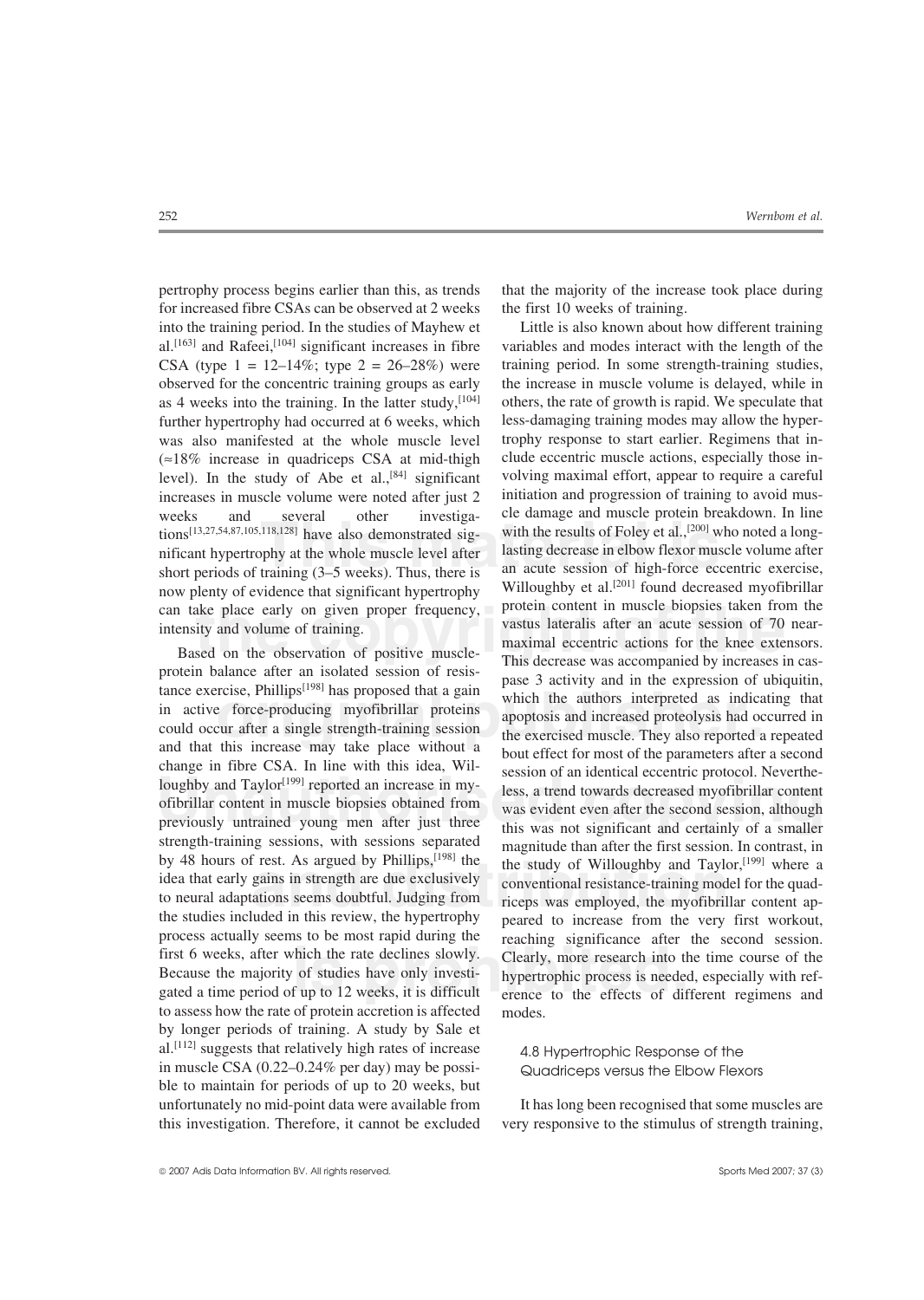pared tend to support this theory.<sup>[48,66,204]</sup> The trends phy response. He supported this observation with reported in this review for conventional resistance training for the quadriceps versus the elbow flexors who showe elbow flexors tended to increase at a greater rate<br>  $(0.20\% \text{ per day})$  than the quadriceps  $(0.11\% \text{ per day})$ <br>
day). Further support comes from a study by Turner<br>
and co-workers,<sup>[203]</sup> who found marked hypertrophy<br>  $\frac{1-3\text{RM$ The column contracts (2176 methods in CB11) in<br>
response to endurance training for the upper limb<br>
(arm cycling to exhaustion for 30 minutes, five<br>
times per week for 6 weeks), while leg cycling at the<br>
same relative inten effects on the mass of the lower limb. Notably, the<br>rate of CSA hypertrophy for the elbow flexors ob-<br>served in this study (0.57% per day) surpasses all<br>strength-training studies included in this review,<br>except that of Nar while others seem more stubborn. One explanation eral excellent reviews<sup>[205-208]</sup> and original investigato this phenomenon could be that muscles that are tions<sup>[91,209-213]</sup> on various aspects of this topic are frequently used in everyday activities are already in available. However, a brief discussion of some of a trained state, thus leaving less room for improve- the physiological stimuli occurring during resistance ments in strength and size. For example, the soleus training that may trigger the hypertrophic pathways muscle appears to be relatively unresponsive to re-<br>sixelevant. Over 30 years ago, it was suggested by<br>sistance exercise in comparison with the vastus Goldberg and co-workers<sup>[214]</sup> that increased tension lateralis and the biceps brachii.<sup>[202]</sup> Regarding the development (either passive or active) is the critical latter two muscles, it is commonly held that the event in initiating compensatory growth. MacDouelbow flexors are in a less-trained state than the gall<sup>[215]</sup> noted that the loading of the muscle must be quadriceps.<sup>[128,203]</sup> Studies where the hypertrophic very high in order to result in hypertrophy, but that response of the quadriceps and the elbow flexors to the total duration during which the muscle develops response of the quadriceps and the elbow flexors to the total duration during which the muscle develops similar training regimens have been directly com-<br>tension also affects the magnitude of the hypertroreported in this review for conventional resistance the results of the study of Sale and colleagues,<sup>[125]</sup><br>training for the quadriceps versus the elbow flexors who showed a tendency for training with 6 sets of training for the quadriceps versus the elbow flexors who showed a tendency for training with 6 sets of lend support to this observation, as the CSA of the  $10-12\text{RM}$  to result in larger increases in elbow lend support to this observation, as the CSA of the  $10-12\text{RM}$  to result in larger increases in elbow<br>elbow flexors tended to increase at a greater rate flexor muscle CSA than training with 6 sets of<br>(0.20% per day) tha and co-workers,<sup>[203]</sup> who found marked hypertrophy<br>in the elbow flexors (24% increase in CSA) in<br>response to endurance training for the upper limb<br>(arm cycling to exhaustion for 30 minutes, five<br>times per week for 6 week except that of Narici and Kayser.<sup>[128]</sup> The differences between various muscle groups in the physiological response to similar training regimens warrants some caution in generalising findings from one muscle group to another. Future investigations should study long durations of stretch or many short ones. Also, whether the dose-response relationships differ be-<br>the rate of stretch had no effect on these pathways. whether the dose-response relationships differ beto the major training variables. The major training variables of the tension and time-tension integral must be included

any detail the pathways or networks of intracellular known about the response of these pathways to the signals leading to hypertrophy as a result of a period variables of peak tension and time-tension integral. of increased loading of the muscle(s) involved. Sev- One of these is the phosphatidylinositol-3 kinase/

Goldberg and co-workers<sup>[214]</sup> that increased tension tension also affects the magnitude of the hypertro-

to the time-tension integral in a dose-dependent manner. Interestingly, this was the case regardless of whether the total duration was distributed into a few long durations of stretch or many short ones. Also, In the latter study,<sup>[217]</sup> they remarked that both peak<br>to the major training variables.<br>tension and time-tension integral must be included<br>in the modelling of the mechanical stimulus rein the modelling of the mechanical stimulus response of skeletal muscle. Some of the pathways 4.9 The Stimulus for Muscle Hypertrophy in Strength Training that are now recognised as crucial for the hypertrophic response were not assessed in the studies of It is beyond the scope of this article to discuss in Martineau and Gardiner,  $[216,217]$  and little is currently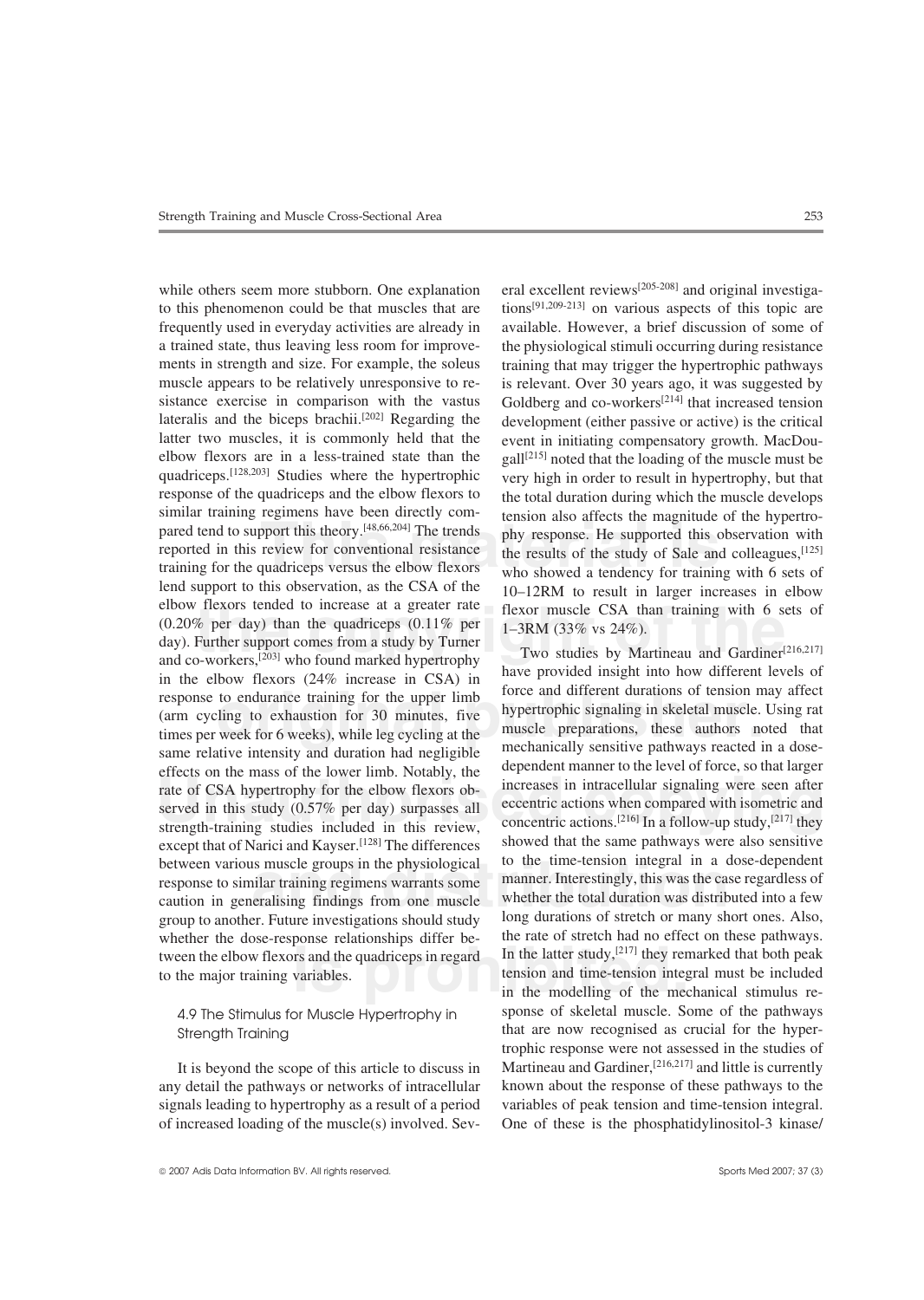protein kinase B/mammalian target of rapamycin tion (e.g. temporarily increased  $Ca^{2+}$  levels in the pathway,  $[205-208]$  which has several downstream cytosol, metabolite accumulation, ischaemia and targets, among them the signaling molecule p70 S6 acute hormonal changes) may also act as signals for kinase (p70S6K). A recent study by Eliasson et adaptation and interactions between these and al.<sup>[218]</sup> showed that the phosphorylation of p70S6K mechanically-induced signaling seem plausible. The in the human quadriceps 2 hours after resistance potential role of acute hormonal responses has been exercise was greater after a total of 24 maximal-<br>reviewed by Kraemer and Ratamess.<sup>[221]</sup> exercise was greater after a total of 24 maximaleccentric actions compared with 24 maximal-con- Apart from mechanical forces, growth factors centric actions and to 24 submaximal eccentric ac- and hormones, another exercise-related stimuli that tions. However, this was in the absence of nutrition-<br>also shown to affect the hypertrophic signaling<br>also supply. In contrast, Cuthbertson and col-<br>in skeletal muscle (as assessed by phosphorylation al supply. In contrast, Cuthbertson and col- in skeletal muscle (as assessed by phosphorylation<br>leagues<sup>[219]</sup> demonstrated similar increases in of p70S6K) is heat stress.<sup>[222]</sup> Interestingly, both in leagues<sup>[219]</sup> demonstrated similar increases in of p70S6K) is heat stress.<sup>[222]</sup> Interestingly, both in p70S6K and muscle protein synthesis after eccentric cultured muscle cells and in skeletal muscle, heat p70S6K and muscle protein synthesis after eccentric and concentric exercise. Importantly, in this study the subjects received protein and carbohydrate supplementation immediately post-exercise. Another difference is that a much greater volume of work was performed compared with the study of Eliasson

For maximal-concentric exercise of similar dura-<br>tions, as in the studies of Farthing and Chilibeck<sup>[151]</sup><br>and Hawkins et al.<sup>[148]</sup> The response is presumably<br>4.10 Suggestions for Future Research tions, as in the studies of Farthing and Chilibeck<sup>[151]</sup> also dependent on the total duration of work and increases initially with greater durations. Thus, both The trends observed in this review could serve as short durations of maximal eccentric exercise and a starting point for experiments aiming to establish

stress and mechanical stretch has been shown to interact so that protein expression and concentration is higher after a combination of the two stimuli than either alone.<sup>[223,224]</sup> These authors suggested that a was performed compared with the study of Eliasson<br>et al.<sup>[218]</sup><br>the exercise-induced heat-shock response may modulate<br>et al.<sup>[218]</sup><br>Based on the data reviewed in this paper, we<br>specular coclu-<br>speculate that hypertrophic s skeletal muscle is very sensitive to the magnitude of<br>tension developed in the muscle. Hence, for very<br>short durations of work, the increase in muscle size<br>will be greater for maximal-eccentric exercise than<br>in inducing hy the exercise-induced adaptations of skeletal mussion with resistance exercise. If an interaction be-<br>tween heat stress and mechanical stimuli occurs skeletal muscle is very sensitive to the magnitude of<br>tension developed in the muscle. Hence, for very<br>short durations of work, the increase in muscle size<br>will be greater for maximal-eccentric exercise than<br>for maximal-c

For maximal eccentric exercise and<br>
er durations of concentric, isometric<br>
and dynamic resistance exercise can<br>
essive increases in muscle volume.<br>
hange for future research are to isolate cise, damage also seems to come into play as the vestigate the interactions between them, as well as duration of work increases even further and the effects of various training strategies (e.g. peri-<br>acute and/or cumulativ short durations of maximal eccentric exercise and a starting point for experiments aiming to establish<br>somewhat longer durations of concentric, isometric efficient models of training for the purpose of gainsomewhat longer durations of concentric, isometric efficient models of training for the purpose of gainand conventional dynamic resistance exercise can ing and/or preserving muscle mass. Major chalresult in impressive increases in muscle volume. lenges for future research are to isolate the impact of However, especially with maximal eccentric exer-<br>each of the resistance training variables and to induration of work increases even further and the the effects of various training strategies (e.g. periacute and/or cumulative damage may eventually odization, tapering, changes in type and mode of overpower the hypertrophic process. This could be exercise in order to 'shock' the muscles). We also exercise in order to 'shock' the muscles). We also an explanation for the modest hypertrophy reported recommend that future investigations should dein several isokinetic training studies where the ec-<br>scribe the exercise protocols in greater detail than centric component has been maximal and of moder- has generally been the case up until recently. Conseate-to-long total durations. As discussed by Rennie quently, variables such as speed, range and duration and colleagues<sup>[205]</sup> and Jones and Folland,<sup>[220]</sup> other of each repetition and rest periods between repetiphysiological events associated with muscle activa- tions and sets should also be reported in addition to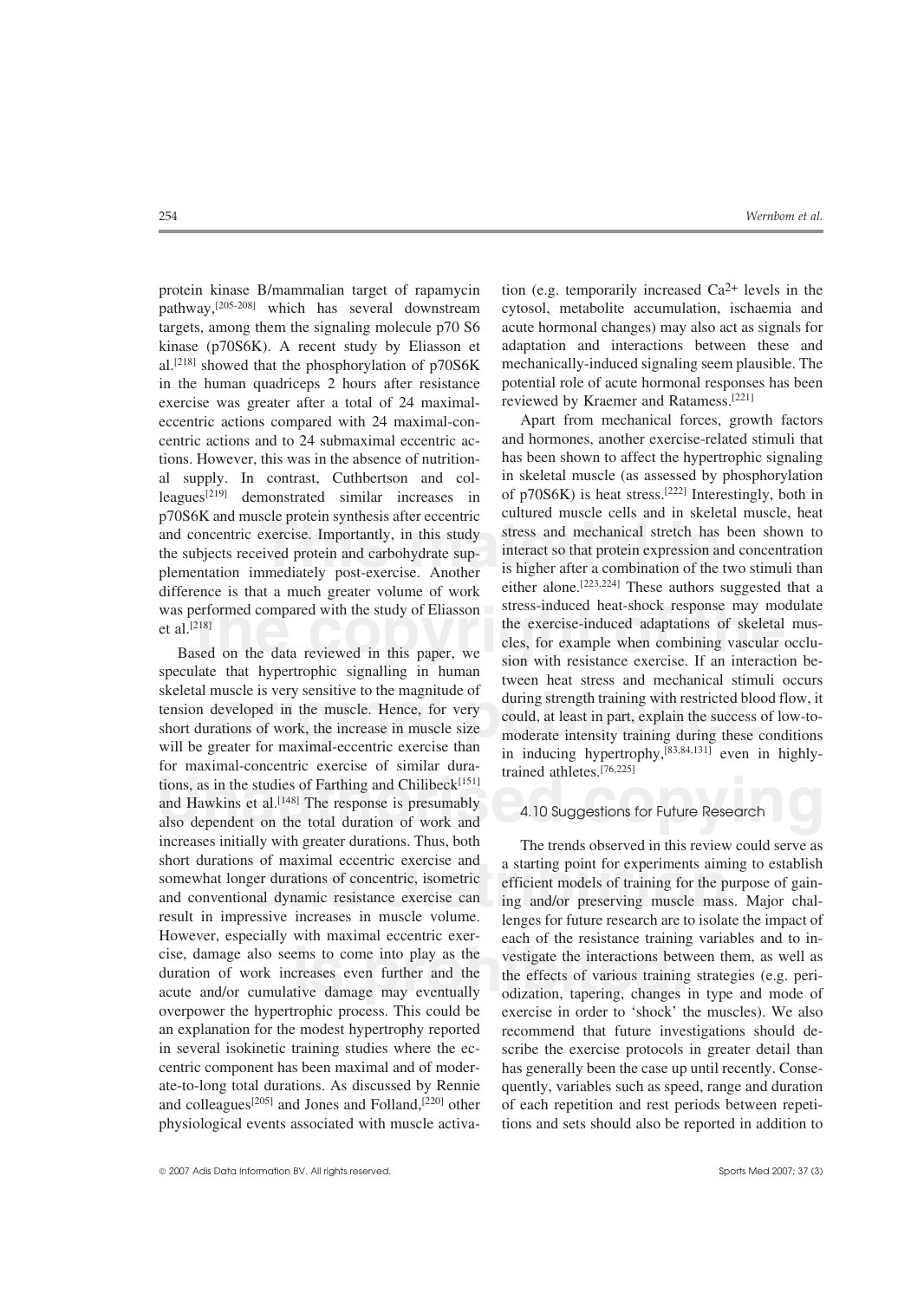cerning the effects of manipulating training vari- ies may not necessarily apply to voluntary strength ables have been carried out using DER training. For training.

training. Since EMS bypasses the CNS, the level of<br>
activation of a particular muscle group can be training weight. The significance of the large in-<br>
standardised Combining EMS with isokinetic dyna<br>
streamed in the stress ther insight into many of the issues discussed in this terms of the hypertrophic response and the risk for review, such as the effects of the level of torque, the overtraining remains to be explored. Although not type of m standardised. Combining EMS with isokinetic dyna-<br>mometry could provide an opportunity to gain fur-<br>tions with the volume and frequency of training in mometry could provide an opportunity to gain furreview, such as the effects of the level of torque, the overtraining remains to be explored. Although not type of muscle action (concentric vs isometric vs discussed in this article, the issue of dose-response eccentric) and the total duration of activity. Howev- effects needs to be adressed in the training of other

the commonly recognised variables of frequency, er, because EMS involves motor-unit firing patterns, intensity, volume and mode of exercise. which are usually very different from those occur-To date, the vast majority of the research con- ring in voluntary exercise, findings from such stud-

modes are well suited for experiments designed to<br>provide insight into the nature of the dose-response<br>relationships.<br>In humans, electromyostimulation (EMS) has<br>have  $100-200\%$ <sup>[18,55,196]</sup> Since the gain in quadriceps<br>ha example, we were unable to locate any accommo-<br>
As noted in section 2.1, investigations concern-<br>
dating training study that directly compared the ef-<br>
frects of different volumes on the hypertrophic re-<br>
sponse. Because

|                                         |                                                                                              | Moderate load slow-speed training Conventional hypertrophy training                                                                                            | Eccentric (ecc) overload training                                                                                               |
|-----------------------------------------|----------------------------------------------------------------------------------------------|----------------------------------------------------------------------------------------------------------------------------------------------------------------|---------------------------------------------------------------------------------------------------------------------------------|
| Muscle action                           | Con and ecc                                                                                  | Con and ecc                                                                                                                                                    | $\text{Ecc}$ (con = optional)                                                                                                   |
| Exercise                                | Single and/or multiple joint                                                                 | Single and/or multiple joint                                                                                                                                   | Single and/or multiple joint                                                                                                    |
| Load                                    | $\approx$ 50% of 1RM                                                                         | 8-10RM (range: 6-12)<br>$\approx$ 75-80% of 1RM                                                                                                                | $Ecc = 105\% \text{ of } 1 \text{RM}$<br>$Con = 60-75%$ of 1RM                                                                  |
| Repetitions                             | 8-14 to muscular failure                                                                     | 8-10 to muscular failure or near                                                                                                                               | $4 - 6$                                                                                                                         |
| Sets                                    | 1-3 per exercise<br>Progression from 1 to 3-4 sets in<br>total per muscle group              | 1-3 per exercise<br>Progression from 1-2 to 3-6 sets<br>in total per muscle group                                                                              | 1-5 per exercise<br>Progression from 1-2 to 3-5 sets in<br>total per muscle group                                               |
| Velocity and duration<br>per repetition | Slow<br>$Ecc = 2-3$ seconds<br>$Con = 2-3$ seconds                                           | Moderate<br>$\text{Ecc} = 1-2$ seconds<br>$Con = 1-2$ seconds                                                                                                  | Slow/moderate<br>$Ecc = 2-4$ seconds<br>$Con = 1-2$ seconds                                                                     |
| Rest between sets                       | 30-60 seconds                                                                                | $60-180$ seconds                                                                                                                                               | $120 - 180$ seconds                                                                                                             |
| Frequency                               | 2-3 sessions per muscle group/<br>week                                                       | 2-3 sessions per muscle group/<br>week                                                                                                                         | 1-3 sessions per muscle group/week                                                                                              |
| Comments                                | Suitable training method for<br>beginners and individuals who<br>cannot tolerate high forces | These recommendations are for<br>novice to moderately trained<br>individuals. Well trained athletes<br>may need increased variation in<br>intensity and volume | Mainly for advanced to elite athletes.<br>Progressive but careful increase of<br>the load and volume for the eccentric<br>phase |

**Table I.** Recommendations for dynamic external resistance training (e.g. weight-based resistance) for hypertrophy

**Con** = concentric; **RM** = repetition maximum.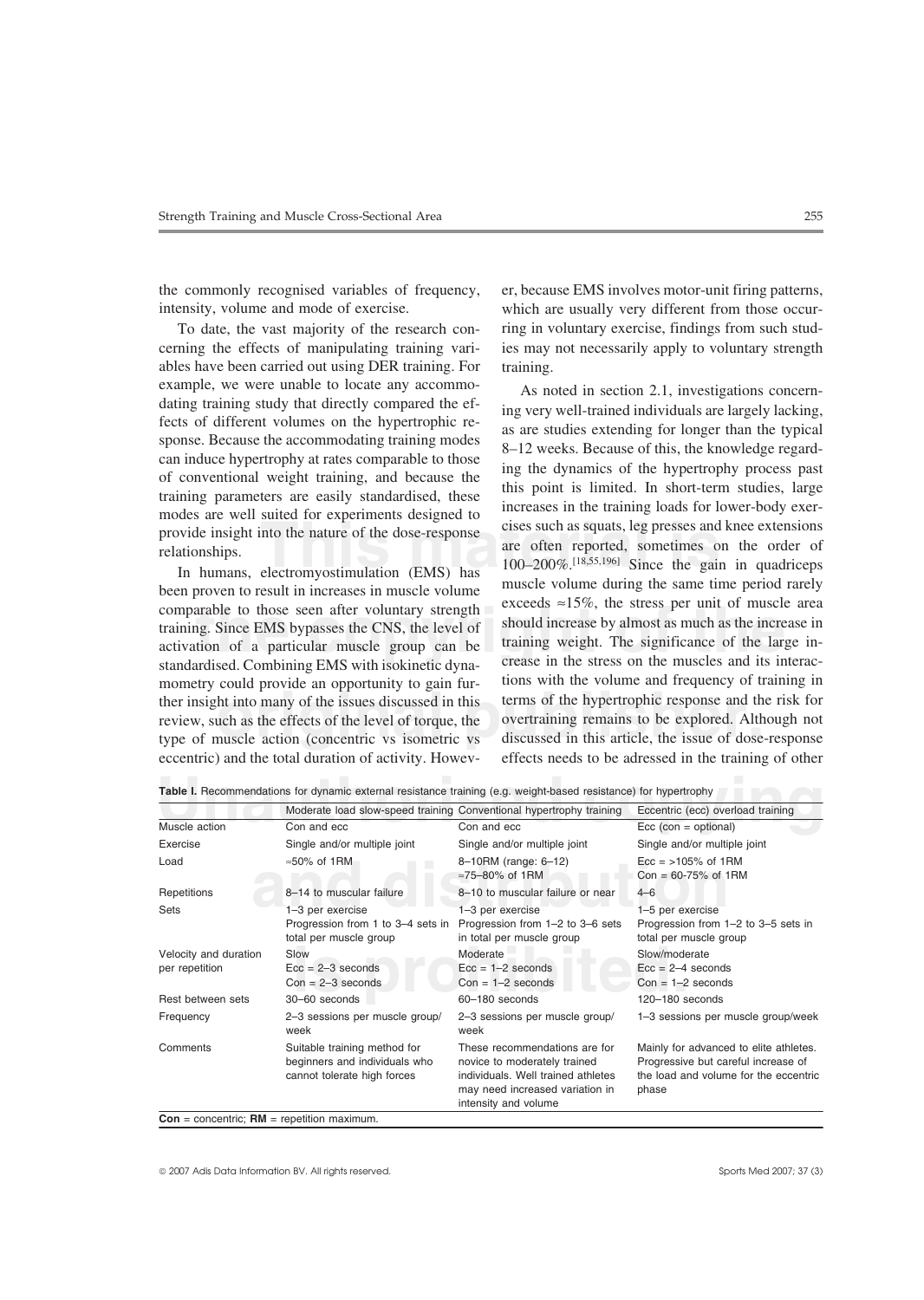| Table II. Recommendations for accommodating training for hypertrophy |  |  |  |  |
|----------------------------------------------------------------------|--|--|--|--|
|----------------------------------------------------------------------|--|--|--|--|

|                          | Moderately fast concentric (con)<br>training                                                    | Slow concentric training                                                      | Accommodating eccentric (ecc)<br>overload                                         |
|--------------------------|-------------------------------------------------------------------------------------------------|-------------------------------------------------------------------------------|-----------------------------------------------------------------------------------|
| Mode                     | Isokinetic or hydraulic                                                                         | Isokinetic or hydraulic                                                       | Isokinetic or isoinertial flywheel                                                |
| Muscle actions           | Con                                                                                             | Con                                                                           | Ecc and con (con is optional in<br>isokinetics)                                   |
| Exercise                 | Single and/or multiple joint                                                                    | Single and/or multiple joint                                                  | Single and/or multiple joint                                                      |
| Effort <sup>a</sup>      | 90-100%                                                                                         | 90%                                                                           | $Ecc = up to 100\%$<br>Con = up to $100\%$                                        |
| Repetitions              | $10 - 15$                                                                                       | 10                                                                            | $6 - 8$                                                                           |
| Sets                     | 3-6 per exercise<br>Progression from 3 to 4-6 sets in<br>total per muscle group                 | 3-5 per exercise<br>Progression from 3 to 5 sets in<br>total per muscle group | 1-5 per exercise<br>Progression from 1-2 to 4-5 sets<br>in total per muscle group |
| Velocity                 | $120 - 240^{\circ}/s$                                                                           | $45 - 60^{\circ}/s$                                                           | $45 - 60^{\circ}/s$                                                               |
| Rest between repetitions | 1-2 seconds,                                                                                    | 5 seconds,                                                                    | 0-5 seconds,                                                                      |
| and sets, respectively   | 60-120 seconds                                                                                  | 120 seconds                                                                   | 120 seconds                                                                       |
| Frequency                | 3-5 sessions per muscle group/<br>week                                                          |                                                                               | 3 sessions per muscle group/week 2 sessions per muscle group/week                 |
| a                        | indicates level of torque in relation to the maximum possible torque at the specified velocity. |                                                                               |                                                                                   |

TRW) in conventional weight daning, it win also<br>affect the volume of training, unless this is compen-<br>sated for by increasing the number of sets per-<br>formed. Furthermore, we acknowledge that the main<br>anatomical CSA of the **and the subjects may well have differed considerably** the subjects may well have differed considerably calculation of adipose tissue-free muscle.<sup>[227]</sup> In hetween different studies. Closely associated with voung healthy under supervision or not. Direct supervision of the clearea.<sup>[227]</sup> Hence, any increase in muscle volume<br>workout has been shown to result in superior in-<br>crease a result of strength training will mainly reflect an<br>creases separate the impact of each training variable from<br>the effects of the other training variables. For exam-<br>ple, if one increases the training load (percentage of may affect the hypertrophic response to a given<br>iRM) in conve sated for by increasing the number of sets per-<br>the results. With earlier scanning techniques, the formed. Furthermore, we acknowledge that the main anatomical CSA of the muscle was measured with-<br>objective of many of the studies included in this out correcting for intramuscular fat. Recent methods objective of many of the studies included in this review was not necessarily to maximise the hyper-<br>trophic response and that the motivational level of tial fat, as well as muscle, and consequently for trophic response and that the motivational level of between different studies. Closely associated with young healthy subjects, the anatomical muscle area motivation is whether the training is performed is only slightly larger than adipose tissue-free musmotivation is whether the training is performed under supervision or not. Direct supervision of the workout has been shown to result in superior insupervised training.  $[226]$  The level of supervision during training varied among the studies included in view were pooled irrespective of the muscle-scanthis review. ning method used. However, because of the factors

already somewhat hypertrophied has less potential studies, the dose-response trends and recommenda-

ations, such as the elderly and individuals re-<br>
to hypertrophy further in relative terms than a previ-<br>
ously untrained muscle. Conversely, a muscle that<br>
has atrophied because of disuse or detraining has a We recognise that it is obviously very difficult to<br>separate the impact of each training variable from<br>the effects of the other training variables. For exam-<br>ple, if one increases the training load (percentage of may affec populations, such as the elderly and individuals re- to hypertrophy further in relative terms than a previcovering from sports injuries.  $\Box$  ously untrained muscle. Conversely, a muscle that 4.11 Limitations large growth potential and merely getting it back to its previous level will represent an increase in musincrease in adipose tissue-free muscle mass. There-Apart from the training regimen, the training discussed here and the many other confounding status is also likely to have an impact on the hyper- factors that inevitably are present when summaristrophic response. Theoretically, a muscle that is ing and comparing the results of many different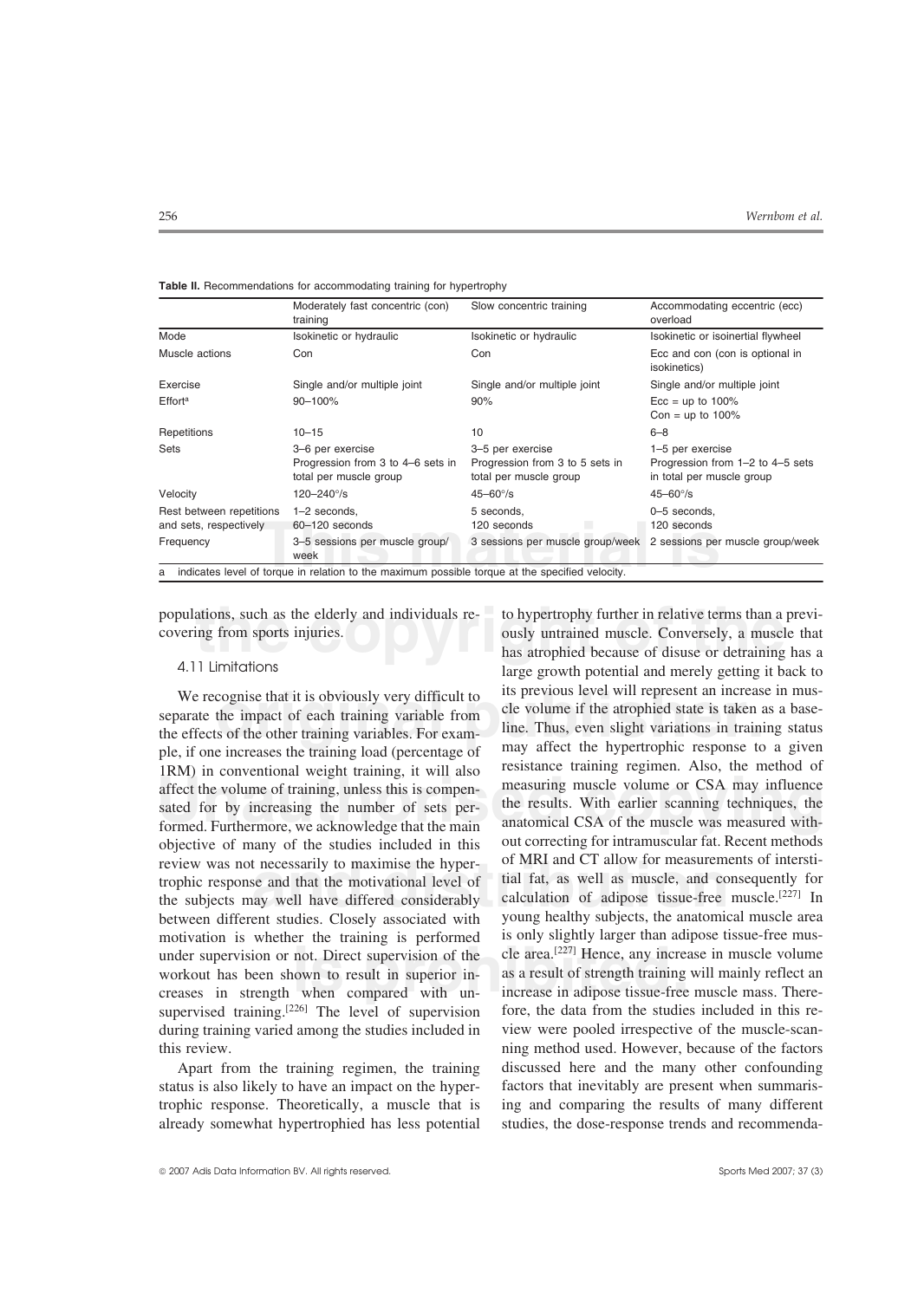methods are equally elective in increasing muscle<br>mass. Rather, the aim is to summarise different<br>methods that may be suitable in different situations<br>and/or intensity may have to be gradually increased<br>to result in contin ing<sup>[75,88,92,130]</sup> has potential applications for the reha-<br>bilitation of patients for whom the high forces of<br>conventional heavy-resistance exercise are contrain-<br>dicated. For patients who can tolerate relatively high<br>th nds of traditional strength training are too<br>integral publishers are the community of two sessions per muscle<br>of the low energy demands of this type of<br>two sessions per muscle got the low energy demands of this type of<br>the In the American College of Sports Medicine posi-<br>in the American College of Sports Medicine posi-<br>**Table III.** Recommendations for isometric training for hypertrophy given in table I, table II and table III. These are<br>based on the evidence outlined in this article, as well<br>as on training protocols that have been shown to<br>increase muscle mass. However, the tables should<br>increase muscle bilitation of patients for whom the high forces of conventional heavy-resistance exercise are contraindicated. For patients who can tolerate relatively high forces, but for whom the metabolic and cardiovascu-<br>lar demands of traditional strength training are too example, a training volume that is appropriate at a lar demands of traditional strength training are too severe, pure eccentric exercise may be an alternative frequency of two sessions per muscle group per because of the low energy demands of this type of week may become excessive at three sessions per exercise.<sup>[183]</sup> Our recommendations for conventional week. Conversely, a volume that is sufficient at hypertrophy training are similar to those presented three sessions per week may be less than optimal at

tions outlined in the present review should be re-<br>tion stand<sup>[3]</sup> and by Kraemer and Ratamess.<sup>[1]</sup> We garded as tentative. Also agree with these authors on the importance of progression and individualisation of the exercise 4.12 Training Implications prescription. Regarding progression, we recommend and Recommendations low volumes (e.g. 1–2 sets) in the initial stages of training, when performing eccentric-muscle actions, Preliminary recommendations for each mode are because low volumes have been shown to be suffi-<br>given in table I, table II and table III. These are clear to induce by pertrophy in the early stages of

|                                                   | Low-intensity isometric training                                                                                                  | High-intensity isometric training                                               | Maximum-intensity isometric<br>training                                                    |
|---------------------------------------------------|-----------------------------------------------------------------------------------------------------------------------------------|---------------------------------------------------------------------------------|--------------------------------------------------------------------------------------------|
| Exercise selection                                | Single and/or multiple joint                                                                                                      | Single and/or multiple joint                                                    | Single and/or multiple joint                                                               |
| Torque level                                      | 30-50% of MVIA                                                                                                                    | 70-80% of MVIA                                                                  | 100% of MVIA                                                                               |
| Repetitions                                       |                                                                                                                                   |                                                                                 | 10                                                                                         |
| Sets                                              | 2–6 per exercise<br>Progression from 2 to 4–6 sets in<br>total per muscle group                                                   | 2-6 per exercise<br>Progression from 2 to 4–6 sets<br>in total per muscle group | 1-3 per exercise<br>Progression from 1 to 3 sets in<br>total per muscle group              |
| Duration per repetition                           | 40-60 seconds, and to muscular<br>failure during the final 1-2 sets                                                               | 15-20 seconds, and to muscular<br>failure during the final 1-2 sets             | 3-5 seconds                                                                                |
| Rest between repetitions<br>and sets, repectively | 30-60 seconds                                                                                                                     | 30-60 seconds                                                                   | 25-30 seconds,<br>60 seconds                                                               |
| Frequency                                         | 3-4 sessions per muscle group/<br>week                                                                                            | 3-4 sessions per muscle group/<br>week                                          | 3 sessions per muscle group/week                                                           |
| Comments                                          | Suitable for individuals who cannot<br>tolerate high forces and with<br>restricted range of movement due<br>to pain and/or injury | Suitable for individuals who<br>cannot tolerate near-maximal<br>forces          | Care should be taken to avoid<br>excessive breath-holding and very<br>high blood pressures |
| $MVIA =$ maximal voluntary isometric action.      |                                                                                                                                   |                                                                                 |                                                                                            |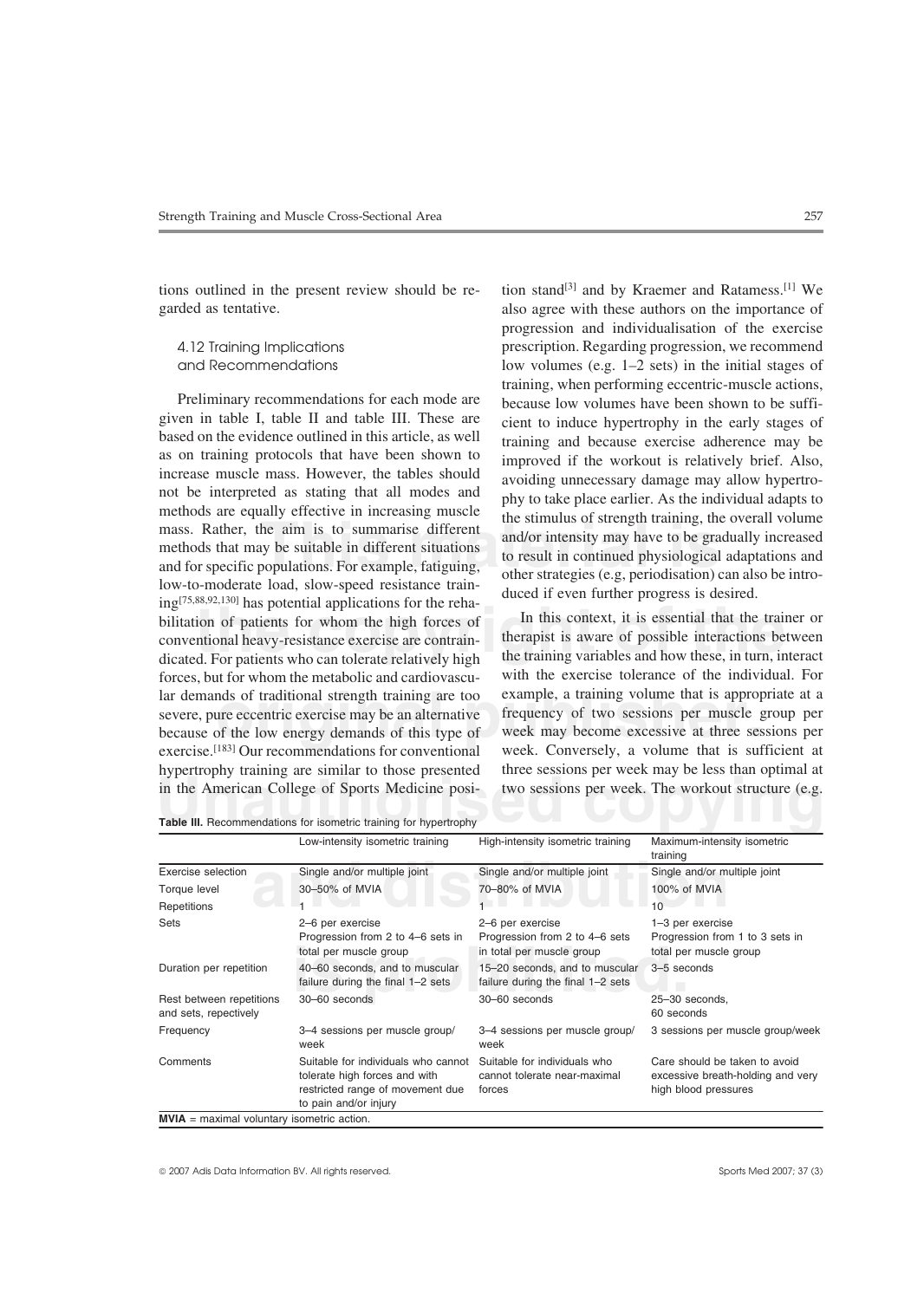volume of specific work per muscle group may have elderly and injured individuals. to be reduced so that the overall volume does not become excessive. For further discussion on the **Acknowledgements** topic of workout design, we refer to the paper of No sources of funding were used to assist in the prepara-<br>Kraemer and Ratamess.<sup>[1]</sup>

### **5. Conclusions**

demonstrates that several modes of<br>three types of muscle actions can<br>ing: progression and exercise prescript<br>Exerce 2004; 36: 674-88<br>Lexercise prescription and exercise prescript<br> $\frac{\text{Exerc 2004; 36: 674-88}}{2}$ <br>Escamilla R, The carterior of the contract of the contract of the contract of the copyright of the copyright of the copyright of the copyright of the contract of the contract of the contract of the contract of the contract of the contr evidence suggests that the training frequency has a<br>large impact on the rate of gain in muscle volume for<br>shorter periods of training. Because longer studies<br>with a material of the secure of the secure of training. Because would occur in the long term. Regarding intensity,<br>moderately heavy loads seem to elicit the greatest<br>gains for most categories of training, although ex-<br>Exerce Sport 2004; 75: 413-22 high intensities when the sets were<br>
a maximum effort or taken to muscu-<br> **and Res 2004**; 18:35-47<br> **and Res 2004**; 18:35-47<br> **and Res 2004**; 18:35-47<br> **and Res 2004**; 18:35-47<br> **and Res 2004**; 18:35-47<br> **10. Behm DG. Neur** the training load *per se*. For the total volume or<br>duration of activity, the results suggest a dose-re-<br>sponse curve characterised by an increase in the rate<br>alaphois. Sports Med 2004; 34: 663-79<br>alaphois. Sports Med 200 This review demonstrates that several modes of **References**<br>1. Kraemer WJ, Ratamess NA. Fundamentals of resistance traintraining and all three types of muscle actions can ing: progression and exercise prescription. Med Sci Sports induce hypertrophy at impressive rates and that, at<br>present, there is insufficient evidence for the superi-<br>ority of any mode and/or type of muscle action over<br>at the abilitation. In: Kolt GS, Snyder-Mackler L, editors. Ph ority of any mode and/or type of muscle action over cal therapies in sports and exercise. London: London: Churchill Living-Turchill Living-2003: 143-64 other modes and types of training. That said, it 3. Kraemer WJ, Adams K, Cafarelli E, et al. American College of appears that exercise with a maximal-eccentric com- Sports Medicine Position Stand: progression models in resisponent can induce increases in muscle mass with<br>shorter durations of work than other modes. Some<br>4. Rhea MR, Alvar BA, Burkett LN, et al. A meta-analysis to evidence suggests that the training frequency has a determine the dose response for strength development. Med<br>large important the mate of pain in ground coalumn for Sci Sports Exerc 2003; 35: 456-64 using relatively high frequencies are lacking, it can-<br>not be excluded that stagnation or even overtraining<br>would occur in the long term. Regarding intensity,<br>we response relationship. J Strength Cond Res 2004; 18: 377-82 would occur in the long term. Regarding intensity,<br>moderately begans to eligit the greatest 7. Rhea MR, Alderman BL. A meta-analysis of periodized versus moderately heavy loads seem to elicit the greatest 7. Rhea MR, Alderman BL. A meta-analysis of periodized versus nonperiodized strength and power training programs. Res Q<br>gains for most categories of training, although ex-<br>Exerc Sport 2004: 75: 413-22 amples of very high rates were noted at both very 8. Wolfe BL, LeMura LM, Cole PJ. Quantitative analysis of sin-<br>low and very high intensities when the sets were low and very high intensities when the sets were Cond Res 2004; 18: 35-47 performed with maximum effort or taken to muscu- 9. Atha J. Strengthening muscle. Exerc Sports Sci Rev 1981; 9: lar failure. Thus, achieving recruitment of the great-<br>est number of muscle fibres possible and exposing<br>and exposing<br>the DG. Neuromuscular implications and applications of<br>resistance training. J Strength Cond Res 1995; 9: them to the exercise stimulus may be as important as 11. Häkkinen K. Neuromuscular adaptation during strength train-<br>the training load nex se. For the total volume or ing, aging, detraining, and immobilization. Crit Rev Ph sponse curve characterised by an increase in the rate adaptations. Sports Med 2004; 34: 663-79<br>of growth in the initial part of the curve, which is<br>followed by the region of peak rate of increase,<br>followed by the region of followed by the region of peak rate of increase, cises: with special reference to muscle cross-sectional area, which in turn is followed by a plateau or even a muscular strength, anaerobic power and anaerobic endurance. which in turn is followed by a plateau or even a muscular strength, anaerobic power and anaerobic enduration of the M<sub>pp</sub> J Phys Fitness Sports Med 1998; 47 (1): 119-29 decline.<br>14. Masuda K, Choi JY, Shimojo H, et al. Maintenance of my-

It is recognised that the conclusions drawn in this oglobin concentration in human skeletal muscle after heavy<br>paper mainly concern relatively short-term training 15. Schmidtbleicher D, Buehrle M. Neuronal adaptation and i

whole-body workout versus single muscle-group trained subjects or for training studies extending for training) also has a direct bearing on the appropriate several months, the dose-response trends and the dosage of training. Table I, table II and table II are hypertrophic effects of different modes and types of intended as guidelines for single muscle-group strength training may be very different. The same training. If whole-body workouts are performed, the may well be true for other populations, such as

tion of this review. The authors have no conflicts of interest that are directly relevant to the content of this review.

- 
- 
- 
- 
- 
- 
- 
- 
- 
- 
- 
- 
- 
- 
- in previously untrained subjects and that in highly- crease of cross-sectional area studying different strength train-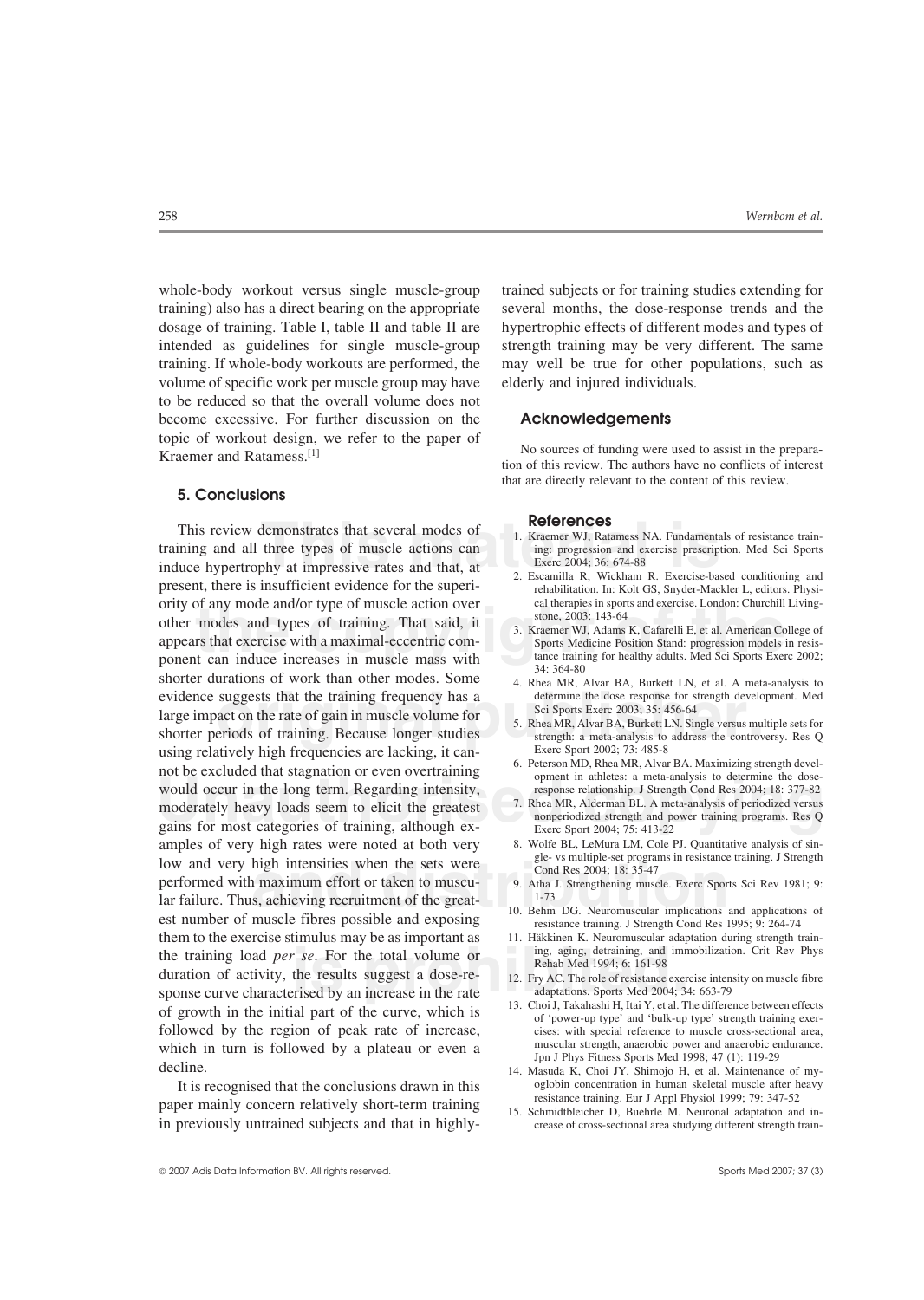ume 6-B. Champaign (IL): Human Kinetics, 1987: 615-20

- 
- strength training program. Natl Strength Cond Assoc J 1988; 37. Hortobagyi T, Katch FI. Eccentric and concentric torque-veloc-<br>
10: 34-9<br>
ity relationships during arm flavion and axtension; influence of
- 18. Campos GE, Luecke TJ, Wendeln HK, et al. Muscular adaptations in response to three different resistance-training regi-
- 
- 20. Miyatani M, Kanehisa H, Kuno S, et al. Validity of ultrasonograph muscle thickness measurements for estimating muscle<br>volume of knee extensors in humans. Eur J Appl Physiol 2002;  $\frac{40 \text{ Deeshe}}{200}$
- 
- 
- 
- 
- 
- 
- 
- 
- 
- 
- 
- 1. Hickson RC, Hidaka K, Foster C. Skeletal muscle fiber type, to unilateral concentric resistance training, and strength-related performance. Med Sci Physiol 1992; 73: 65-70
- **is propertion** is property and strength-related performance. Med Sci Sports Exerc 1994; 26: 593-8<br>
Sports Exerc 1994; 26: 593-8<br> **is property and conditioning.** Champaign (IL): Human Physiol 1999; 86: 195-201<br> **is propert** 32. Wathan D. Load assignment. In: Baechle T, editor. Essentials of of strength training in 65- to strength training and conditioning. Champaign (IL): Human Physiol 1999; 86: 195-201
- prediction equations for estimating 1-RM performance in the determination of volume vs sing<br>bench press. squat. and deadlift. J Strength Cond Res 1997: 11: Exerc 2001; 33 (5 Suppl.): S147 bench press, squat, and deadlift. J Strength Cond Res 1997; 11: 211-3
- 34. Dudley GA, Harris RT, Duvoisin MR. Effect of voluntary vs ment: single vs multiple axial artificial activation on the relationship of muscle torque to Exerc 1999; 31 (5 Suppl.): S384 artificial activation on the relationship of muscle torque to speed. J Appl Physiol 1990; 69: 2215-21
- 

2007 Adis Data Information BV. All rights reserved. Sports Med 2007; 37 (3)

ing methods. In: Jonsson GB, editor. Biomechanics X-B, vol-<br>
ume 6-B. Champaign (IL): Human Kinetics, 1987: 615-20<br>
Physiol 1996; 73: 149-56

- 16. Stone MH, O'Bryant HS. Weight training: a scientific approach. 36. MacDougall JD. Adaptability of muscle to strength training: a Minneapolis (MI): Bellweather press, 1987 cellular approach. In: Saltin B, editor. Bioche cellular approach. In: Saltin B, editor. Biochemistry of Exer-17. Poliquin C. Five steps to increasing the effectiveness of your cise VI. Champaign (IL): Human Kinetics, 1986: 501-13
	- ity relationships during arm flexion and extension: influence of strength level. Eur J Appl Physiol 1990; 60: 395-401
- tions in response to three different resistance-training regi-<br>mens: specificity of repetition maximum training zones. Eur J<br>Appl Physiol 2002; 88: 50-60<br>https://www.farger.org/entric exercise in humans: the influence of c Appl Physiol 2002; 88: 50-60 tion velocity. Eur J Appl Physiol 2001; 85: 466-71<br>19. Reeves ND, Maganaris CN, Narici MV. Ultrasonographic as-<br>20. Atherton PL Robroi J, Smith K, at al. Salective co
	- Reeves ND, Maganaris CN, Narici MV. Ultrasonographic as-<br>
	2004; 91: 116-8<br>
	2004; 91: 116-8<br>
	2004; 91: 116-8<br>
	2004; 91: 116-8<br>
	2004; 91: 116-8<br>
	2004; 91: 116-8<br>
	2004; 91: 116-8<br>
	2004; 91: 116-8<br>
	2004; 91: 116-8<br>
	2004; 91: 1
		-
- 86: 203-8<br>
21. Ikai M, Fukunaga T. A study on training effect on strength per<br>
unit cross-sectional area of muscle by means of ultrasonic<br>
measurement. Eur J Appl Physiol 1970; 28: 173-80<br>
22. Knuttgen HG, Komi PV. Basic c
- Blackwell scientific publications, 2003: 3-7<br>
23. Fleek SJ, Kraemer WJ. Designing resistance training programs.<br>
24. Natici MV, Not GS, Landoln L, et al. Changes in force, closs-<br>
24. Grimby G. Clinical aspects of strength
	-
- iveness of accommodating and weight resistance training<br>
s. Med Sci Sports Exerc 1995; 27: 1210-9<br>
D. Wilson G. Carlyon B. Generality versus specificity: a<br>
arison of dynamic and isometric measures of strength and<br>
arison volume of knee extensors in humans. Ear J Appl Physiol 2002:<br>
20. extensors MR, Kneamer W. Performance and physiological<br>
21. Ikai M, Fukungan T, A study on training effect on strength per constrained and physiological<br>
20
	-
- France Colombing S-week resistance training using a non-gravity-de-<br>
28. Caruso JF, Hernandez DA, et al. A comparison of<br>
isoload and isoinertial leg press training on bone and muscle<br>
28. Caruso JF, Hernandez DA, et al. A
- muscular function: a comparison of isoinertial and isokinetic<br>tests. J Sports Med Phys Fitness 1996; 36: 169-77<br>30. Hoeger WWK, Hopkins DR, Barette SL, et al. Relationship<br>buttom and selected percentinges of one repetition
	- 48. Housh DJ, Housh TJ, Johnson GO, et al. Hypertrophic response to unilateral concentric isokinetic resistance training. J Appl
	- Sports Exerc 1994; 26: 593-8<br>Vathan D. Load assignment. In: Baechle T, editor. Essentials of of strength training in 65- to 75-yr-old men and women. J Appl
- Kinetics, 1994: 435-9<br>
S0. Aagaard P, Simonsen EB, Andersen JL, et al. MRI assessment<br>
of quadricens muscle size before and after resistance training: 33. LaSuer DA, McCormick JH, Mayhew JL, et al. The accuracy of of quadriceps muscle size before and after resistance training:<br>orediction equations for estimating 1-RM performance in the determination of volume vs single-s
	- 51. Tracy BL, Ivey FM, Metter EJ, et al. Muscle volume measure-<br>ment: single vs multiple axial MRI slices. Med Sci Sports
- 52. Tracy BL, Ivey FM, Metter EJ, et al. A more efficient magnetic 35. Amiridis IG, Martin A, Morlon B, et al. Co-activation and resonance imaging-based strategy for measuring quadriceps tension-regulating phenomena during isokinetic knee exten- muscle volume. Med Sci Sports Exerc 2003; 35: 425-33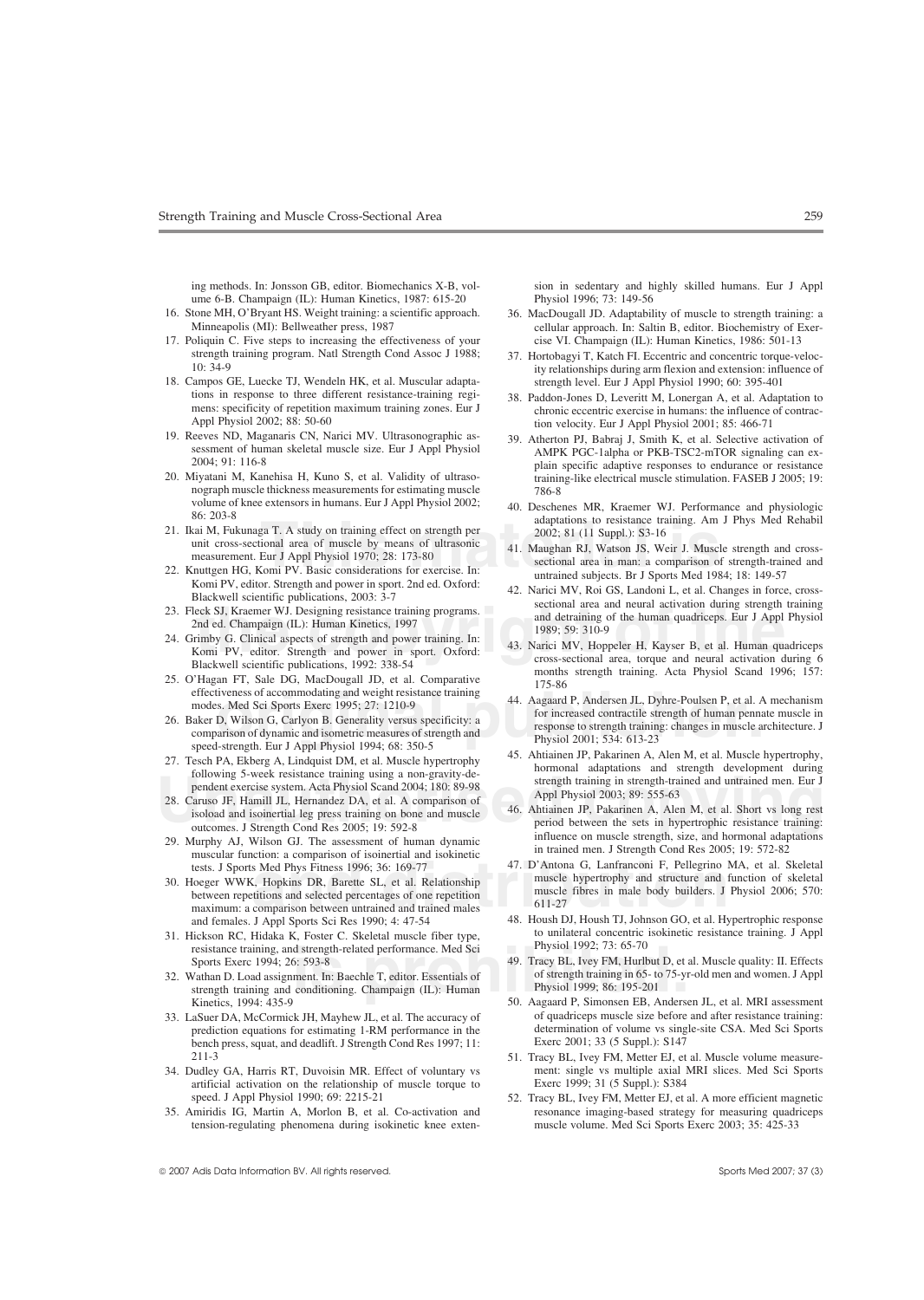- hypertrophy, hyperplasia, and capillary density in college men after resistance training. J Appl Physiol 1996; 81: 2004-12
- 54. Young A, Stokes M, Round JM, et al. The effect of high-<br>resistance training on the strength and cross-sectional area of 72. Ivev FM, Roth SM, Ferrell RE, et al. Effects of age, gender, and resistance training on the strength and cross-sectional area of
- 55. Jones DA, Rutherford OM. Human muscle strength training: the resistance strength effects of three different regimes and the nature of the resultant 2000; 55: M641-8 changes. J Physiol 1987; 391: 1-11 73. Izquierdo M, H
- 56. Häkkinen K, Kallinen M, Komi PV, et al. Neuromuscular and polynomial training on muscle power and serum hormones in middle-aged<br>adaptations during short-term 'normal' and reduced training and older men. J Appl Physiol periods in strength athletes. Electromyogr Clin Neurophysiol
- 57. Rutherford OM, Jones DA. Measurement of fibre pennation<br>using ultrasound in the human quadriceps in vivo. Eur J Appl<br>Physiol 1992; 65: 433-7<br>Physiol 1992; 65: 433-7<br>58. Sale DG Martin IE Moroz DE Hypertrophy without in
- 58. Sale DG, Martin JE, Moroz DE. Hypertrophy without increased
- 36. Sate De, Matth 3*L*, Motoz D. Hypertrophy whilout increased<br>
isometric strength after weight training. Eur J Appl Physiol<br>
1992; 64: 51-5<br>
59. Häkkinen K, Pakarinen A, Kallinen M. Neuromuscular adapta-<br>
59. Häkkinen K,
- 
- For FA, BIO NL, et al. Elect of teststatic dating<br>
on muscle use during exercise. J Appl Physiol 1994; 76:<br>
1675-81<br> **the copyright of the copyright of the copyright of the copyright of the copyright of the copyright of th**
- 
- 
- 64. Häkkinen K, Kallinen M, Linnamo V, et al. Neuromuscular adapta-<br>adaptations during bilateral versus unilateral strength training<br>in middle-aged and elderly men and women. Acta Physiol<br>Scand 1996; 158: 77-88<br>Scand 1996; 64. Häkkinen K, Kallinen M, Linnamo V, et al. Neuromuscular<br>
adaptations during bilateral versus unilateral strength training<br>
in middle-aged and elderly men and women. Acta Physiol<br>
Scand 1996; 158: 77-88<br>
Scand 1996; 158
- 
- 66. Welle S, Totterman S, Thornton C. Effect of age on muscle Sci Med Sci 1996; 51: M270-5
- 
- **is a Kaatsu resistance training [online**<br> **is constant external resistance training**<br> **is cross-sectional area. J Strength Cond 85. Goto K, Ishit N, Kizuka T, et al. TI<br>
<b>is cross-sectional area. J Strength Cond 85. Goto** 68. Housh DJ, Housh TJ, Weir JP, et al. Effects of unilateral 2005; 1: 7-14. Available from URL: concentric-only dynamic constant external resistance training  $j01$ \_l.html [Accessed 2005 April 25] concentric-only dynamic constant external resistance training j01\_1.html [Accessed 2005 April 25]
- 69. Housh DJ, Housh TJ, Weir JP, et al. Effects of unilateral Sports Exerc 2005; 37: 955-63
- 70. Häkkinen K, Newton RU, Gordon SE, et al. Changes in muscle morphology, electromyographic activity, and force production 87. Norrbrand L, Pozzo M, Tesch P. Jämförelse av träningseffekter B415-23 24 (4): 30-1
- 53. McCall GE, Byrnes WC, Dickinson A, et al. Muscle fiber 71. Häkkinen K, Kallinen M, Izquierdo M, et al. Changes in agohypertrophy, hyperplasia, and capillary density in college men inst-antagonist EMG, muscle CSA, and training in middle-aged and older people. J Appl Physiol 1998;
	- the human quadriceps. Eur J Clin Invest 1983; 13: 411-7 myostatin genotype on the hypertrophic response to heavy<br>
	ones DA Rutherford OM Human muscle strength training the resistance strength training. J Gerontol A Biol Sci
		- 73. Izquierdo M, Häkkinen K, Ibanez J, et al. Effects of strength training on muscle power and serum hormones in middle-aged
	- 1991; 31: 35-42<br>
	training on muscle strength, cross-sectional area, maximal<br>
	electromyographic activity, and serum hormones in preme-
		-
		-
- 59. Häkkinen K, Pakarinen A, Kallinen M. Neuromuscular adapta-<br>
tions and serum hormones in women during short-term inten-<br>
sive strength training. Eur J Appl Physiol 1992; 64: 106-11<br>
60. Ploutz LL, Tesch PA, Biro RL, et
	-
- From The Russian School and School and School and School and School are intensive section and From K. Häkkinen K. Häkkinen A. Neuromuscular adaptations during a minimal excelsional are in strength training: part I. A compa 1. Häkkinen K, Kallinen M. Distribution of strength training volume into one or two daily sessions and neuromuscular adaptations during concurred training colume into one or two daily sessions and neuromuscular adaptation
	-
	-
	-
- different modes of resistance training in female subjects. Ergo-<br>
nomics 1996; 39: 842-52<br>
and S. Toterman S. Thornton C. Effect of age on muscle<br>
and occlusive stimuli on muscular function in low-intensity<br>
hypertrophy in resistance exercise with moderate vascular occlusion. Jpn J
	- 67. McCarthy JP, Bamman MM, Yelle JM, et al. Resistance exer- 84. Abe T, Yasuda T, Midorikawa T, et al. Skeletal muscle size and cise training and the orthostatic response. Eur J Appl Physiol circulating IGF-1 are increased after two weeks of twice daily<br>1997; 76: 32-40 Kaatsu resistance training [online]. Int J Kaatsu Training Res Kaatsu resistance training [online]. Int J Kaatsu Training Res<br>2005; 1: 7-14. Available from URL: http://kaatsu.jp/english/
	- on quadriceps femoris cross-sectional area. J Strength Cond 85. Goto K, Ishii N, Kizuka T, et al. The impact of metabolic stress<br>Res 1998: 12: 185-91 on hormonal responses and muscular adaptations. Med Sci on hormonal responses and muscular adaptations. Med Sci
	- eccentric-only dynamic constant external resistance training 86. Izquierdo M, Häkkinen K, Ibanez J, et al. Effects of combined on quadriceps femoris cross-sectional area. J Strength Cond resistance and cardiovascular train on quadriceps femoris cross-sectional area. J Strength Cond resistance and cardiovascular training on strength, power, muscle cross-sectional area, and endurance markers in middle-<br>aged men. Eur J Appl Physiol 2005; 94: 70-5
	- characteristics during progressive strength training in young efter 5 veckors styrketräning med två olika belastningsstand older men. J Gerontol A Biol Sci Med Sci 1998; 53: rategier (in Swedish) [abstract]. Svensk Idrottsmedicin 2005;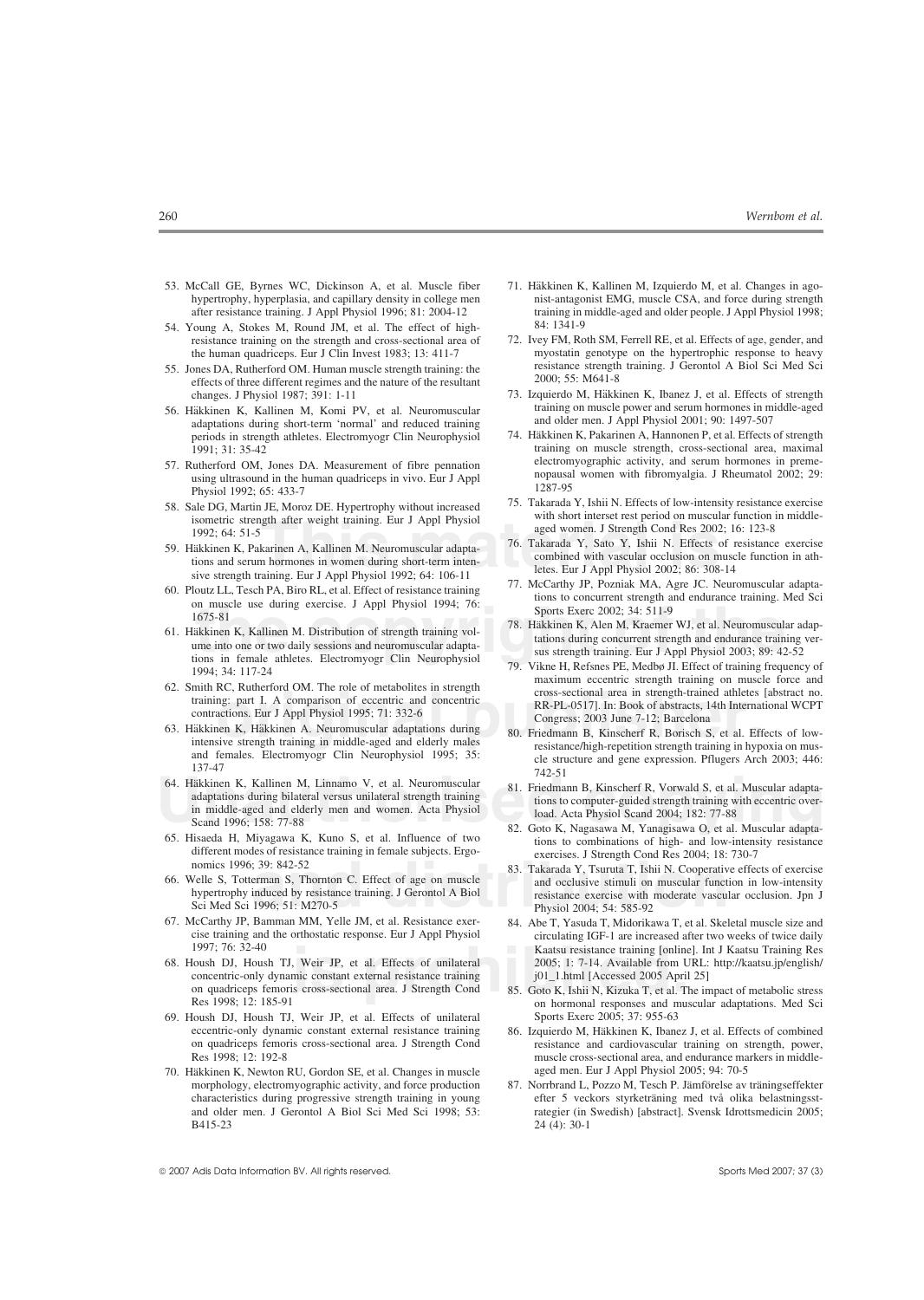- lar function in young men. J Appl Physiol 2006; 100: 1150-7
- resistance training. J Strength Cond Res 2006; 20: 284-9
- properties of muscle and tendon. J Appl Biomech. 2006; 22: 112-9 110. Kubo K, Yata H, Kanehisa H, et al. Effects of isometric squat
- GSK-3{beta}, mTOR and foxo1 is involved in human skeletal muscle hypertrophy and atrophy. J Physiol 2006; 576: 923-33
- tion determines the increase in muscle mass and strength
- 93. Petersen SR, Bagnall KM, Wenger HA, et al. The influence of Sci Sports Exerc 1990; 22: 348-56<br>
velocity-specific resistance training on the in vivo torque-<br>
velocity relationship and the cross-sectional area of quadric 93. Petersen SR, Bagnall KM, Wenger HA, et al. The influence of femoris. J Orthop Sports Phys Ther 1989; 11: 456-62
- 
- 95. Petersen SR, Bell GJ, Bagnall KM, et al. Influence of concentric and muscle copyright of the contribution of the copyright of the copyright of the copyright of the copyright of the copyright of the copyright of the cop
- 96. Bell GJ, Petersen SR, Wessel J, et al. Physiological adaptations limb. Acta Physiol Scand 2001; 172: 269-78
- 97. Bell GJ, Petersen SR, Wessel J, et al. Adaptations to endurance
- 98. Bell GJ, Petersen SR, MacLean I, et al. Effect of high velocity resistance training on peak torque, cross sectional area and myofibrillar ATPase activity. J Sports Med Phys Fitness 1992; 118. Tesch PA, Trieschmann JT, Ekberg A. Hypertrophy of chroni-<br>32: 10-8 cally unloaded muscle subjected to resistance exercise J Appl
- University of U.S. Higher CL, Golden CL, Harris RT, et al. Hypertrophy, resis-<br>
tance training, and the nature of skeletal muscle activation. J<br>
the TBA, Tesch PA. Efficacy of a gravity-independent resis-<br>
Strength Cond Re 99. Ruther CL, Golden CL, Harris RT, et al. Hypertrophy, resis- Physiol 2004; 96: 1451-8
- and eccentric training on muscle strength, cross-sectional area, 120. Shackelford LC, LeBlanc AD, Driscoll TB. Resistance exercise<br>and neural activation. J Appl Physiol 1996, 81 as a countermeasure to disuse-induced bone l
- 101. Housh DJ, Housh TJ, Weir JP, et al. Concentric isokinetic ol 2004; 97: 119-29<br>
resistance training and quadriceps femoris cross-sectional<br>
102. Seger JY, Arvidsson B, Thorstensson A. Specific effects of<br>
102. Seger JY
- 102. Seger JY, Arvidsson B, Thorstensson A. Specific effects of zontal bed rest and the influence of a concentric training on muscle strength and mor-<br>Appl Physiol. 2006; 97: 706-15 eccentric and concentric training on muscle strength and morphology in humans. Eur J Appl Physiol 1998; 79: 49-57
- **is Alternative Sylve ST, et al. Early phase adaptations** and muscular adaptation to resistive training. Med Sci<br>
123. Gondin J, Guette M, Ballay Y, Caption is a training at equal power levels using<br>
123. Gondin J, Guette 103. Akima H, Takahashi H, Kuno SY, et al. Early phase adaptations and muscular adaptation to resist of muscle use and strength to isokinetic training. Med Sci Exerc 2001; 33: 1304-10 of muscle use and strength to isokinetic training. Med Sci Sports Exerc 1999; 31: 588-94
- concentric and eccentric contractions on skeletal muscle fiber Sci Sports Exerc 2005; 37: 1291-9 and whole muscle hypertrophy, muscle force and muscle acti-<br>vation and M. The effect of static and dynamic vation in human subjects [dissertation]. Richmond (VA): Vir-<br>strength training on absolute muscle strength. Jap J P ginia Commonwealth University, 1999<br>105. Seynnes OR, de Boer M, Narici MV. Early skeletal muscle
- 
- 106. Garfinkel S, Cafarelli E. Relative changes in maximal force, 126. Refsnes PE. En treningsmetode, hvor en aktivert muskel strek-
- 89. Coburn JW, Housh DJ, Housh TJ, et al. Effects of leucine and 108. Kubo K, Kanehisa H, Fukunaga T. Effects of different duration whey protein supplementation during 8 weeks of unilateral isometric contractions on tendon isometric contractions on tendon elasticity in human quadriceps muscles. J Physiol 2000; 536: 649-55
- 90. Kubo K, Komuro T, Ishiguro N, et al. Effects of low-load 109. Kubo K, Ohgo K, Takeishi R, et al. Effects of isometric training resistance training with vascular occlusion on the mechanical at different knee angles on the muscle-tendon complex in vivo.<br>
properties of muscle and tendon. J Appl Biomech. 2006; 22: Scand J Med Sci Sports 2006; 16: 159-
- 91. Leger B, Cartoni R, Praz M, et al. Akt signalling through training on the tendon stiffness and jump performance. Eur J GSK-3{beta}, mTOR and foxol is involved in human skeletal Appl Physiol 2006; 96: 305-14
- 111. Sale DG, MacDougall JD, Jacobs I, et al. Interaction between 92. Popov DV, Swirkun DV, Netreba AI, et al. Hormonal adapta-<br>
tion determines the increase in muscle mass and strength 1990: 68: 260-70
	- during low-intensity strength training without relaxation. 112. Sale DG, Jacobs I, MacDougall JD, et al. Comparison of two<br>Human Physiology 2006; 32 (5): 609-14 regimens of concurrent strength and endurance training. Med regimens of concurrent strength and endurance training. Med
		- 113. Kraemer WJ, Nindl BC, Ratamess NA, et al. Changes in muscle hypertrophy in women with periodized resistance training.
	- 114. Akima H, Kubo K, Kanehisa H, et al. Leg-press resistance resistance training on concentric and eccentric strength. Arch training during 20 days of 6 degrees head-down-tilt bed rest<br>Phys Med Rehabil 1990: 71: 101-5<br>Phys Med Rehabil 1990: 71: 101-5 prevents muscle deconditioning. Eur J Appl Physiol 2000; 82:  $30-8$
	- resistance training on eccentric peak torque and muscle cross-<br>sesistance training A, Kubo K, Imai M, et al. Inactivity and muscle: effect of<br>sectional area. J Orthop Sports Phys Ther 1991; 13: 132-7<br>resistance training du resistance training during bed rest on muscle size in the lower
	- to concurrent endurance training and low velocity resistance 116. Schulze K, Gallagher P, Trappe S. Resistance training preserves training. Int J Sports Med 1991; 12: 384-90 skeletal muscle function during unloading in hum skeletal muscle function during unloading in humans. Med Sci
	- Form SR, Wessel J, et al. Adaptations to endurance<br>
	fraining and low velocity resistance training performed in a<br>
	sequence. Can J Sport Sci 1991; 16: 186-92<br>
	sequence. Can J Sport Sci 1991; 16: 186-92<br>
	reaining during duri 117. Kubo K, Akima H, Ushiyama J, et al. Effects of resistance training during bed rest on the viscoelastic properties of tendon
		- cally unloaded muscle subjected to resistance exercise. J Appl
	- tance training, and the nature of skeletal muscle activation. J 119. Alkner BA, Tesch PA. Efficacy of a gravity-independent resis-<br>Strength Cond Res 1995; 9: 155-9 tance exercise device as a countermeasure to muscle atrophy during 29-day bed rest. Acta Physiol Scand 2004; 181: 345-57
		- as a countermeasure to disuse-induced bone loss. J Appl Physiol 2004: 97: 119-29
	- resistance training and quadriceps femoris cross-sectional 121. Mulder ER, Stegeman DF, Gerrits KH, et al. Strength, size and area. Isokin Exerc Sci 1996; 6: 101-8 activation of knee extensors followed during 8 weeks of ho activation of knee extensors followed during 8 weeks of horizontal bed rest and the influence of a countermeasure. Eur J
		- 122. Stevenson SW, Dudley GA. Dietary creatine supplementation and muscular adaptation to resistive overload. Med Sci Sports
- Sports Exerc 1999; 31: 588-94 123. Gondin J, Guette M, Ballay Y, et al. Electromyostimulation 104. Rafeei T. The effects of training at equal power levels using training effects on neural drive and muscle architecture. Med
	- strength training on absolute muscle strength. Jap J Phys Educ<br>1978; 22: 343-9
	- 105. Sale D, MacDougall D, Alway S, et al. Effect of low vs high hypertrophy and architectural changes in response to high-<br>
	125. Sale D, MacDougall D, Alway S, et al. Effect of low vs high hypertrophy and architectural ch repetition weight training upon strength, muscle size and musintensity resistance training. J Appl Physiol. Epub 2006 Oct 19 cle fiber size [abstract]. Can J Spt Sci 1985; 10 (4): 27P
	- EMG, and muscle cross-sectional area after isometric training. kes forut for forkortning, og denne treningsmetodens innvirkn-Med Sci Sports Exerc 1992; 24: 1220-7 ing på 1RM og vinkelhastighet ved lett belastning (in Norwe-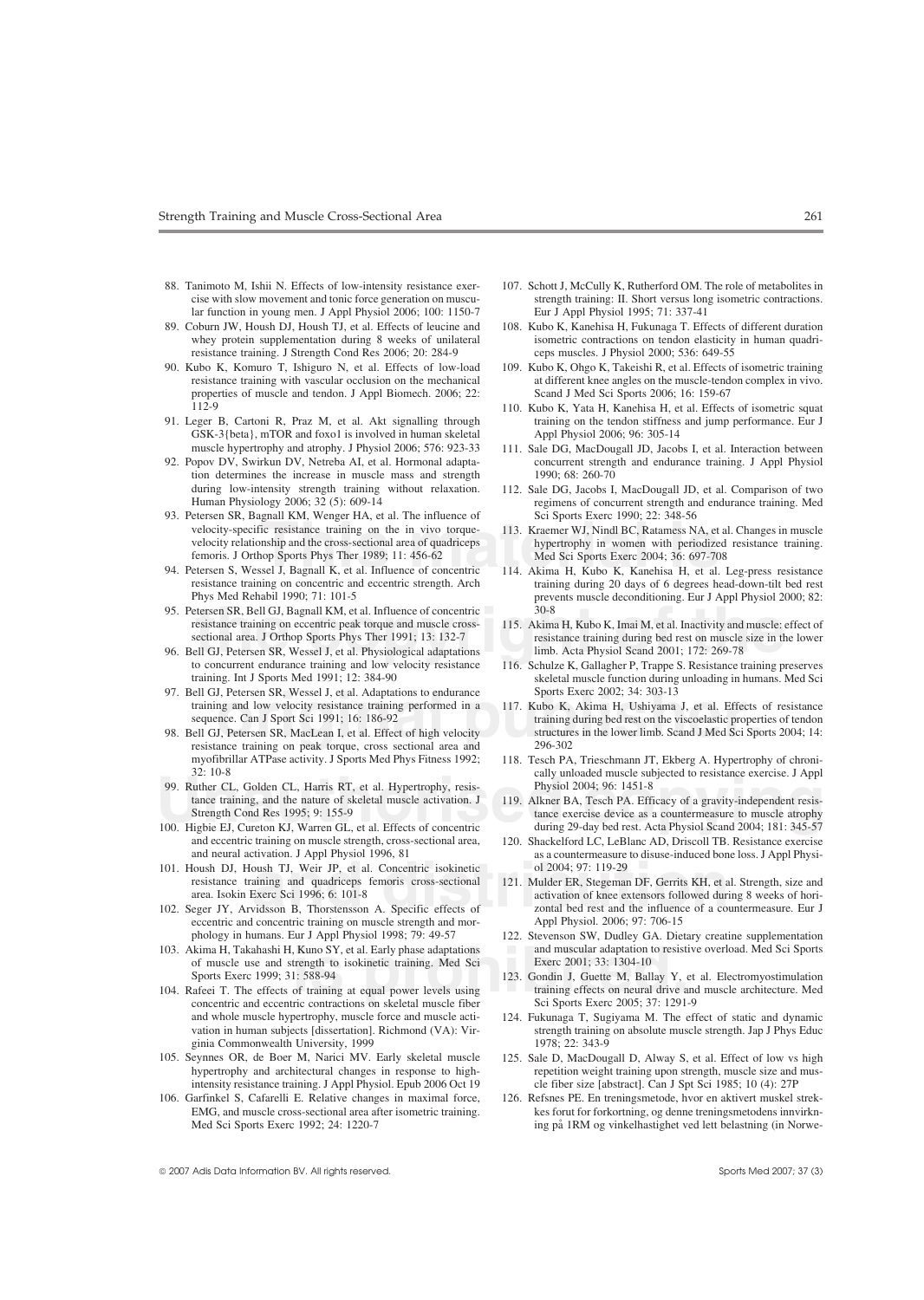- 127. Dahl HA, Aaserud R, Jensen J. Muscle hypertrophy after light and heavy resistance training [abstract]. Med Sci Sports Exerc 145. Tesch PA. Strength training and muscle hypertrophy. In: Häk-
- weightliftung and strength training; Lanti, Finland, 1998: 17-22<br>muscle to strength training in hypoxia and normoxia. Eur J vember 10-12; Jyväskylä: Gummerus printing, 1998: 17-22
- 129. Moss BM, Refsnes PE, Abildgaard A, et al. Effects of maximal<br>
effort strength training with different loads on dynamic<br>
effort strength, cross-sectional area, load-power and load-velocity<br>
relationships. Eur J Appl Ph
- 
- 
- 
- tric loading on strength, muscle hypertrophy and neural adap-<br>
tric training at different velocities on muscle hypertrophy. Eur<br>
tations in trained individuals. J Strength Cond Res 2002; 16: 152. Ewing JL, Wolfe DR, Rogers tric loading on strength, muscle hypertrophy and neural adaptations in trained individuals. J Strength Cond Res 2002; 16:
- 134. Wirth K, Atzor KR, Schmidtbleicher D. Changes in muscle fibre characteristics. Eur J Appl Physiol 1990; 61: 159-62 mass detected by MRI, after an eight week hypertrophy train-<br>
ing program, In: Koskolou M, editor, Proceedings of 7th<br>
improvements through slow and fast isokinetic training I Appl annual Congress of the European College of Sports Sciences; Physiol 1981; 51: 1437-42
- alters plasma myostatin but not IGF-1 in healthy men. Med Sci Sports Exerc 2004; 36: 787-93
- ty in muscle size and strength gain after unilateral resistance training. Med Sci Sports Exerc 2005; 37: 964-72
- 
- 138. Shepstone TN, Tang JE, Dallaire S, et al. Short-term high-vs<br>
low-velocity isokinetic lengthening training results in greater<br>
hypertrophy of the elbow flexors in young men. J Appl Physiol<br>
2005; 98: 1768-76<br>
139. Dav
- Sports Exerc 2006; 38: 1770-81<br>
138. Shepstone TN, Tang JE, Dallaire S, et al. Short-term high- vs<br>
low-velocity isokineitic lengthening training results in greater<br>
low flexors in young men. J Appl Physiol<br>
in single huma
- isometric strength training. Eur J Appl Physiol 1988; 57:<br>
667-70<br>
140. Chesley A, MacDougall JD, Tamopolsky MA, et al. Changes in<br>
140. Chesley A, MacDougall JD, Tamopolsky MA, et al. Changes in<br>
140. Chesley A, MacDougal
- 
- 142. Phillips SM, Tipton KD, Aarsland A, et al. Mixed muscle protein synthesis and breakdown after resistance exercise in protein synthesis and breakdown after resistance exercise in gional body composition. Eur J Appl Physiol 2003; 90: 626-32<br>humans. Am J Physiol 1997; 273: E99-107 162 Ronnestad RB Kadi F Raastad T et al Dissimilar effects o
- quadriceps muscle after exercise. J Physiol 2005; 567: 1021-33 Res. In press

2007 Adis Data Information BV. All rights reserved. Sports Med 2007; 37 (3)

- gian) [dissertation]. Norwegian School of Sport Sciences, Os- 144. Garhammer J, Takano B. Training for weightlifting. In: Komi lo, Norway, 1986 PV, editor. Strength and power in sport. Oxford: Blackwell
- 1992; 24 (5 Suppl.): S55 kinen K, editor. Conference book: international conference on<br>Initial MV, Kauser B, Ungestantia gauge of human ababital weightlifting and strength training: Lahti, Finland, 1998 No-
- Appl Physiol 1995; 70: 213-9<br>Appl Physiol 1995; 70: 213-9<br>Assets A at al. The effects of maximal<br>Appl Physiol 1995; 70: 213-9<br>Assets A at al. Effects of maximal<br>Appl Physiol 1995; 70: 213-9
	-
	-
	-
- The Takarada Y, Takazawa H, Sato Y, et al. Effects of resistance<br>
exercise combined with moderate vascular occlusion on muscle lengthening and shortening in humans. J Appl Physiol<br>
cular function in humans. J Appl Physiol 131. Takarada Y, Takazawa H, Sato Y, et al. Effects of resistance<br>
exercise combined with moderate vascular occlusion on mus-<br>
cular function in humans. J Appl Physiol 2000; 88: 2097-106<br>
132. Okada J, Fukashiro S. Effects
- Physiol 2001; 7: 65-71 151. Farthing JP, Chilibeck PD. The effects of eccentric and concen-<br>133. Brandenburg JP, Docherty D. The effects of accentricated eccen-<br>tric training at different velocities on muscle hypertrophy. tric training at different velocities on muscle hypertrophy. Eur J Appl Physiol 2003; 89: 578-86
	-
	- improvements through slow and fast isokinetic training. J Appl
- original In: Koskolou M, editor. Proceedings of 7th improvements through slow and fast isokinetic training Juli 24-27; Attens, 103 publishers.<br>
Juli 24-27; Attens, 103 publishers.<br>
The KS, Kambadur R, Sharma M, et al. Resi 2002 Jul 24-27; Athens, 103 154. Aagaard P, Simonsen EB, Trolle M, et al. Moment and power 135. Walker KS, Kambadur R, Sharma M, et al. Resistance training generation during maximal knee extensions performed alters plasma myostatin but not IGF-1 in healthy men. Med Sci and high speeds. Eur J Appl Physiol 1994; 6
- 155. Thomeé R, Renström P, Grimby G, et al. Slow or fast isokinetic 136. Hubal MJ, Gordish-Dressman H, Thompson PD, et al. Variabili-<br>training after knee ligament surgery. J Orthop Sports Phys<br>Ther 1987; 8: 475-9<br>The 1987; 8: 475-9
- 136. Hubal MJ, Gordish-Dressman H, Thompson PD, et al. Variability in muscle size and strength gain after unilateral resistance<br>
ty in muscle size and strength gain after unilateral resistance<br>
The 1987; 8: 475-9<br>
tailing. 156. Froböse I, Verdonck A, Duesberg F, et al. Effects of various load intensities in the framework of postoperative stationary
	-
	-
	-
	-
	- resistance exercise. Can J Appl Physiol 1995; 20: 480-6 161. McBride JM, Blaak JB, Triplett-McBride T. Effect of resistance<br>
	Phillips SM, Tipton KD, Aarsland A, et al. Mixed muscle exercise volume and complexity on EMG, st
- 162. Ronnestad RB, Kadi F, Raastad T, et al. Dissimilar effects of 1 143. Miller BF, Olesen JL, Hansen M, et al. Coordinated collagen and 3 set strength training on strength and muscle mass gains and muscle protein synthesis in human patella tendon and in upper and lower body in untrained subjects. J Strength Cond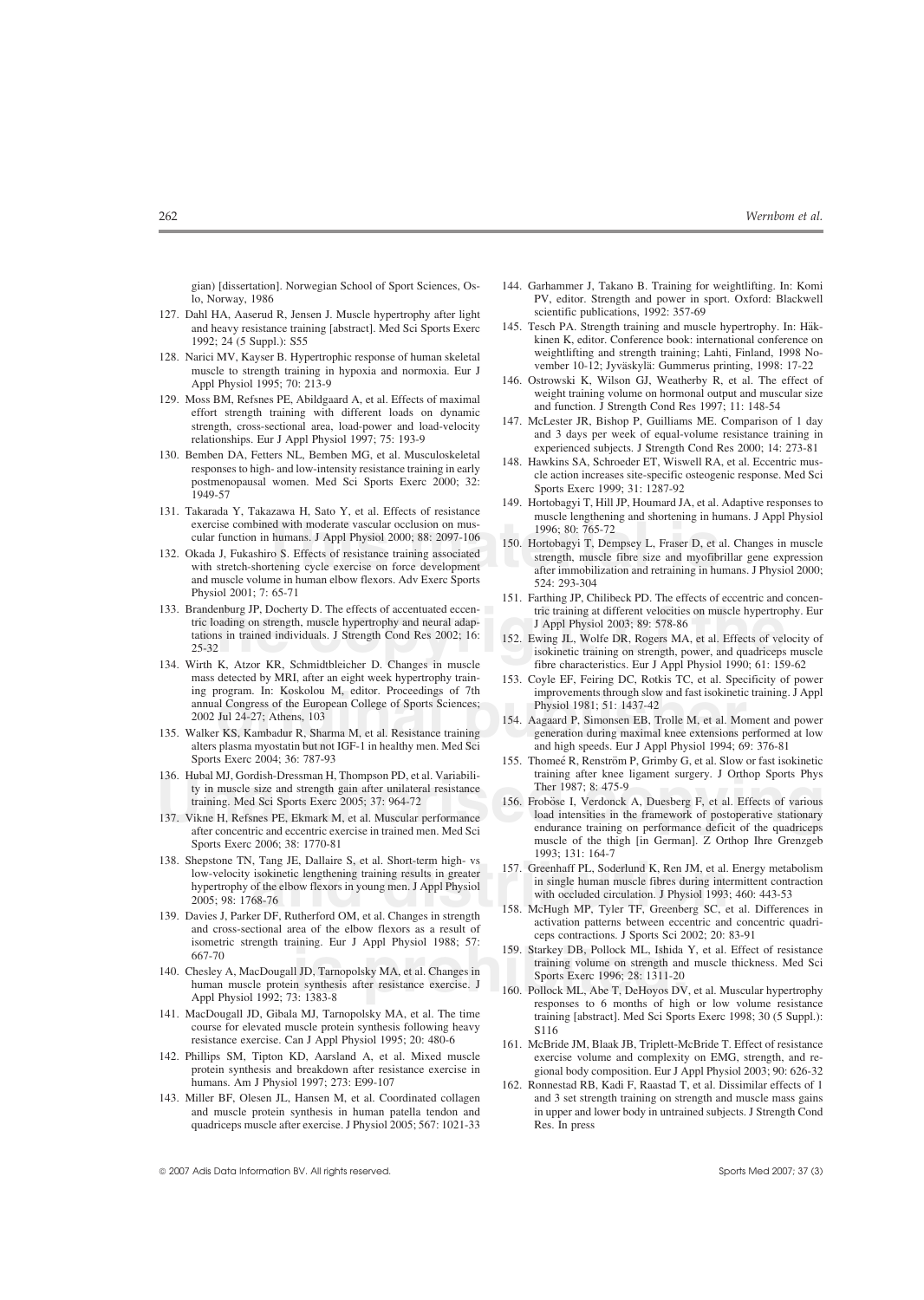- tation to concentric and eccentric exercise at equal power in muscle architecture and specific tension. The specific tension of the specific tension. The specific tension of the specific tension. The specific tension of th levels. Med Sci Sports Exerc 1995; 27: 868-73
- cles using the cross-bridge model. Pflugers Arch 1990; 416:
- Acta Anat (Basel) 1997; 159: 78-83<br>
Vesting SH, Seger JY, Thorstensson A. Effects of electrical 184. LaStayo PC, Ewy GA, Pierotti DD, et al. The positive effects of
- risk in a frail elderly population. J Geronton A Biol Sci tionships during knee extension in man. Acta Physiol Scand Tisk in a frail elderly 1990. 140. 17-22
- Phys Ther 2006; 36: 298-307<br>21-2<br>Jolder-Powell HM Rutherford OM Reduction in range of 186. Fry AC. The role of training intensity in resistance exercise
- 168. Holder-Powell HM, Rutherford OM. Reduction in range of movement can increase maximum voluntary eccentric forces
- 
- 
- 
- 
- 173. Pincivero DM, Campy RM. The effects of rest interval length<br>and training on quadriceps femoris muscle: part I. Knee exten-<br>sor torque and muscle fatigue. J Sports Med Phys Fitness 2004;<br>44: 111-8<br>174. Folland JP, Iris
- 
- 
- uninvolved limbs. J Electromyogr Kinesiol 1999; 9: 185-9<br>195. Deakin GB. Concurrent training in endurance athletes: the acute
- 
- 178. Dow DE, Cederna PS, Hassett CA, et al. Number of contrac-
- 179. Dow DE, Faulkner JA, Dennis RG. Distribution of rest periods between electrically generated contractions in denervated mus-
- 180. Dow DE, Dennis RG, Faulkner JA. Electrical stimulation atten- scientific publications, 2003: 281-314 Sci 2005; 60: 416-24 25: 185-93
- 163. Mayhew TP, Rothstein JM, Finucane SD, et al. Muscular adap-<br>
tation to concentric and eccentric exercise at equal power in muscle architecture and specific tension. Eur J Appl Physiol
- 164. Herzog W, Abrahamse SK, ter Keurs HE. Theoretical determi-<br>nation of force-length relations of intact human skeletal mus-<br>recovery training on the concentric strength of the knee extenrecovery training on the concentric strength of the knee extensors. J Sports Sci 1997; 15: 175-80
- 113-9 183. LaStayo PC, Pierotti DJ, Pifer J, et al. Eccentric ergometry: 165. Ichinose Y, Kawakami Y, Ito M, et al. Estimation of active increases in locomotor muscle size and strength at low training force-length characteristics of human vastus lateralis muscle. Intensities. Am J Physiol Regul intensities. Am J Physiol Regul Integr Comp Physiol 2000;<br>278: R1282-8
- 166. Westing SH, Seger JY, Thorstensson A. Effects of electrical 184. LaStayo PC, Ewy GA, Pierotti DD, et al. The positive effects of electrical termination on eccentric and concentric torque-velocity rela. negative work: stimulation on eccentric and concentric torque-velocity rela-<br>tionships during knee extension in man. Acta Physiol Scand<br>risk in a frail elderly population. J Gerontol A Biol Sci Med Sci 2003; 58: M419-24<br>2003; 58: M419-24<br>2003; 58: M419-24 2003; 58: M419-24<br>2003; 58: M419-24 2003; 58: M419-24
- 167. Dugailly PM, Mouraux D, Llamas N, et al. EMGs and strength 185. Gerber JP, Marcus RL, Dibble LE, et al. Early application of patterns of the quadriceps during isokinetic extension of the strength and trength and treng
	- The movement can increase maximum voluntary eccentric forces<br>
	In the of training intensity in resistance exercise<br>
	movement can increase maximum voluntary eccentric forces<br>
	for the human knee extensor muscles. Eur J Appl P overtraining and overreaching. In: Kreider RB, Fry AC, O'Toole ML, editors. Overtraining in sport. Champaign (IL):
- 187. Peterson MD, Rhea MR, Alvar BA. Applications of the dose-<br>169. Colliander E. Influence of concentric and eccentric muscle<br>187. Peterson MD, Rhea MR, Alvar BA. Applications of the dose-<br>169. Colliander Technology expon actions on acute strength patterns and adaptive responses to<br>response for muscular strength development: a review of meta-<br>testistance training [dissertation]. Stockholm: Karolinska Institute of a the bigged and relation o
	- External on tracta sacred and product in the copyright of the copyright of the copyright of the copyright of the<br>
	test training [dissertation]. Stockholm: Karolinska Institute the comparation of the comparation velocity of
- 171. Rooney KJ, Herbert RD, Balnave RJ. Fatigue contributes to the<br>
strength training stimulus. Med Sci Sports Exerc 1994; 26:<br>
1160-4<br>
172. Drinkwater EJ, Lawton TW, Lindsell RP, et al. Training leading<br>
to repetition fai 170. Ichinose Y, Kawakami Y, Ito M, et al. In vivo estimation of  $\mu$  188. Refines PE, Testing and training for top Norwegian atheles. In:<br>
contraction velocity of human vasta lateralis muscle during<br>
isokinetic' action.
	-
	-
	-
- 175. Tesch PA, Dudley GA, Duvoisin MR, et al. Force and EMG<br>
signal patterns during repeated bouts of concentric or eccentric<br>
muscle actions. Acta Physiol Scand 1990; 138: 263-71<br>
176. Grabiner MD, Owings TM. Effects of e 193. Kawano H, Tanaka H, Miyachi M. Resistance training and
	-
- **is A, Mitchell MJ, et al. Different neuro-**<br>
patterns during eccentric, concentric and<br> **is all the expression responses posterns** during eccentric, concentric and<br> **is proper Section 2000;**<br> **is proper Section 2000;**<br> **i** 177. Kay D, St Clair Gibson A, Mitchell MJ, et al. Different neuro- effects on muscle recovery capacity, physiological, hormonal muscular recruitment patterns during eccentric, concentric and and gene expression responses post-exercise (dissertation) [onisometric contractions. J Electromyogr Kinesiol 2000; 10: line]. Lismore, Australia: Southern Cross University, 2004. 425-31 Available from URL: http://thesis.scu.edu.au/ [Accessed 2006
	- tions to maintain mass and force of a denervated rat muscle. 196. Staron RS, Karapondo DL, Kraemer WJ, et al. Skeletal muscle<br>Muscle Nerve 2004: 30: 77-86 adaptations during early phase of heavy-resistance training in men and women. J Appl Physiol 1994; 76: 1247-55
	- between electrically generated contractions in denervated mus-<br>
	editor. Strength and power in sport. 2nd ed. Oxford: Blackwell<br>
	editor. Strength and power in sport. 2nd ed. Oxford: Blackwell editor. Strength and power in sport. 2nd ed. Oxford: Blackwell
	- uates denervation and age-related atrophy in extensor dig- 198. Phillips SM. Short-term training: when do repeated bouts of itorum longus muscles of old rats. J Gerontol A Biol Sci Med resistance exercise become training? Can J Appl Physiol 2000;